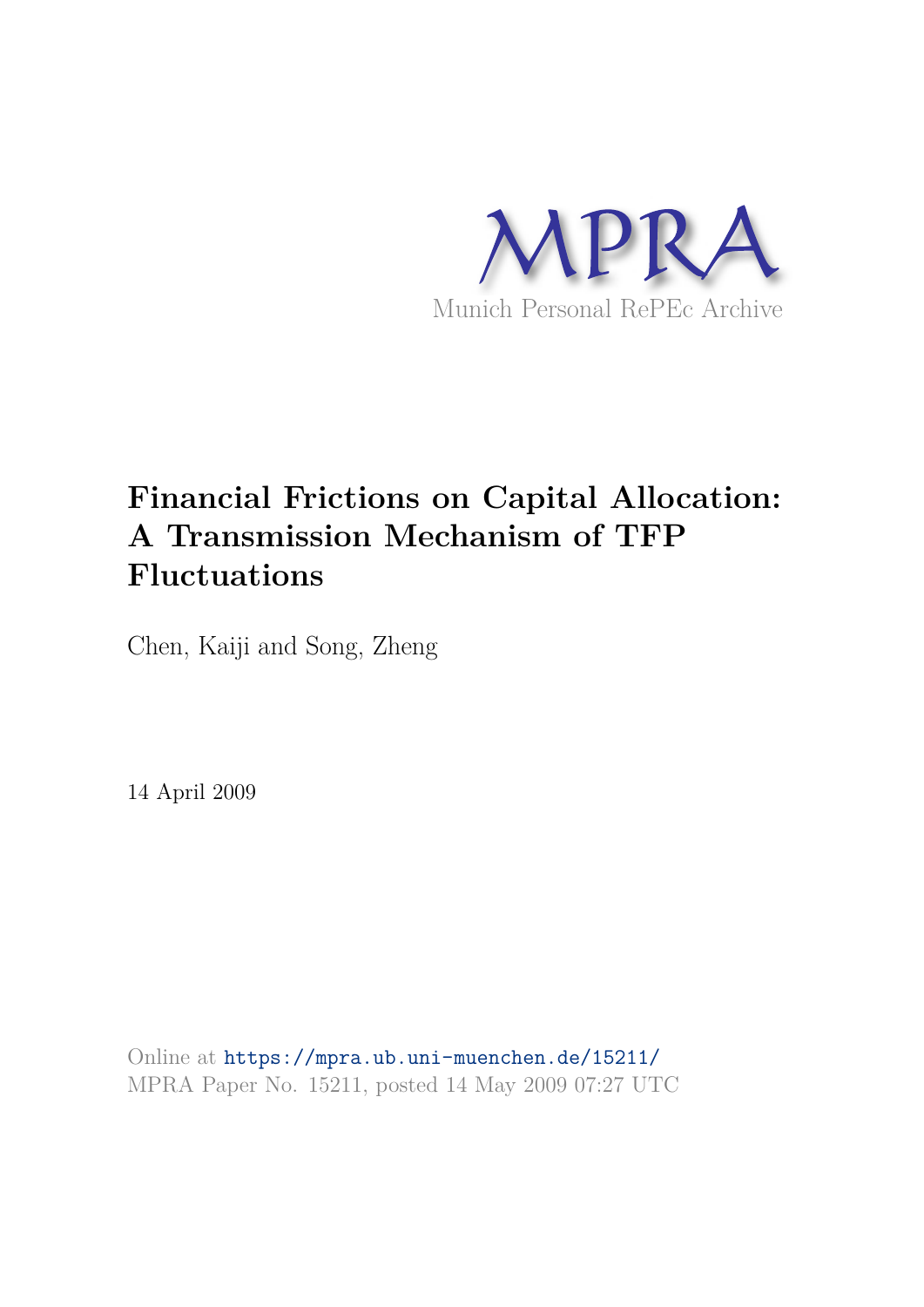## Financial Frictions on Capital Allocation: A Transmission Mechanism of TFP Fluctuations

Kaiji  $Chen^{\dagger}$ University of Oslo Zheng  $Song^{\ddagger}$ Fudan University

This version: April 14th, 2009

#### Abstract

This paper provides a theory of financial frictions as a transmission mechanism for primitive shocks to translate into aggregate TFP fluctuations. In our model, financial frictions distort existing capital allocation across different production units, rather than investment in new capital. News shocks on future technology improvement are introduced as a device to identify TFP áuctuations originating from this mechanism. Our simulation shows that variations in financial frictions in response to news shocks can generate sizable fluctuations in aggregate TFP and, thus, business cycles before the actual technology change is realized. Using a combined dataset from Compustat and IBES, we find that the empirical responses of capital acquisition to prospects about future profitability are significantly larger for firms more likely to be financially constrained, while such a pattern does not exist for new capital investment. Furthermore, capital acquisition of constrained firms is found to be more procyclical than that for unconstrained ones. Our evidence thus provides strong support for the importance of financial frictions on capital allocation as the transmission mechanism proposed by our theory.

JEL Classification: E32, G34

Keywords: Financial Friction, Capital Reallocation, TFP Fluctuation, News Shock

We would like to thank Steve Bond, Jean-Pierre Danthine, Mike Golosov, John Hassler, Asye Imrohoroglu, Timothy Kehoe, Stephen Parente, Vincenzo Quadrini, Adriano Rampini, JosÈ Victor Rios-Rull, Kjetil Storesletten, Cheng Wang, Fabrizio Zilibotti and seminar participants in Federal Reserve Bank of Cleveland, Hong Kong University of Science and Technology, University of Hong Kong, University of Southern California, Stockholm School of Economics, Uppsala University, University of Zurich, 2007 Annual Meetings of the Society for Economic Dynamics, 2007 Mid-west Macro Meetings, 2007 North American Summer Meeting of the Econometric Society, II REDg Workshop on Dynamic General Equilibrium Macroeconomics, 1st Nordic Summer Symposium in Macroeconomics and 2007 SAET Conference on Current Trends in Economics for helpful comments. We thank YiKai Wang for excellent research assistance. A previous version of the paper was entitled "Financial" Friction, Capital Reallocation and Expectation-Driven Business Cycles".

<sup>&</sup>lt;sup>†</sup>Department of Economics, University of Oslo, Box 1095, Blindern, 0371 Oslo, Norway. Phone:  $(+47)$ 22855495. Email: kaijic@econ.uio.no

z School of Economics, Fudan University, Shanghai 200433, China. Phone: (+86) 2165643514. Email: zsong@fudan.edu.cn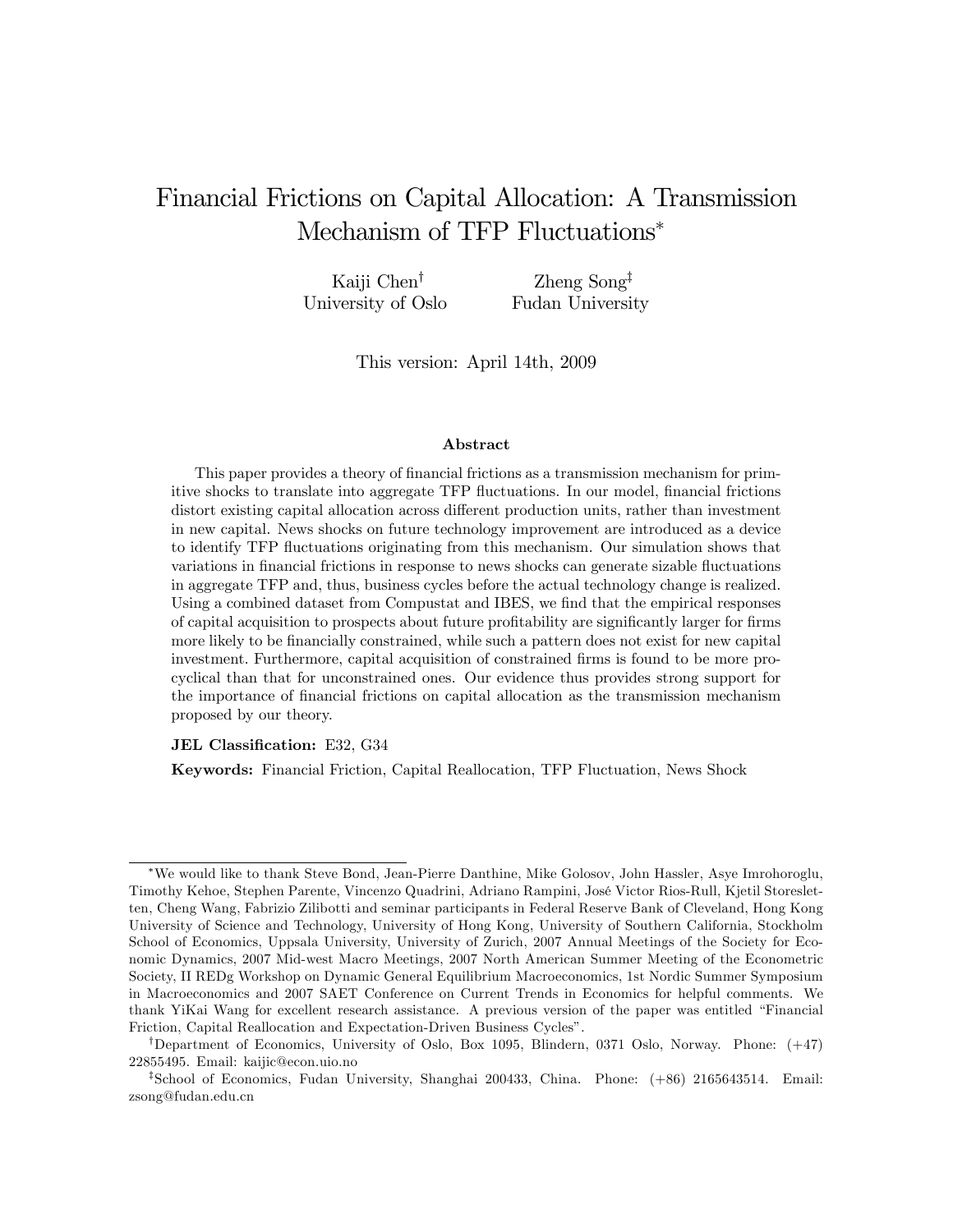## 1 Introduction

Macroeconomists have long searched for factors behind aggregate Total Factor Productivity (TFP). In particular, a theory of TFP áuctuations has been called for, due to their key role in business cycles.<sup>1</sup> One promising candidate for understanding TFP fluctuations is financial friction on inputs. The presence of such friction naturally distorts resource allocation and, thus, reduces aggregate productive efficiency. In fact, the business cycle literature has long emphasized the distortion by financial frictions on new capital investment. Recent evidence, however, points to a different channel for financial frictions to affect resource allocation: distorting existing capital allocation across Örms. For example, Harford (2005) has shown that variations in financial frictions are crucial for capital reallocation through mergers and acquisitions. Reallocation at the disaggregate level, furthermore, has been found to play a key role in explaining U.S. aggregate productivity fluctuations over business cycles (e.g., Basu and Fernald, 2001). Taken together, these observations indicate that variations in financial frictions, by reallocating capital at the disaggregate level, might be important as a transmission mechanism for primitive shocks to translate into aggregate TFP fluctuations.

This paper formalizes the above idea from both theoretical and empirical perspectives. We first construct a model in which financial frictions affect aggregate productive efficiency via capital allocation across different production units (projects). We then introduce news shocks on future technological improvement as a device to identify aggregate TFP fluctuations originating from variations in financial frictions. These shocks are, by construction, uncorrelated to the current production technology, but, at the same time, they affect financial frictions through future profitability. Accordingly, the adoption of news shocks allows us to isolate and identify at firm level variations in credit conditions that are uncorrelated with changes in current technology, a prerequisite to test the roles of financial frictions later in the paper using firm-level data. Our theory shows that endogenous variations of financial frictions in response to such primitive shocks can trigger aggregate TFP fluctuations and business cycles through reallocating capital.

The key ingredient of our model is asymmetric Önancing constraint across projects. In our

<sup>&</sup>lt;sup>1</sup>For example, Chari, Kehoe and McGrattan (2007) suggest that fluctuations in aggregate TFP account for most of the post-war business cycle fluctuations. They even claim that a fall in TFP is key in explaining the output decline during the Great Depression. Cole and Ohanian (1999) reach similar conclusions, arguing that a sharp decline in TFP is key to explain the output drop during the Great Depression. Also, Arias, Hansen and Ohanian (2007) claim that a decline in the volatility of TFP can successfully account for the decline in the cyclical volatility of output and its components since 1983.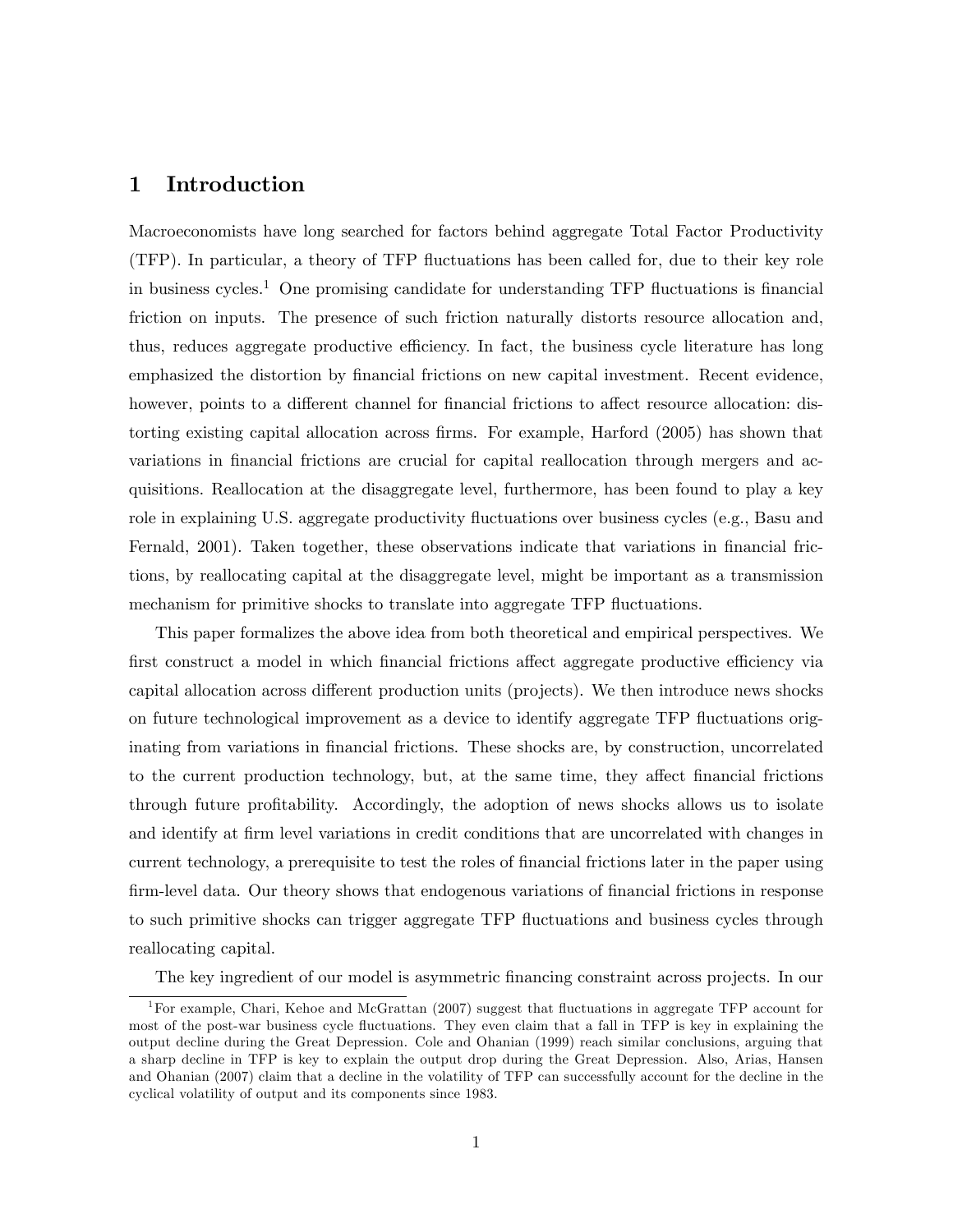economy, there are two types of projects: One is subject to a binding financial constraint on the project scale due to limited enforcement of debt payment by entrepreneurs, and the other is not. Given the non-default of the debt contract, debt, and thus, the production scale of a constrained project are limited to a fraction of the future contract value for the entrepreneur. The asymmetry of financial constraints implies a gap of marginal product of capital across different types of projects, which creates a potential efficiency gain of reallocating capital from unconstrained to constrained projects.

As a result, any primitive shock that affects the future contract value may help to trigger aggregate TFP fluctuations through variations in financial frictions. Candidates for such shocks include news shocks on future technological improvement. Specifically, the arrival of good news causes an immediate jump in the value of the contract by increasing future profitability of the constrained projects. Entrepreneurs, therefore, have less incentive to default on the debt payment. This weakens the Önancial constraint and induces capital to áow to constrained projects. The efficiency gain arising from capital reallocation shows up in the aggregate economy as an upward shift to current aggregate TFP, and leads to business cycles by allowing positive comovement among current output, consumption, investment, and hours worked.<sup>2</sup>

To evaluate the quantitative implications of our model, we calibrate the economy to the U.S. data. Simulation results indicate that our proposed transmission mechanism of TFP fluctuations can be quantitatively important. In particular, the magnitude of the increase in TFP on impact to a positive news shock, which is purely driven by a reallocation of capital, is about one third of the increase in TFP when technology improvement is materialized. Such a magnitude is in line with the impulse response of TFP to innovations to stock prices, as documented by Beaudry and Portier (2006). Moreover, business cycle moments of the economy are close to those in the U.S. data. This suggests that our model can replicate the U.S. business cycles reasonably well.

Our theory delivers the following two testable implications regarding our proposed transmission mechanism. First, financial frictions on capital allocations are countercyclical. In other words, we should expect that during an economic expansion (recession), financially constrained firms acquire more (less) capital than unconstrained ones. Second, firm-level variations in expected future profitability affect capital reallocation for financially constrained firms. By contrast, there is no such effect for unconstrained firms. In our model, the first implication

<sup>&</sup>lt;sup>2</sup>Throughout this paper, we explore the effects of positive news shocks on TFP to illustrate the role of financial frictions as a transmission mechanism. Our proposed mechanism, however, can also be applied to the TFP dynamics during an economic downturn.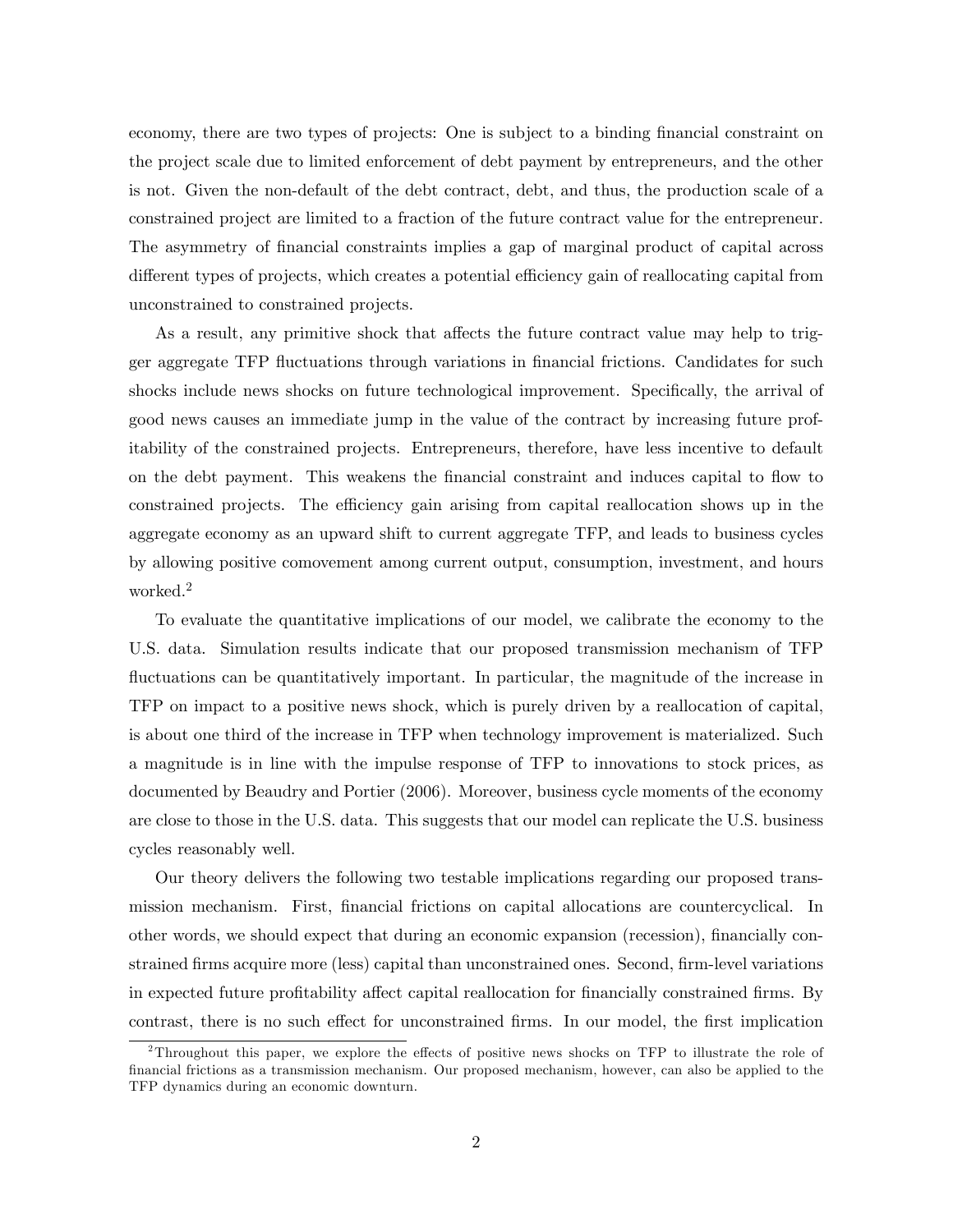provides a channel for financial frictions on capital allocation to affect aggregate TFP at the business cycle frequency, while the second serves as the underlying mechanism for news shocks to affect capital reallocation and, thus, as the micro-foundation for the countercyclicality of frictions on capital allocation.

We use a combined data set from Compustat and IBES to test the above two implications. We first classify firms into quintiles according to the likelihood of being financial constrained, using the method of Kaplan and Zingales (1997). We find that firms in the top quintiles acquire more capital in boom than those in the bottom quintiles do, while the opposite is true for recession. We then use analyst earnings forecast as a proxy for individual firms' prospects for future profitability. Our panel regression shows that the elasticity of capital acquisition to earnings forecast is monotonically increasing in the likelihood of being financial constrained. Our empirical results therefore strongly support both implications and, therefore, our theory.

Finally, we examine the empirical relevance of a competing channel for business prospects to affect firms' production scale and, thus, business cycles: financial frictions on new capital investment. This channel has been widely adopted in the literature to explain business cycle propagation.<sup>3</sup> We find that the estimated elasticities of investment to earnings forecast are very similar in magnitude across quintiles, suggesting that variations in financial frictions are not likely to be important in investment áuctuations over the business cycles. This, together with our empirical findings for capital acquisition, indicates a more empirically plausible role of Önancial frictions on capital allocation as a transmission mechanism for aggregate TFP fluctuations.

Our model is closely related to Jermann and Quadrini (2007). They argue that in an economy with Önancial frictions due to limited enforcement of debt repayment, the mere prospect of high future productivity growth can generate sizable gains in labor productivity through resource reallocation. In their model, however, financial frictions are imposed on the investment of new capital goods. Like other models focusing on frictions distorting saving-investment decisions (referred to as "investment wedge"), variations in such frictions in response to primitive shocks cannot affect productive efficiency on impact. Moreover, a relaxation of the financial constraint induces capital and labor to shift from the consumption good to the investment good sector, implying that consumption and investment comove negatively.<sup>4</sup> In our model, by

<sup>3</sup> See, among others, Kiyotaki and Moore (1997), Bernanke, Gertler, and Gilchrist (1998) and Cooley, Marimon and Quadrini (2004).

<sup>&</sup>lt;sup>4</sup>The negative correlation between consumption and investment is also present in other existing studies. Beaudry and Portier (2007) have proved that in a two-sector model with constant returns to scale for production, an increase in investment is necessarily associated with a decrease in consumption or hours worked or both. We extended the proof to two-sector models with decreasing returns to scale in one sector or both and financial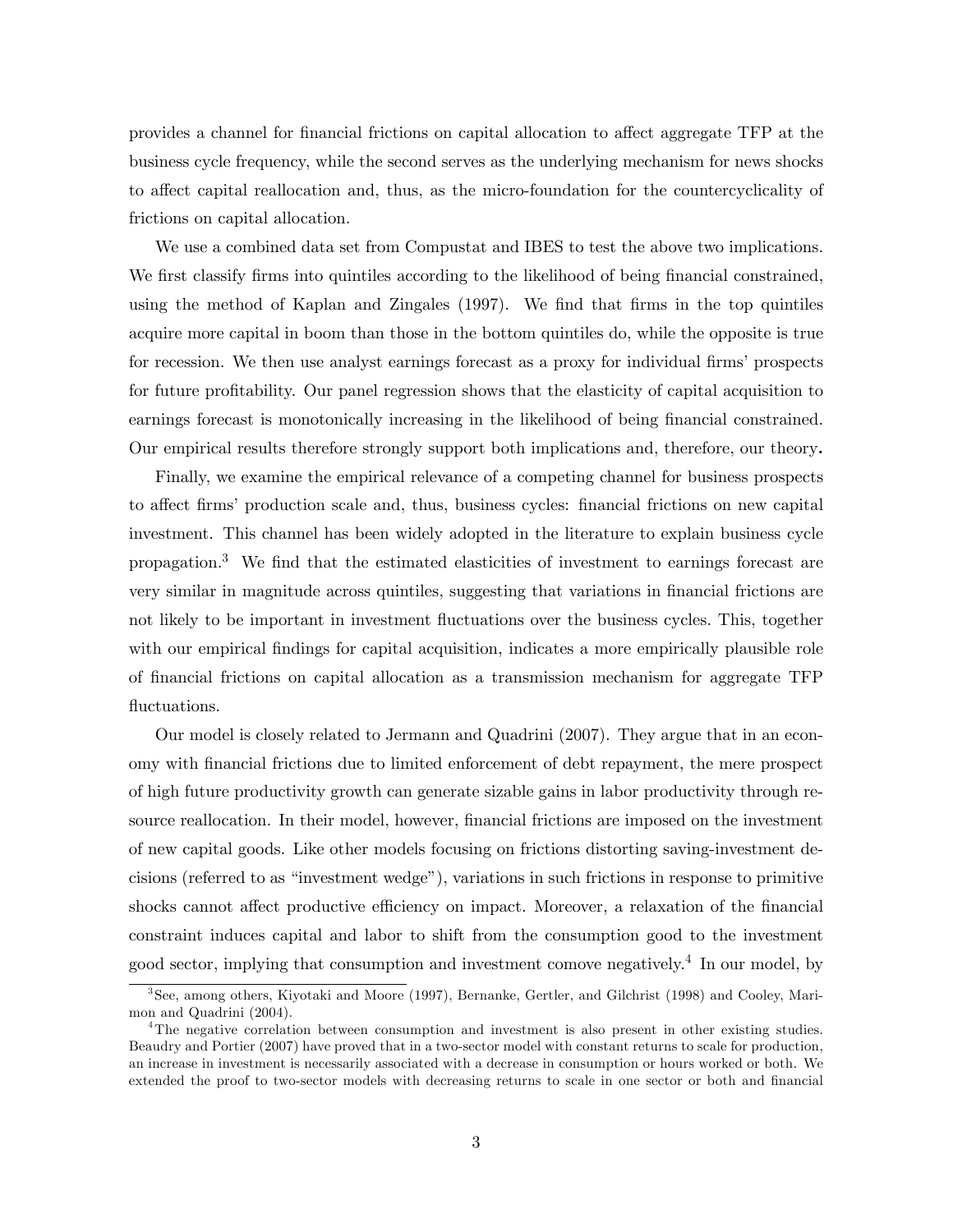contrast, relaxing the Önancial constraint can trigger an immediate expansion of TFP by reallocating existing resources. This makes the positive comovement of macro aggregates feasible.

This paper contributes to the literature on financial frictions. It has long been argued that frictions in financial markets are important for business cycles. For example, Bernanke and Gertler (1989), Kiyotaki and Moore (1997) and many other studies show that the presence of financial frictions adds persistence or volatility to aggregate fluctuations over business cycles.<sup>5</sup> More recently, researchers started to pay attention to the role of improving financial markets on Great Moderation (see, for example, Jermann and Quadrini, 2006). Despite this widely accepted view on the importance of financial frictions, their effects through distorting investment have been recently found to play quantitatively minor roles in driving economic fluctuations.<sup>6</sup> Our paper provides a new insight into the role of financial frictions over business cycles. To our knowledge, we are the first to show, both theoretically and empirically, that financial frictions on capital allocation, instead of new capital investment, may serve as a key transmission mechanism for primitive shocks to translate into aggregate TFP fluctuations.

Moreover, our work contributes to the literature on the empirical relationship between resource reallocation and aggregate productivity fluctuations. Basu and Fernald (2000) find that resource reallocation plays a key role in aggregate productivity fluctuations over business cycles. One channel for resource reallocation to affect aggregate productivity is through the countercyclical frictions on capital reallocation. For example, Maksimovic and Philips (2001) find that less productive firms tend to be sold as prospects of the aggregate economy improve. Correspondingly, aggregate output and the productivity dispersion across firms are found to be negatively correlated (Eisfeldt and Rampini, 2006).<sup>7</sup> Harford (2005) provides further evidence that the observed correlation between economic expansion and merger waves is essentially driven by an increase in macro-level capital liquidity and a reduction in the degree of financial frictions correlated with stock market valuation. Consistent with Harford's findings, our empirical results may shed light on the countercyclicality of frictions on capital reallocation: A brighter prospect in booms allows financially constrained firms to acquire more capital than unconstrained firms, thus helping to reduce the gap of marginal product of capital across firms.

This paper is related to the literature on credit or liquidity shocks. Although such shocks are often adopted as primitive shocks in theoretical work (e.g., Jermann and Quadrini, 2006 and

frictions on the investment good sector (e.g., Kiyotaki and Moore, 1997). See Section 5.3.2 for the proof.

<sup>&</sup>lt;sup>5</sup>See Bernanke, Gertler and Gilchrist (1999) for an excellent review of this literature.

 $6$ For example, business cycle accounting by Chari et al. (2007) suggests that frictions that show up as the investment wedge play, at best, a tertiary role in the Great Depression and the 1982 recession.

<sup>7</sup>Eisfeldt and Rampini (2006) found that the correlation of productivity dispersion with output is around -0.4. This negative correlation is robust to adjustment of capital utilization. Consistent with the empirical finding, the financial friction in our model implies countercyclical benefits for capital reallocation.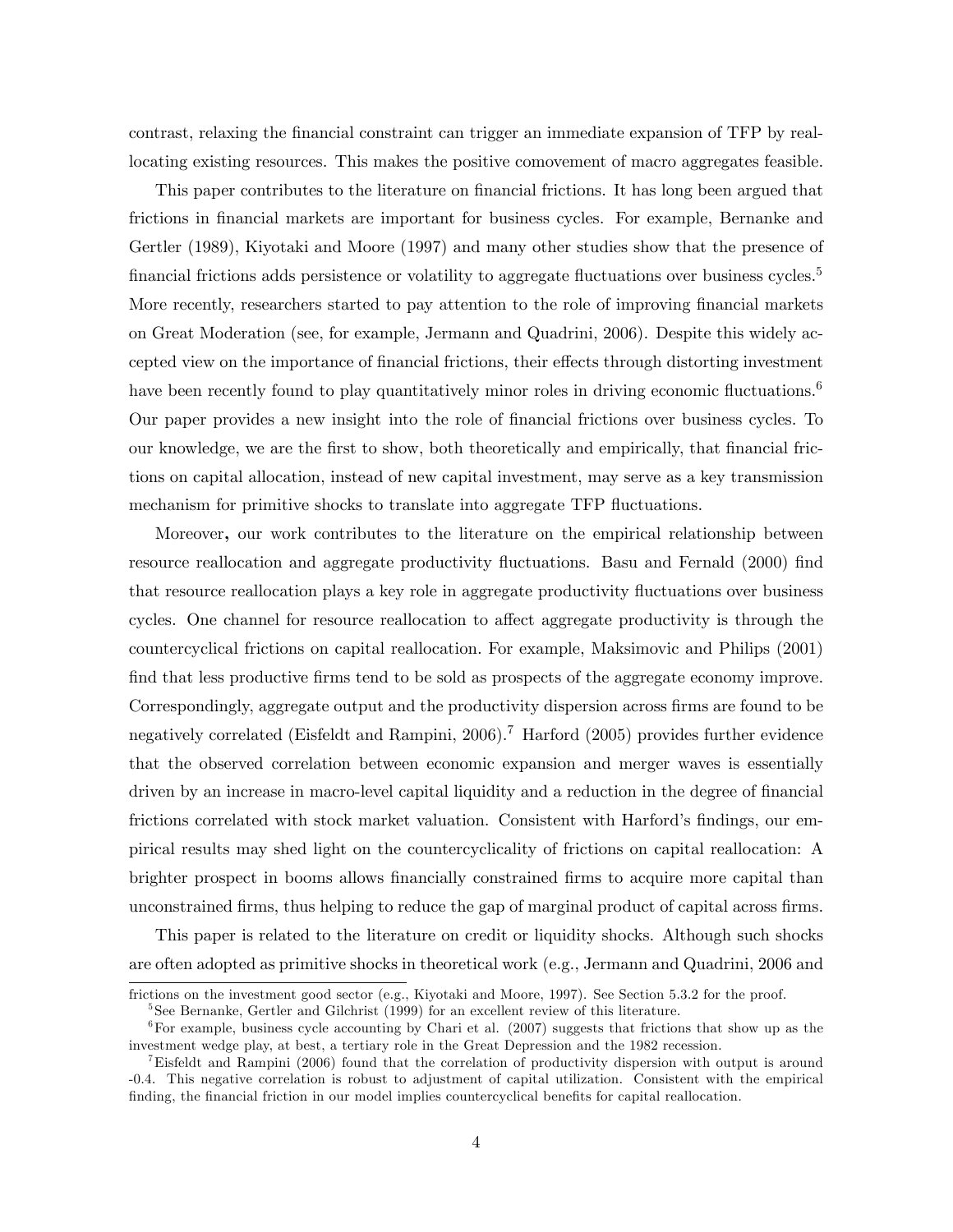Aghion, Angeletos, Banerjee and Manova, 2007), two problems occur when theory confronts data. First, the endogeneity makes it difficult to isolate variations in credit conditions that are exogenous to shocks to current productivity.<sup>8</sup> Second, idiosyncratic credit shocks (i.e., tightening or relaxing credit constraint) at the Örm level are hard to identify or measure. Our paper shows that the use of news shocks provides a way of overcoming the above two problems. Theoretically, the adoption of news shocks avoids the endogeneity issue, because our theory indicates that news shocks may cause variations in Önancial frictions, while they are uncorrelated to current technology. Empirically, such news shocks can be proxied by individual firms' earnings forecasts. This allows us to test at the disaggregate level our proposed transmission mechanism through which idiosyncratic credit frictions affect capital allocation.

Our paper also contributes to the recent discussion on the role of news shocks in triggering business cycles. Beaudry and Portier (2007) present a wide class of business cycle models in which mere changes in expectation about future productivity cannot generate comovement among consumption, investment and hours worked.<sup>9</sup> The reason is essentially the same as that discussed above: Without current expansion of TFP, consumption and investment will always comove negatively if they replace one to one with each other. Den Haan and Kaltenbrunner (2006) provide another example. In that paper, although labor hoarding may translate into additional resources for economic expansion when there are matching frictions in labor market, the initial responses of consumption and investment move in opposite directions.<sup>10</sup> One potential source of the observed TFP changes in response to news shocks is variations in capital utilization. However, in the standard setup with convex investment adjustment costs, an investment boom must be associated with an increase in marginal  $q$ , which actually implies a decline in capital utilization.<sup>11</sup> By contrast, our work shows explicitly how news shocks are transmitted through financial frictions at the disaggregate level into aggregate TFP fluctuations. In particular, both of our theoretical and empirical Öndings suggest that variations in Önancial frictions can be considered as a potential transmission mechanism for news shocks to drive business cycles, as claimed by Beaudry and Portier (2006).

Finally, this paper is related to a growing literature on frictions on resource allocation as

<sup>8</sup>For example, Eisfeldt (2004) argues that market liquidity varies with productivity shocks. In addition, Eisfelt and Rampini (2006) show in a standard business cycle model that current TFP shocks affect frictions in capital allocation.

 $9B$ eaudry and Portier (2004) and Danthine, Donaldson and Johnsen (1998) reached similar conclusions.

 $10$  In addition, Christiano, Motto and Rostagno (2006) find that it is hard to generate expectation-driven business cycles without nominal frictions and monetary targeting.

<sup>&</sup>lt;sup>11</sup>This holds even if there is an expected investment-good-specific technological improvement. Using "flow" investment adjustment costs, therefore, becomes the key for capital utilization to increase in a boom period (see Jaimovich and Rebelo, 2006).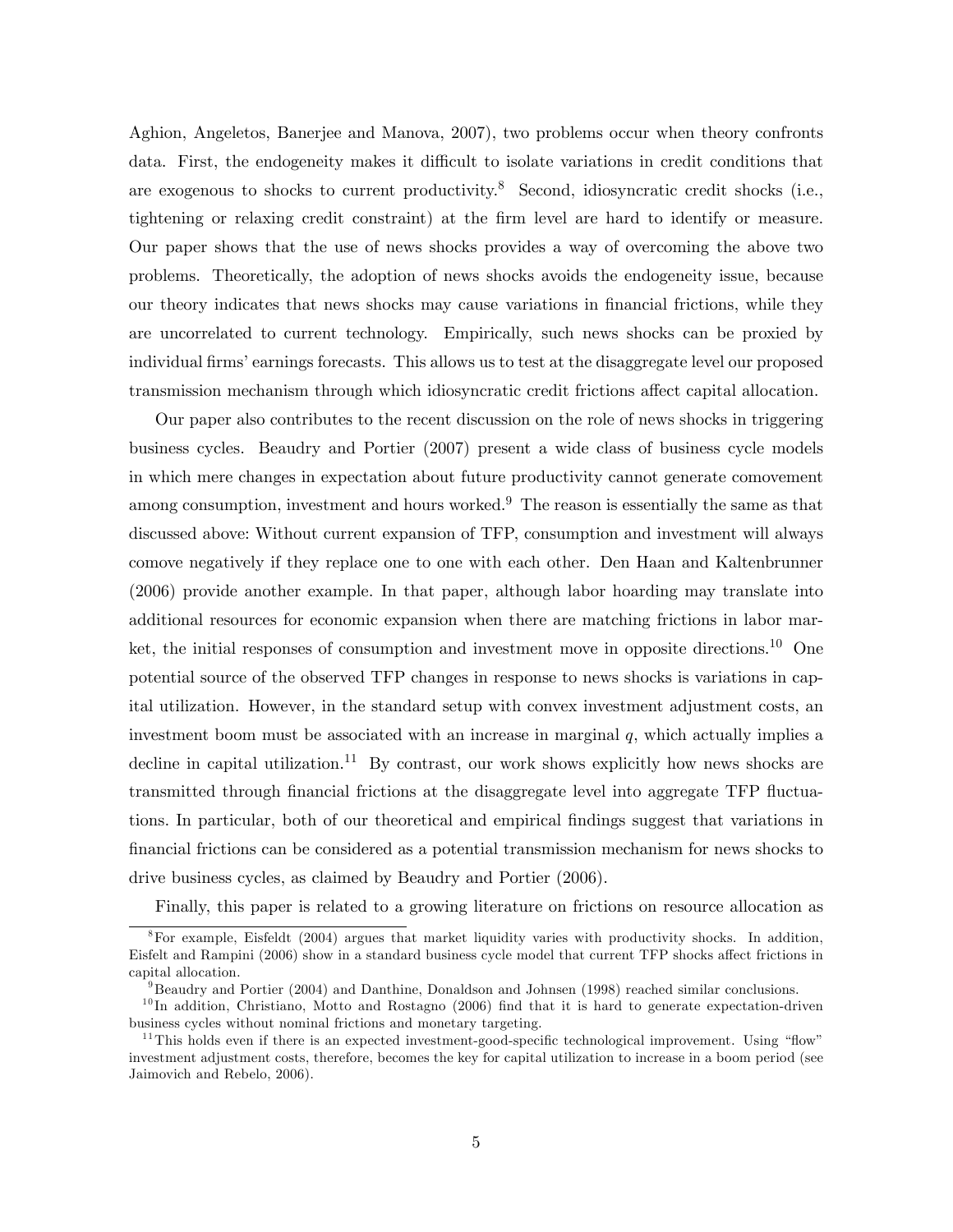the source of TFP (e.g., Restuccia and Rogerson, 2008; Barseghyan and Dicecio, 2006; and Erosa and Cabrillana, 2007). Much of the literature emphasizes the role of frictions in the cross-country difference of long-run TFP and, therefore, abstracts from the dynamics of such frictions. Recently, Buera and Shin (2008) show the persistent effect of financial frictions on economic development via resource allocation. Our paper instead explores its role for TFP fluctuations over business cycles.

The paper is organized as follows. In Section 2, we illustrate, in a simple model without labor, that financial frictions on capital allocation may act as a transmission mechanism of TFP fluctuations. We then extend the economy to incorporate more features of business cycles in Section 3. Section 4 provides a discussion of the calibration procedure. In Section 5, we report the impulse responses and business cycle statistics, and we check the robustness of our model to alternative parameter values. Using firm-level data, Section 6 tests the transmission mechanism in our model for news shocks to affect aggregate productivity via capital reallocation. Section 7 concludes. The appendix contains the deÖnition for recursive competitive equilibrium and the derivation of the enforcement constraint.

## 2 A model without labor

In this section, we describe a model that abstracts from labor as input into production (referred to as "economy without labor") to highlight the role of financial frictions on capital allocation as a transmission mechanism of aggregate TFP fluctuations.<sup>12</sup> A full-blown model with richer business cycle ingredients will be provided in the following section.

Consider an economy with a representative household and a continuum of entrepreneurs with unit mass. The representative household owns physical capital and decides how much to consume and how much to invest in capital. In addition, the representative household owns the entitlement and, therefore, the profit from a continuum of projects. Entrepreneurs have access to the technology of operating projects. Each entrepreneur can operate only one project. Entrepreneurs decide how much capital to rent from the representative household for profit maximization.<sup>13</sup>

Projects are classified into two categories, according to whether working capital (or liquid fund) is needed for production. Specifically, a fraction  $\eta$  of projects, denoted as type-h projects,

 $12$ Alternatively, this model can be interpreted as one in which labor is a fixed factor in production and is supplied inelastically.

 $13\,\text{By}$  assuming rental markets as the avenue to allocate existing capital, we abstract from the issue of firm dynamics in the context of business cycles. Such an abstraction, however, will not affect the qualitative feature of our model. As we will show later, the key determinant of aggregate TFP is the distribution of capital across different projects.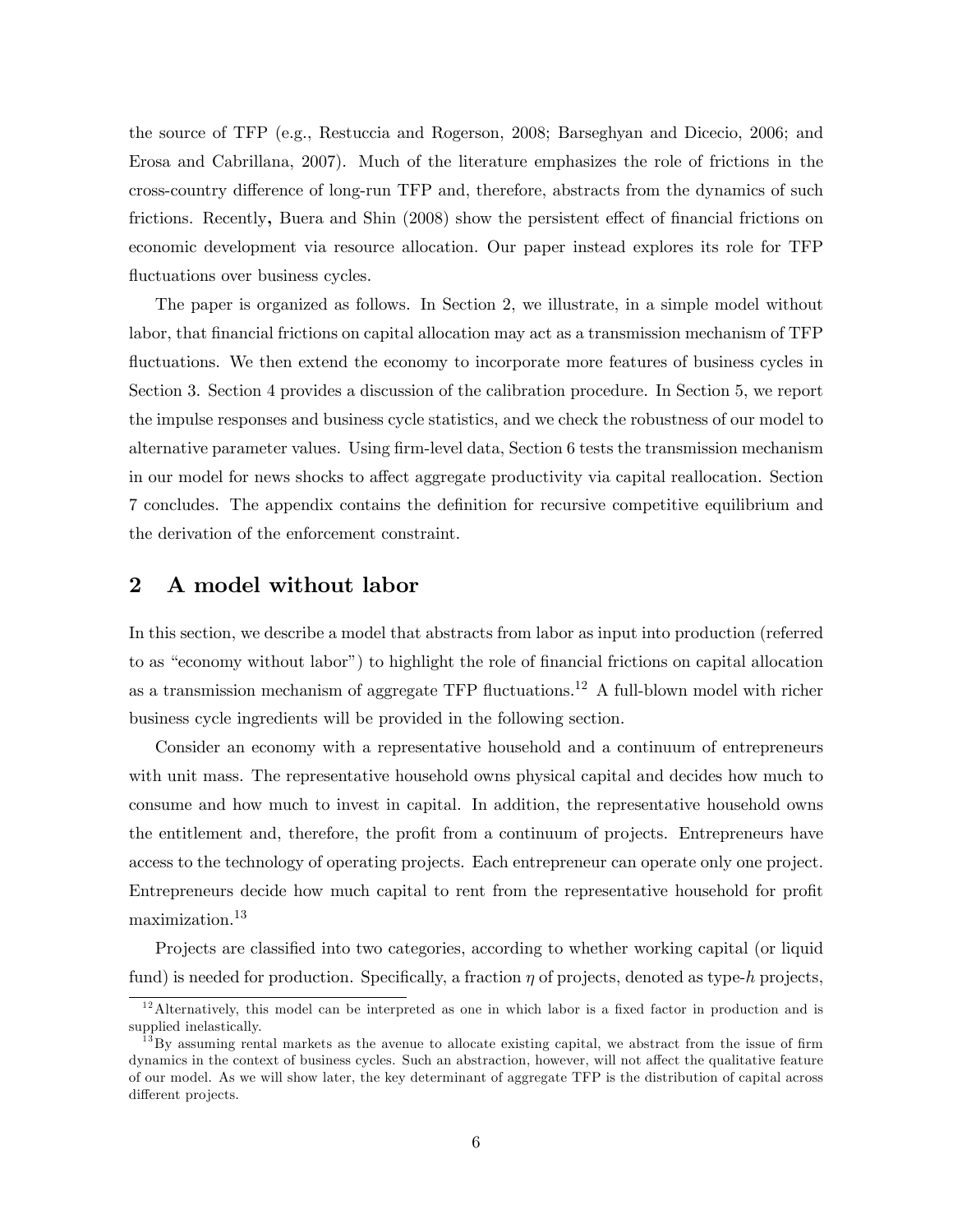require working capital before production takes place. We assume that the size of the working capital required, denoted as  $D(K_t^h)$ , increases with the size of the capital deployed in a type-h project, denoted as  $K_t^h$ . For the remaining  $1 - \eta$  fraction of projects, referred to as type-l projects, working capital is not necessary.<sup>14</sup>

Entrepreneurs retain the ability to operate the project with probability  $\phi$ . Once she loses this ability, the entrepreneur exits the market with no cost, and there will be a new entrepreneur entering the market and starting with the same type of project as her predecessor. This assumption, together with the law of large numbers, enables the fraction of each type of projects to be constant over time.

#### 2.1 Project Financing and the Entrepreneur's Problem

Type-h projects are financed through optimal contracts with limited enforceability  $\hat{a}$  la Jermann and Quadrini  $(2006)$ . To finance working capital, entrepreneurs of type-h projects borrow from an outside lender at the beginning of each period and repay the debt at the end of the period, after all transactions are completed.<sup>15,16</sup> As an intra-period loan, it has a zero net interest payment. The ability to borrow, however, is bounded by the limited enforcement of the debt repayment. At the end of the period, the entrepreneur has the ability to divert working capital. Once the entrepreneur defaults, the lender can take over the control right of the project from the entrepreneur and recover a fraction  $\varphi$  (< 1) of the future project value. The entrepreneur and the lender can then renegotiate repayment of the debt. Section 8.1 of the appendix describes the renegotiation process in detail and shows that the incentive-compatibility condition imposes the following financial constraint

$$
D\left(K_t^h\right) \le \theta V_{t+1}^h = \theta E_t \sum_{j=1}^\infty \hat{\beta}^j \pi_{t+j}^h,\tag{1}
$$

where  $V_{t+1}^h$  is the value of a type-h project to the entrepreneur at the end of period  $t$ .<sup>17</sup>  $\hat{\beta} \equiv \beta \phi$ is the effective discount factor and  $\beta$  is the subjective discount factor.  $\pi_{t+j}^h$  is the one-period profit of a type-h project at period  $t + j$ . (1) implies that the entrepreneur can borrow up to

 $14$ Assuming that working capital is also required for type-l projects does not affect our qualitative results, so long as the degree of financial constraint is different across different types of projects.

<sup>&</sup>lt;sup>15</sup>The assumption for entrepreneurs to borrow working capital each period can be rationalized by the fact that because entrepreneurs become tempted to use excess internal funds inefficiently, it is costly for firms to retain operating cash flows (see Jensen, 1986). We extend the model to allow internal liquid asset accumulation, which could be used to partially finance working capital. Our results below are robust to this extension. Details are available upon request.

 $16$ One example of such outside lenders can be a financial intermediary issuing production loans each period.

 $17$ Our implicit assumption here is that if the entrepreneur chose to default, the working capital would be diverted to the owner of the projects (e.g., the representative household).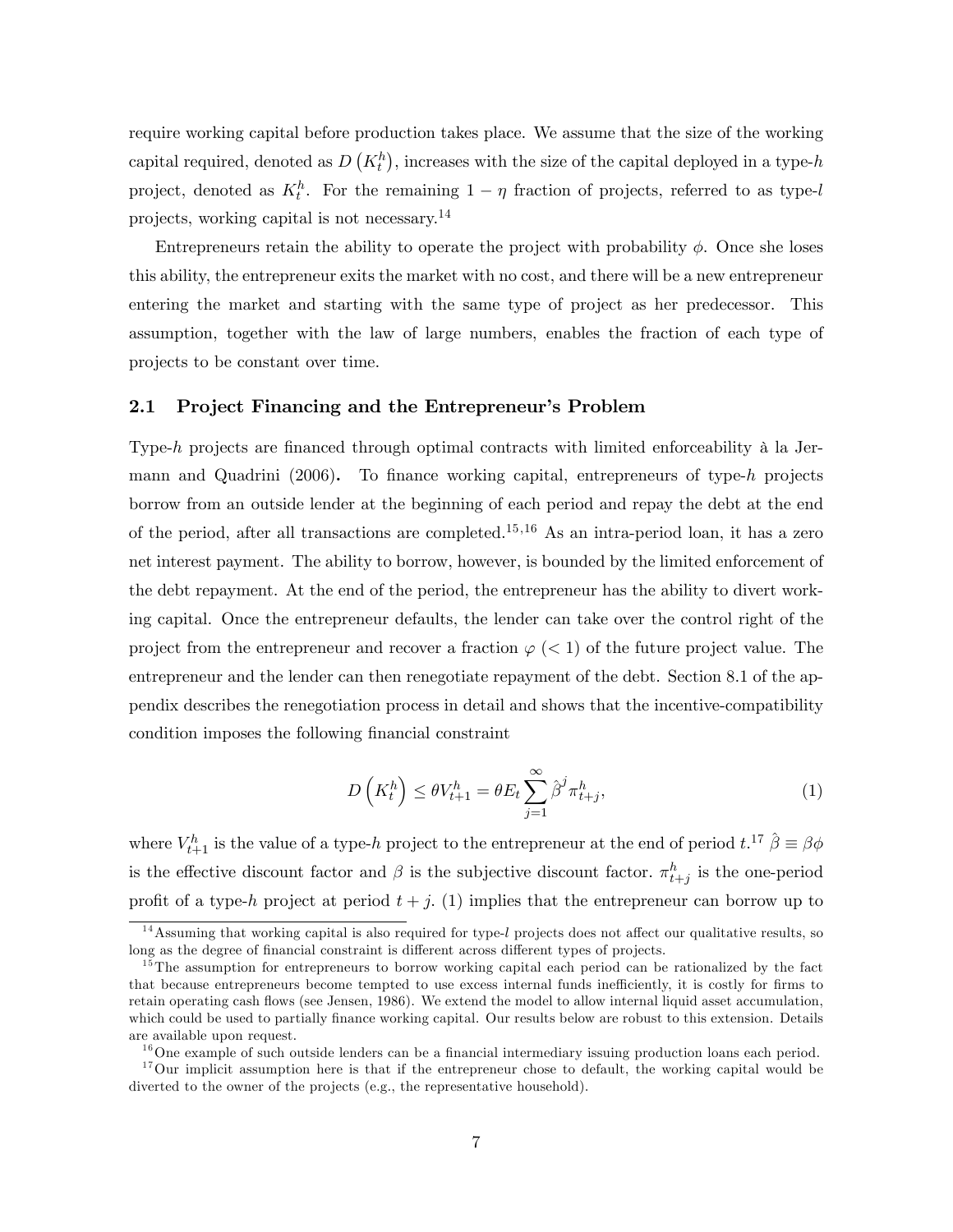the amount that he can pledge to the lender, which is a fraction  $\theta$  of the future project value.<sup>18</sup>

The production technology of a type-i,  $i \in \{h, l\}$ , is given by

$$
Y_t^i = Z_t \left( K_t^i \right)^{\alpha},\tag{2}
$$

where  $K_t^i$  is capital in a single type-i project.  $Z_t$  is the aggregate technology, which follows a stochastic process, as will be described later.

At each period, the entrepreneur of a type-h project chooses capital  $K_t^h$  for profit maximization.

$$
\max_{K_t^h} Z_t \left( K_t^h \right)^{\alpha} - \left( r_t + \delta \right) K_t^h,\tag{3}
$$

subject to  $(1)$ . It should be noted that the entrepreneur's problem can be alternatively specified as maximizing the present discounted project profit subject to the sequence of financial constraints  $(1)$ , by choosing the whole path of capital. The assumption of the rental market for capital, however, makes the choice of capital at each period independent of previous choices. Therefore, the dynamic problem boils down to the sequence of one-period profit-maximization problems, as stated in  $(3).^{19}$ 

The problem of an entrepreneur of a type-l project is

$$
\max_{K_t^l} Z_t \left( K_t^l \right)^{\alpha} - \left( r_t + \delta \right) K_t^l. \tag{4}
$$

The first-order condition delivers the standard demand equation of capital

$$
K_t^l = \left(\frac{\alpha Z_t}{r_t + \delta}\right)^{\frac{1}{1-\alpha}}.\tag{5}
$$

We measure the degree of frictions on capital allocation as the gap of marginal product to capital (MPK henceforth) between two types of projects.

$$
\frac{MPK_t^h}{MPK_t^l} = \left(\frac{K_t^h}{K_t^l}\right)^{\alpha - 1} \tag{6}
$$

In this simple model, such frictions originate from the presence of financial constraint on  $type-h$  projects. Accordingly, tightening (or relaxing) the financial constraint leads to an increase (or decrease) in the gap of MPK and, therefore, frictions on capital reallocation.

A more general but reduced-form approach to modeling frictions on reallocating capital is to assume a quadratic cost of reallocating capital. To obtain countercyclicality of such frictions as

<sup>&</sup>lt;sup>18</sup> Section 8.1 of the appendix shows that  $\theta$  is positively related to the bargaining power of the lender and the fraction of project value that is recoverable by the lender.

 $19$ The proof is available upon request.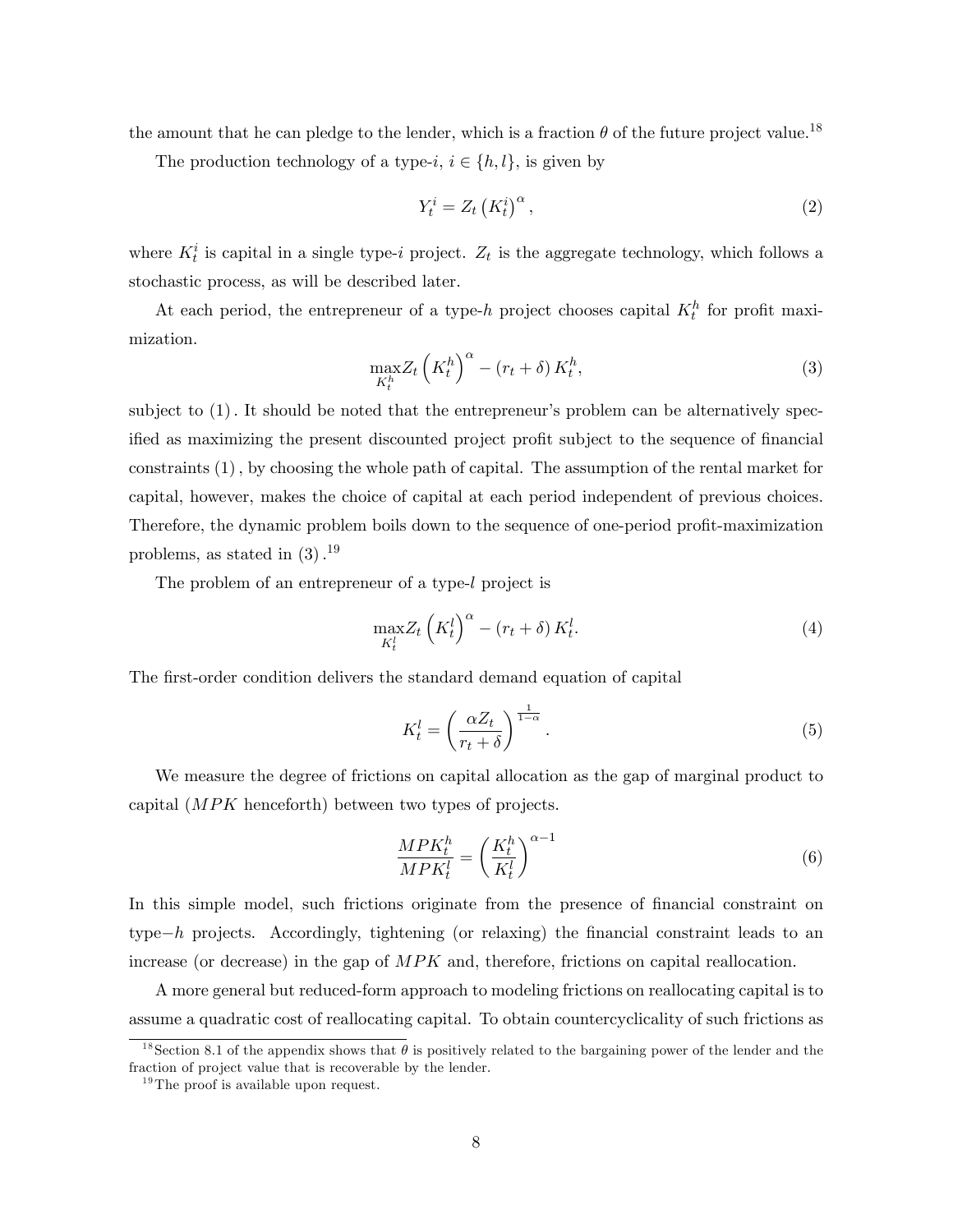observed, one might assume that the magnitude of the adjustment cost parameter is negatively correlated with future profitability (see Eisfeldt and Rampini, 2006). Our model can be seen as providing a micro-foundation for frictions on reallocation capital and its countercyclicality, which will be shown below.<sup>20</sup>

#### 2.2 Aggregate TFP and Primitive Shocks

In standard Real Business Cycle (RBC henceforth) models, current technological shocks, by construction, are the only source for aggregate TFP áuctuations. Instead, our purpose here is to show that Önancial frictions, by distorting capital allocation, serve as a source of aggregate TFP áuctuations. To this end, we decompose the aggregate TFP and its áuctuations to shed light on their potential sources in our economy.

We measure the aggregate TFP as the "Solow Residual." In our economy, aggregate output can be expressed as

$$
Y_t = \eta Z_t \left( K_t^h \right)^{\alpha} + (1 - \eta) Z_t \left( K_t^l \right)^{\alpha}
$$

$$
= TFP_t K_t^{\alpha}
$$

where

$$
TFP_t = \frac{\eta Z_t \left(K_t^h\right)^{\alpha} + (1 - \eta) Z_t \left(K_t^l\right)^{\alpha}}{K_t^{\alpha}}
$$

Accordingly, the percentage deviation of aggregate TFP from its steady-state value can be expressed as

$$
\triangle \log TFP_t = \triangle \log \left( \eta Z_t \left( \frac{K_t^h}{K_t} \right)^{\alpha} + (1 - \eta) Z_t \left( \frac{K_t^l}{K_t} \right)^{\alpha} \right) \tag{7}
$$

Note that the right-hand-side ("RHS" henceforth) of  $(7)$  can be further decomposed as

$$
\triangle \log \left( \eta Z_t \left( \frac{K_t^h}{K_t} \right)^{\alpha} + (1 - \eta) Z_t \left( \frac{K_t^l}{K_t} \right)^{\alpha} \right)
$$
\n
$$
= \triangle \log \left( \eta Z_t \left( \frac{K_t^h}{K_t} \right)^{\alpha} + (1 - \eta) Z_t \left( \frac{K_t^l}{K_t} \right)^{\alpha} \right) \Big|_{\frac{K_t^i}{K_t} = \frac{\overline{K^i}}{\overline{K}}} \text{the technological effect}
$$
\n
$$
+ \triangle \log \left( \eta Z_t \left( \frac{K_t^h}{K_t} \right)^{\alpha} + (1 - \eta) Z_t \left( \frac{K_t^l}{K_t} \right)^{\alpha} \right) \Big|_{Z_t = \overline{Z}}
$$
\nthe reallocation effect\n+  
cross product terms (8)

 $20$ Other frictions for capital reallocation include managerial incentive to relinquish the control of productive assets when types of managers are private information (see Eisfeldt and Rampini, 2008a).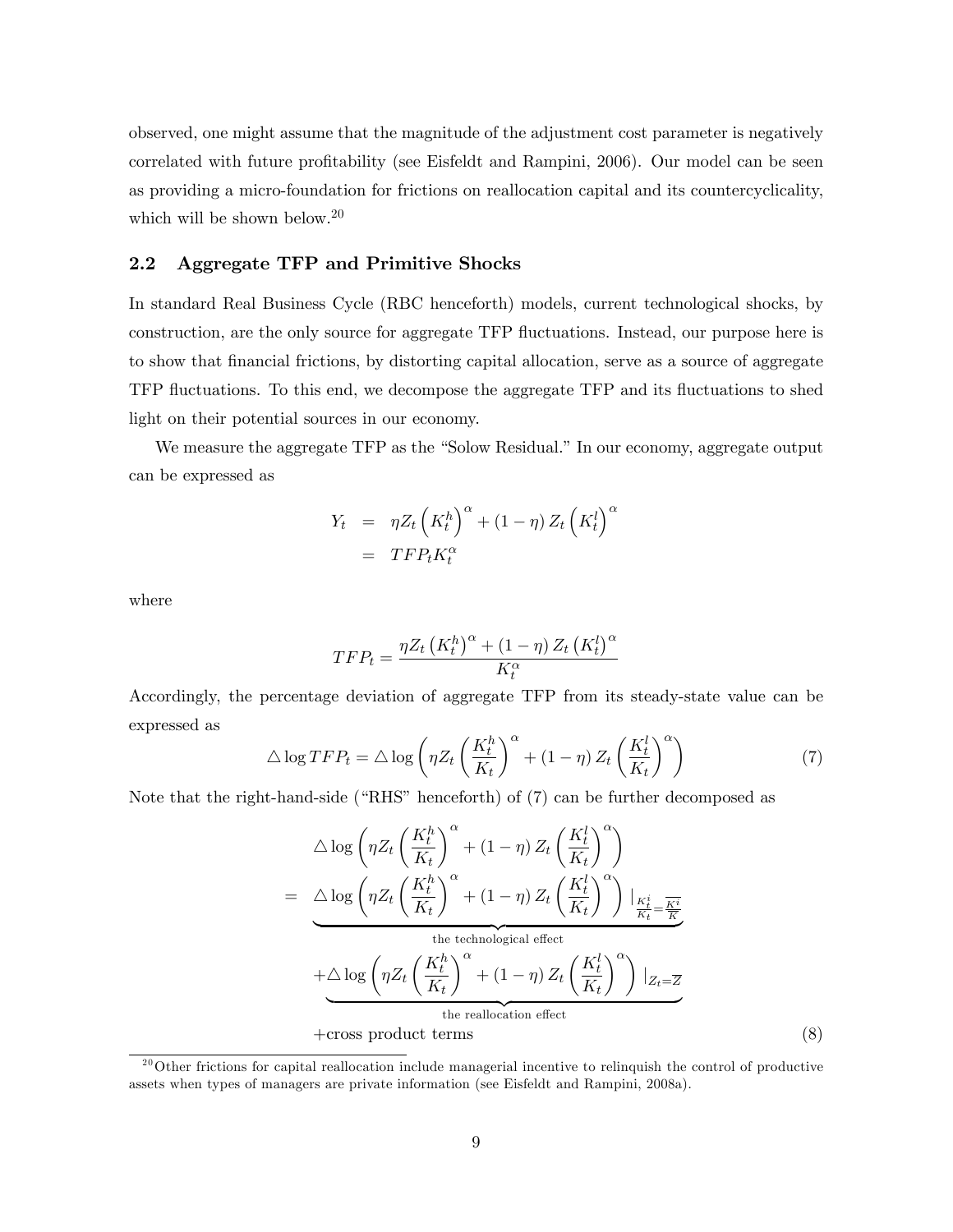Steady-state values are marked by upper bars. The first argument on the RHS of  $(8)$ , called "the technological effect," captures the effect of exogenous technological shifts on the aggregate TFP, given the distribution of capital as in the steady state. The second argument, referred to as "the reallocation effect," captures the effect of changes in the distribution of capital across different types of projects, given the technology as in the steady state. In this simple economy, the first-best allocation involves an equal amount of capital allocated across projects. Introducing financial frictions may lead to inefficient capital allocation and, hence, reduce aggregate productive efficiency.

Our purpose is to isolate TFP fluctuations caused by the reallocation effect, which in our model originates from the presence of financial frictions. To this end, we would like to introduce primitive shocks that help to trigger capital reallocation, but bear no contemporaneous technological effect. Note that in our model, any primitive shock affecting future profitability of the constrained projects may help to trigger a reallocation of capital by changing the future contract value. One candidate for such shocks is a news shock on future technological change.<sup>21</sup> Specifically, we assume that the aggregate technology  $Z_t$  follows

$$
\log Z_{t+1} = (1 - \rho) \log \bar{Z} + \rho \log Z_t + \epsilon_t^Z,\tag{9}
$$

where  $\epsilon_t^Z$  denotes innovations regarding information on the next-period aggregate technology  $Z_{t+1}$ . The process (9) is different from the stochastic technology process in standard RBC models: Information on  $Z_{t+1}$  arrives at time t, before  $Z_{t+1}$  is realized. As a result, nextperiod aggregate technology becomes perfectly predictable. Note that the news shock  $\epsilon_t^Z$  is orthogonal to the current technology  $Z_t$  and, hence, cannot affect the aggregate TFP via the technological effect. Instead, such a news shock leads to variations in financial frictions by changing the value of a type-h project, as it contains information about future technology. The revaluation of financially constrained projects triggers a reallocation of capital. Consequently, the reallocation effect is the only source of TFP fluctuations before actual technology shift is realized.

#### 2.3 Household

The representative household solves the following problem

$$
\max_{\{C_t, K_{t+1}\}_{t=0}^{\infty}} E_0 \left[ \sum_{t=0}^{\infty} \beta^t \frac{C_t^{1-\sigma} - 1}{1-\sigma} \right],
$$

 $21$ Another candidate for primitive shocks that will obtain qualitatively similar results is an asset pricing shock arising from the assumption that the entrepreneurial survival probability is itself stochastic.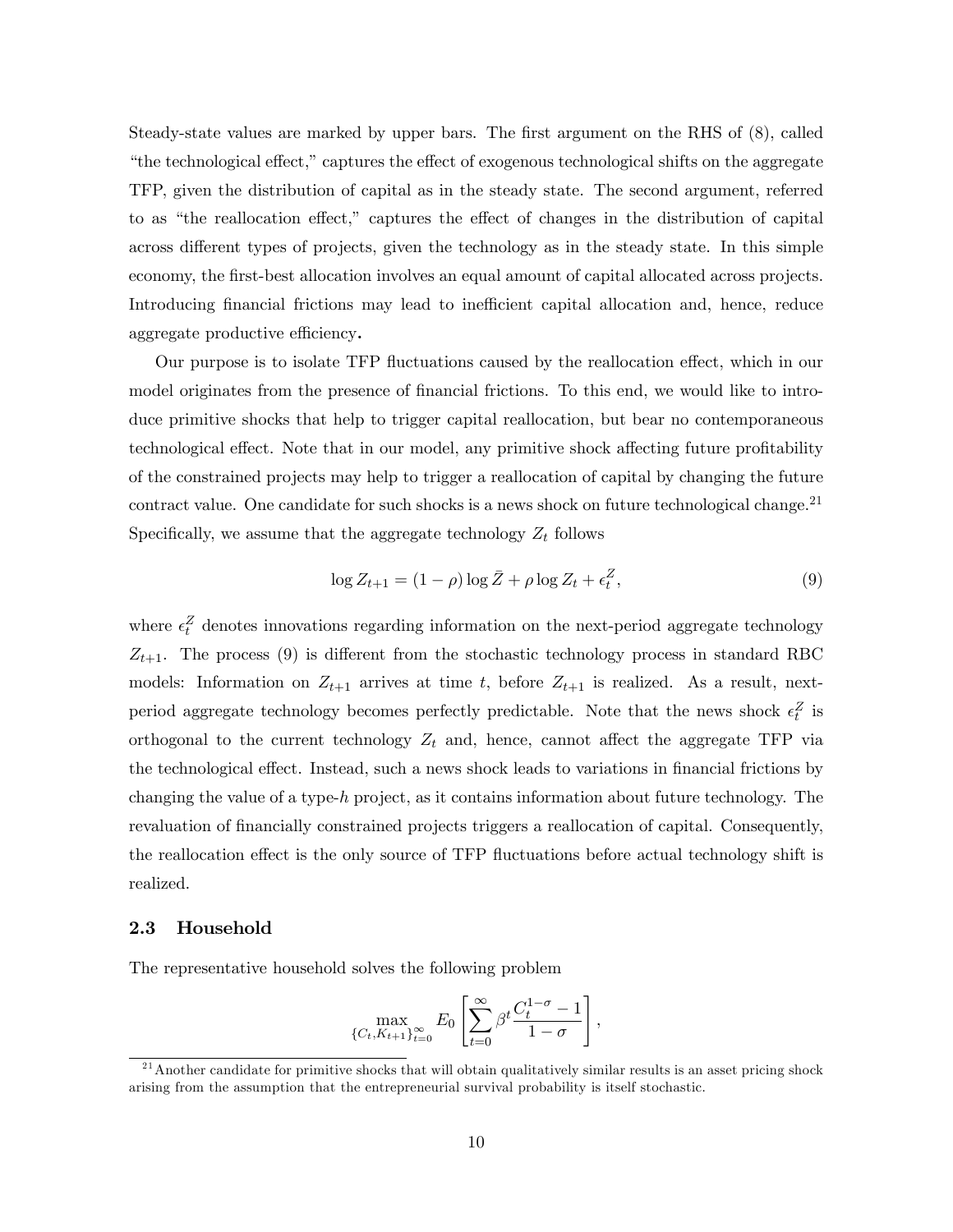subject to

$$
C_t + I_t = r_t K_t + (1 - \eta) \pi_t^l + \eta \pi_t^h. \tag{10}
$$

$$
K_{t+1} = (1 - \delta) K_t + I_t, \tag{11}
$$

We thus obtain the standard Euler equation.

$$
c_t^{-\sigma} = \beta E_t \left[ c_{t+1}^{-\sigma} \left( 1 + r_{t+1} \right) \right]. \tag{12}
$$

#### 2.4 Timing and Information

The events within each period proceed as follows. At the beginning of each period, news regarding future technological opportunity arrives. Meanwhile, the previous-period news on the current-period technology is materialized. Then, the stand-in household supplies capital to entrepreneurs. After production takes place, the household receives factor payments and profits, and makes consumption-saving choices. Finally, uncertainty about entrepreneurial survival is revealed.

#### 2.5 Calibration

We proceed to calibrate the model.<sup>22</sup> One period in our model corresponds to one calendar year, the frequency adopted by Eisfeldt and Rampini (2006) in their measurement of the magnitude of capital reallocation. Consistent with their measurement, we calculate the size of aggregate capital reallocation in our model by

$$
\hat{K}_t \equiv \frac{\eta \left| K_t^h - K_{t-1}^h \frac{K_t}{K_{t-1}} \right| + (1 - \eta) \left| K_t^l - K_{t-1}^l \frac{K_t}{K_{t-1}} \right|}{K_t}.
$$

Note that  $\hat{K}_t$  measures the sum of changes of capital position for individual projects net of new capital investment, as the previous period capital stocks in each project are adjusted by changes in the aggregate capital stock. To obtain a quantitative assessment of the model, we parameterize  $D(K_t^h)$  as follows:

$$
D\left(K_t^h\right) = \left(K_t^h\right)^\gamma,\tag{13}
$$

where  $\gamma \in [0, 1]$ , which can be interpreted as the elasticity of working capital required with respect to the scale of physical capital. In the following calibration,  $\gamma$  is a key parameter targeting the size of capital reallocation over business cycles.

 $^{22}$ A formal definition of the competitive equilibrium in a more general model is provided in the next section. The numerical strategy adopts the standard recursive method.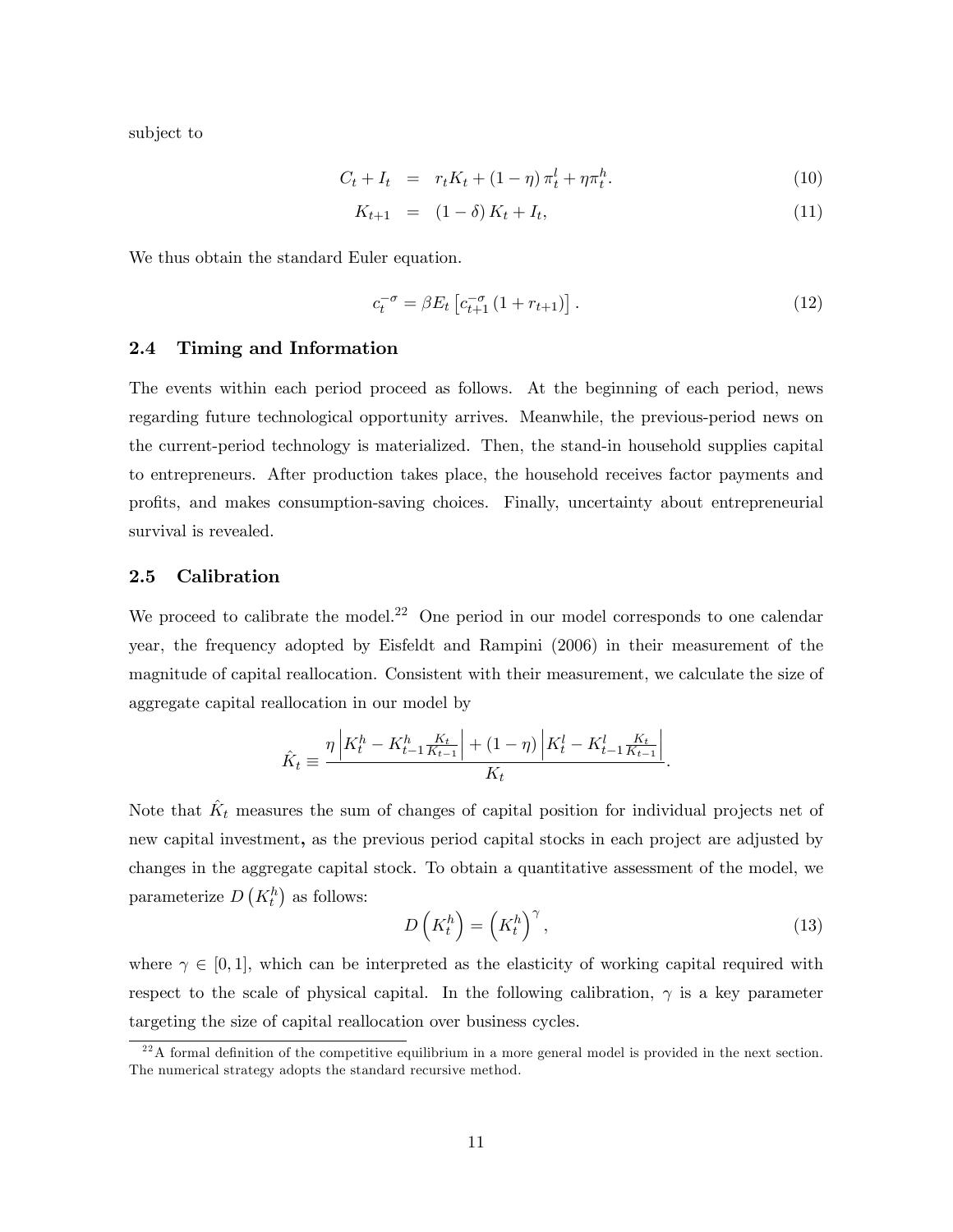We set  $\sigma = 1$ , which corresponds to the case of logarithmic utility.  $\alpha$  is set to be 0.4 to map into a capital income share of 0.4. Also, we set  $\delta = 0.1$ , as in the literature.  $\beta = 0.96$ such that a steady state real interest rate is 4 percent. We let the entrepreneurial survival probability  $\phi$  be 0.90, which is broadly consistent with the firm survival probability in U.S. data for manufacturing and business service sectors, as reported by OECD (2001).

For parameters governing the technology process, we set  $\rho = 0.95$  to match a quarterly persistence of 0.987. The standard deviation of innovation  $\sigma_{\epsilon}^Z$  is set equal to 1.26 percent such that the standard deviation of the H-P filtered log TFP simulated from the model is equal to the corresponding value from annual U.S. data.

Finally,  $\eta$ ,  $\theta$  and  $\gamma$  are chosen to match two relevant observations. First, we target a value of 2 for the ratio of marginal productivity of capital between 75th- and 25th-percentile projects.<sup>23</sup> The second target is an average size of capital reallocation of 1:4 percent, the ratio of acquisitions plus sales of  $PP\&E$  over assets for a panel of Compustat firms, as estimated by Eisfeldt and Rampini (2006). We choose  $\eta = 0.5$ ,  $\theta = 0.197$  to match the first observation, and  $\gamma = 0.40$  to match the second.  $\eta = 0.5$  is in line with the results of Kaplan and Zingales  $(1997)$ , who found that about 45 percent of the firms in their sample were likely to be financially constrained.<sup>24</sup> Moreover, as shall be shown in Section 5.3.1, our quantitative results are robust to different parameterization of  $\eta$ . Table 1 summarizes parameter values for this economy.

| Symbol                  | Definition                                   | Value |
|-------------------------|----------------------------------------------|-------|
|                         | Technology                                   |       |
| $\alpha$                | Capital share in production function         | 0.40  |
| Φ                       | Entrepreneurial survival rate                | 0.90  |
| $\delta$                | Depreciation rate for capital                | 0.10  |
| $\gamma$                | Elasticity of working capital required       | 0.40  |
| $\rho$                  | Autocorrelation coefficient                  | 0.95  |
| $\sigma_{\epsilon}^{Z}$ | Standard deviation of information innovation | 0.013 |
|                         | Preference                                   |       |
| β                       | Discount factor in utility function          | 0.96  |
| $\sigma$                | Coefficient of relative risk aversion        | 1     |
|                         | Market                                       |       |
| $\theta$                | Default parameter                            | 0.197 |
| η                       | Fraction of type- $h$ projects               | 0.50  |

Table 1. Parameterized Values for Economy w/o Labor

 $^{23}$ As we will show in the next section, in our full-blown economy, the ratio of marginal productivity of capital between two types of projects are equal to the ratio of labor productivity, which we target to match the corresponding U.S. data.

<sup>&</sup>lt;sup>24</sup> More specifically, Kaplan and Zingales (1997) develop a criterion to classify firms into groups in terms of likelihood of being financially constraint. They find that among a sample of 49 firms, 19 firms are never Önancially constrained over the entire sample period, 8 Örms are possibly Önancially constrained at some time, and 22 firms are likely financially constrained at some time.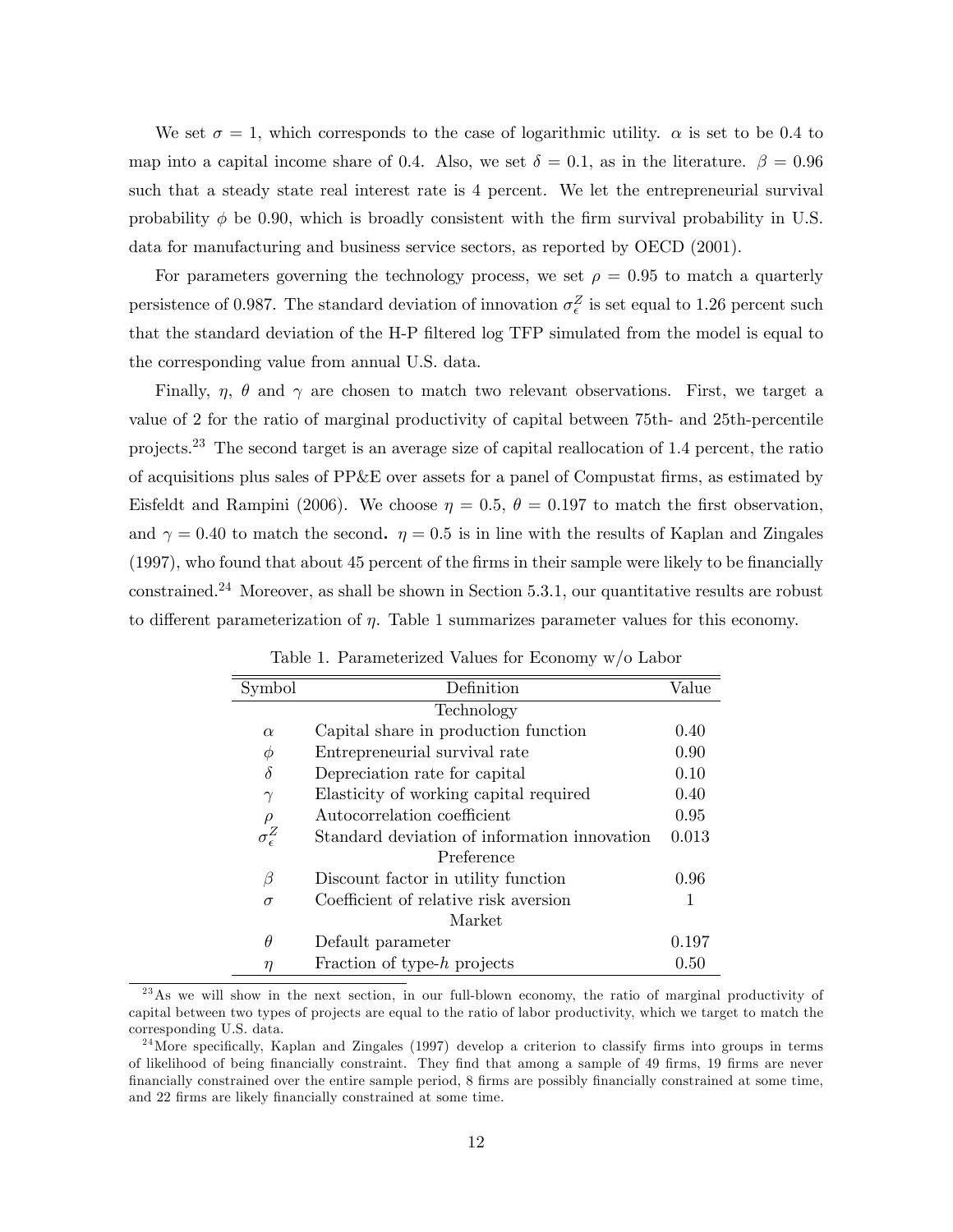#### 2.6 Impulse Response to News on  $Z_t$

To illustrate the role of financial frictions as a transmission mechanism of TFP fluctuations, we explore the impulse responses of various macro aggregates to news shocks. We consider the following experiment: At period 0, the economy is at steady state. At the beginning of period 1, all agents receive unanticipated news that the aggregate technology Z will increase by one percent in period 2. At the beginning of period 2, the technology improvement is materialized. Our choice of one period as the lag for technological changes to be realized is motivated by Beaudry and Portier (2006).<sup>25</sup>

Figure 1 plots the impulse response of capital reallocation and financial fictions of allocating capital, measured by the ratio of marginal productivity of capital between two types of projects. We see from Panel A that in response to the news shock, the gap of marginal product of capital decreases by about 3 percent and stays below the steady-state level throughout the boom period. This suggests that consistent with the empirical evidence, financial frictions in our model are countercyclical. Accordingly, when good news arrives, capital is reallocated from type-l to type-h projects. Panel B shows that the magnitude of capital reallocation on impact is about 2 percent of capital stock, a number that is reasonable according to sizes of capital reallocation reported by Eisfeldt and Rampini (2006).

#### [Insert Figure 1]

The efficiency gain on impact shows up as an increase in the aggregate TFP. This is evident from Figure 2, which illustrates the dynamics of aggregate TFP and its components following the news shock. Most importantly, the reallocation effect explains all of the increase in the aggregate TFP upon the arrival of the good news, reflecting the fact that, in our experiment, Önancial frictions on capital allocation are the only channel for triggering aggregate TFP fluctuations. After realization of the technology improvement, the technological effect starts to play a role, and the contribution of the reallocation effect to the aggregate TFP declines gradually. It is also noted that the gap of  $MPK$  reverts slowly to the steady state, showing that the effects of variations in financial frictions are persistent (Figure 1). The resulting persistent reallocation effect amplifies TFP fluctuations at period 2 and afterwards, as shown in Figure 2.

 $25$ The evidence in Beaudry and Portier (2006) suggests that a permanent change in TFP may be associated with a up to 10 quarters long period during which there may be no actual change in technological opportunities. The results remain qualitatively the same if we assume that an anticipated shock is realized at period 3. Our choice of one year as the lag for actual technological improvement to be materialized greatly eases the computation burden to solve for policy functions.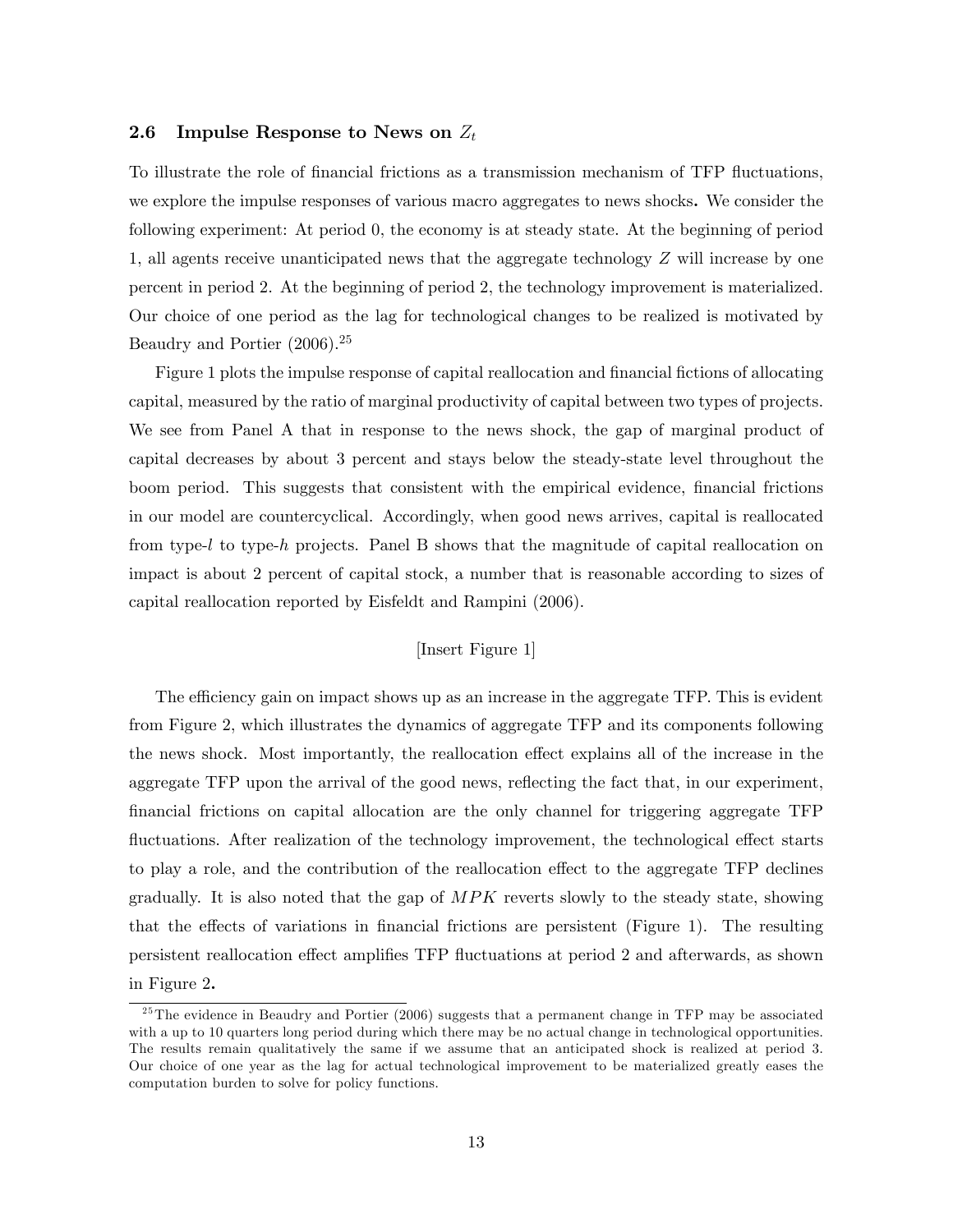#### [Insert Figure 2]

The increase of aggregate TFP makes the comovement of macro aggregates feasible. Figure 3 plots the impulse responses of macroeconomic variables. Although the contemporaneous technology remains unchanged, the arrival of good news generates an economic expansion immediately: consumption, investment and output all increase on impact.<sup>26</sup> In other words, our model is capable of generating business cycles by establishing a source of TFP fluctuations.

#### [Insert Figure 3]

In summary, we show, in a simple model, the role of financial frictions as a transmission mechanism of TFP fluctuations through capital allocation: Endogenous variations of financial frictions in response to good news shocks can trigger a reallocation of capital; the redistribution of capital creates an efficiency gain as an increase of aggregate TFP. The increase in TFP allows macro aggregates to comove positively before the actual technology improvement is realized.<sup>27</sup>

## 3 A Full-Blown Model

The basic model of Section 2 has a number of limitations. By implicitly treating labor as a fixed factor, the production technology  $(2)$  implies a time-invariant labor allocation across projects. Prohibiting labor reallocation does not seem reasonable, given the importance of job creation and job destruction for U.S. business cycles.<sup>28</sup> Moreover, the basic model is silent on the impulse response of labor supply and, hence, unable to address the issue of fluctuations in aggregate employment.

This section extends the basic model to overcome these limitations. There are two major changes. First, Önancial frictions are imposed on allocation of both capital and labor. Accordingly, labor will be reallocated along with capital following variations in financial frictions. Second, endogenous labor supply is introduced. In addition, we incorporate the following ingredients: investment adjustment costs; trend growth in technology and population; and heterogeneity in productive efficiency across different types of projects. We show that the main results of Section 2 are robust to these changes when the extended model (referred to as the

 $^{26}$ The response of investment on impact is arguably small. We shall see a more reasonable contemporaneous response of investment in the next section, when investment adjustment costs are introduced.

 $2^{7}$  We also report business cycle statistics in Table A.1 of the Appendix. Although highly stylized, business cycle moments of the calibrated economy are close to those in the U.S. data, suggesting that our model can replicate the U.S. business cycles reasonably well.

<sup>&</sup>lt;sup>28</sup> See, for example, Davis and Haltiwanger (1990), Caballero and Hammour (1994), and Caballero and Hammour (2005).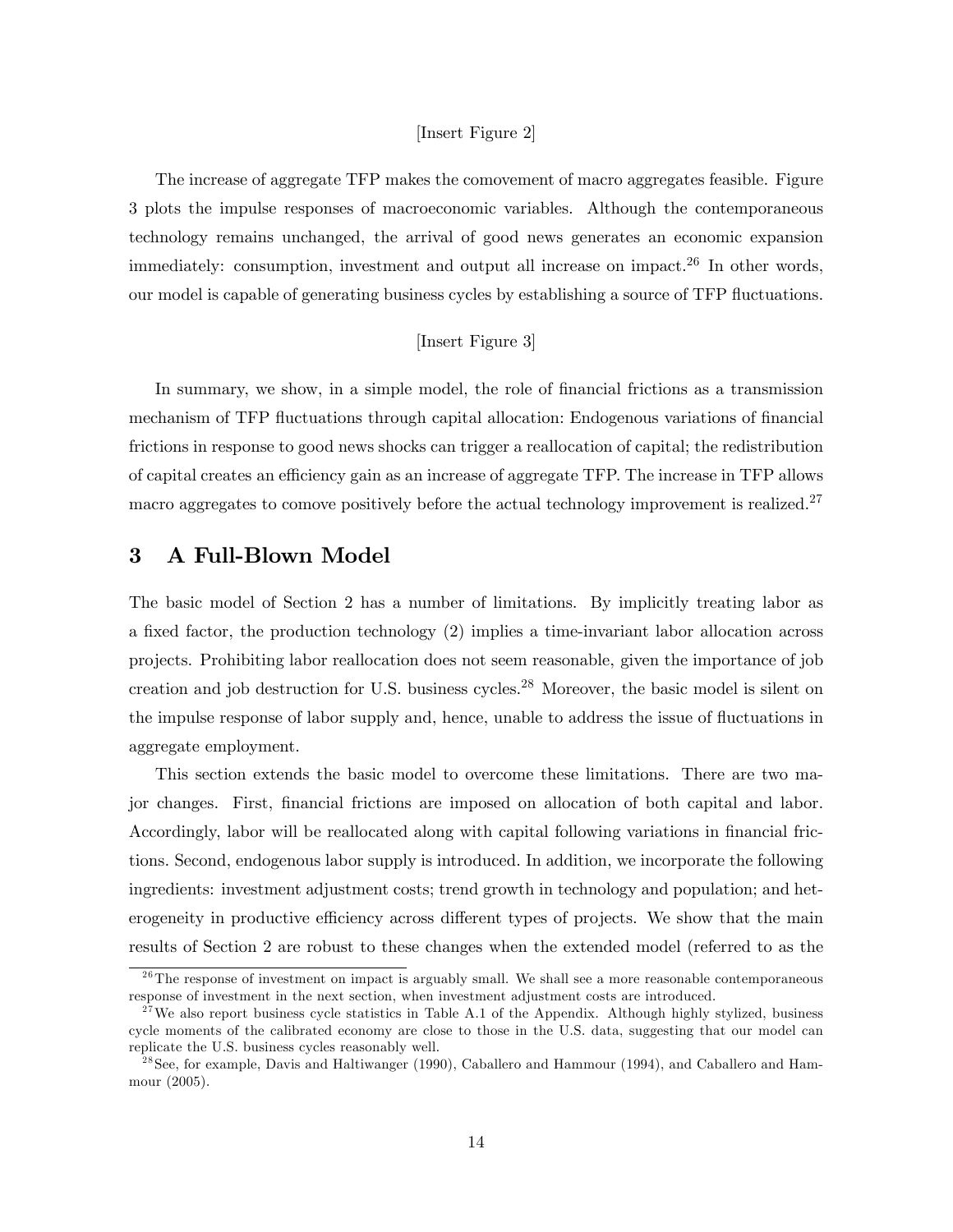ìfull-blown modelî henceforth) is calibrated to U.S. data. Also, it performs well in replicating important business cycle moments.

#### 3.1 Projects

As in the basic model of Section 2, projects are classified into two types: type-h projects, constituting a fraction  $\eta$  of all projects, which require working capital to be operative; and type-l projects, for which working capital is not necessary. We now introduce an additional dimension of heterogeneity across different types of projects: type-h projects are associated with a different expected level of technology from that of type-l projects.<sup>29</sup>

The production technology of a type-i project,  $i \in \{h, l\}$ , is given by

$$
Y_t^i = A_t^i \left( \left( K_t^i \right)^{\alpha} \left( H_t^i \right)^{1-\alpha} \right)^{\mu}, \tag{14}
$$

where  $K_t^i$  and  $H_t^i$  are capital and labor employed in a single type-i project.  $\mu < 1$ , implying decreasing returns to scale.<sup>30</sup> The production technology  $(14)$  differs from  $(2)$  along two aspects. First, labor is introduced as inputs. Second, (14) allows technology  $A_t^i$  to be different across projects. Specifically,  $A_t^i$  contains three components.

$$
A_t^i = (1+g)^t \chi_t^i Z_t. \tag{15}
$$

The first part,  $(1+g)^t$ , captures the trend of aggregate technology, where g is the long-run growth rate of aggregate technology. The second and the third parts,  $\chi_t^i$  and  $Z_t$ , respectively, refer to the project-specific technology and detrended aggregate technology.

We assume again that the magnitude of working capital for a type-h project to be operative increases in the scale of production. Entrepreneurs of type- $h$  projects face the same limited enforcement problem of debt repayment as those in the model without labor. Similar to the model without labor, the incentive-compatibility condition imposes the following financial constraint

$$
D\left(K_t^h, H_t^h\right) \le \theta V_{t+1}^h = \theta E_t \sum_{j=1}^{\infty} \hat{\beta}^j \pi_{t+j}^h,
$$
\n(16)

 $^{29}$ As surveyed by Bartelsman and Doms (2000), micro studies have consistently found that there is sizable dispersion in plant-level productivity within narrowly defined U.S. manufacturing industries. The ratio of average TFP for plants in the ninth decile of the productivity distribution relative to the average in the second decile was about 2 to 1 in 1972 and about 2.75 to 1 in 1987. Moreover, more than one third of the plants remain in the same productivity quintile after five years (see Bartelsman and Dhrymes, 1998), indicating that productivity gaps among plants are quite persistent.

<sup>&</sup>lt;sup>30</sup>The magnitude of  $\mu$  captures the "span of control" of an entrepreneur, as mentioned by Lucas (1978). Basu and Fernald (1997) estimate returns to scale using data on 34 industries and find that, without correcting for aggregation, returns to scale appear strongly diminishing.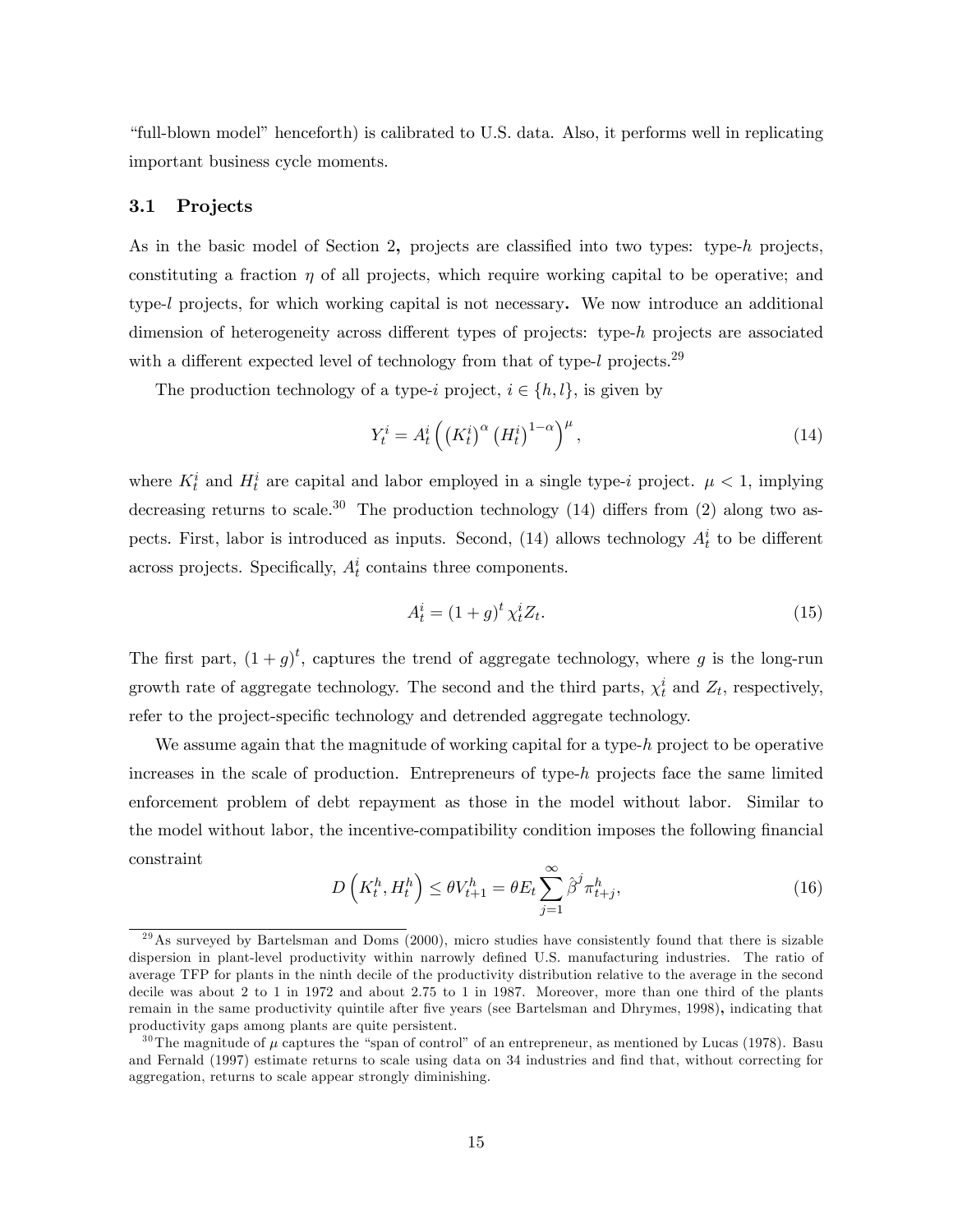where  $D\left(K_t^h, H_t^h\right)$  stands for the divertible resource. At each period, the entrepreneur of a type-h project chooses capital  $K_t^h$  and labor  $H_t^h$  to solve

$$
\max_{\{K_t^h, H_t^h\}} A_t^h \left( \left( K_t^h \right)^{\alpha} \left( H_t^h \right)^{1-\alpha} \right)^{\mu} - \left( r_t + \delta \right) K_t^h - w_t H_t^h, \tag{17}
$$

subject to  $(16)$ . The problem of an entrepreneur of the type-l project is

$$
\max_{\{K^l, H_t^l\}} A_t^l \left( \left( K_t^l \right)^{\alpha} \left( H_t^l \right)^{1-\alpha} \right)^{\mu} - \left( r_t + \delta \right) K_t^l - w_t H_t^l \tag{18}
$$

The first-order conditions of  $(17)$  and  $(18)$  imply the following allocation of capital between two types of projects.

$$
\alpha \mu A_t^h \left( K_t^h \right)^{\alpha \mu - 1} \left( H_t^h \right)^{(1 - \alpha)\mu} - \lambda_t^h D_{K_t^h}
$$
  
= 
$$
\alpha \mu A_t^l \left( K_t^l \right)^{\alpha \mu - 1} \left( H_t^l \right)^{(1 - \alpha)\mu}
$$
  
= 
$$
r_t + \delta,
$$
 (19)

where  $\lambda_t^h$  is the Lagrangian multiplier associated with the financial constraint (16).  $D_x$  denotes the partial derivative of  $D$  to variable  $x$ . Similarly, the allocation of labor follows

$$
(1 - \alpha) \mu A_t^h \left( K_t^h \right)^{\alpha \mu} \left( H_t^h \right)^{(1 - \alpha) \mu - 1} - \lambda_t^h D_{H_t^h}
$$
  
= 
$$
(1 - \alpha) \mu A_t^l \left( K_t^l \right)^{\alpha \mu} \left( H_t^l \right)^{(1 - \alpha) \mu - 1}
$$
  
= 
$$
w_t.
$$
 (20)

Two remarks are in order. First, in the first-best allocation where the financial constraint is not binding  $(\lambda_t^h = 0)$ , both types of projects have the same capital-labor ratio.

$$
\frac{K_t^h}{H_t^h} = \frac{K_t^l}{H_t^l} = \frac{\alpha w_t}{\left(1 - \alpha\right)\left(r_t + \delta\right)}.\tag{21}
$$

Moreover, the first-best allocation of capital is determined by the relative production technology.

$$
\frac{K_t^h}{K_t^l} = \left(\frac{A_t^h}{A_t^l}\right)^{\frac{1}{1-\mu}}.\tag{22}
$$

Second, comparing the first-order condition in  $(19)$ , it is immediate that news on an individual type-h project's future technology  $A_{t+j}^h$  can affect  $K_t^h$  by changing the tightness of financial constraint in (16) and, therefore,  $\lambda_t^h$ . By contrast, news about  $A_{t+j}^l$  has no direct impacts on  $K_t^{l,31}$  We will use firm-level data to test this implication in Section 6.

 $^{31}$ In our model, news about  $A_{t+j}^l$  can affect  $K_t^l$  indirectly via the general equilibrium effect since type-l projects are homogeneous. The general equilibrium effect disappears if we consider  $A_{t+j}^l$  as an idiosyncratic shock.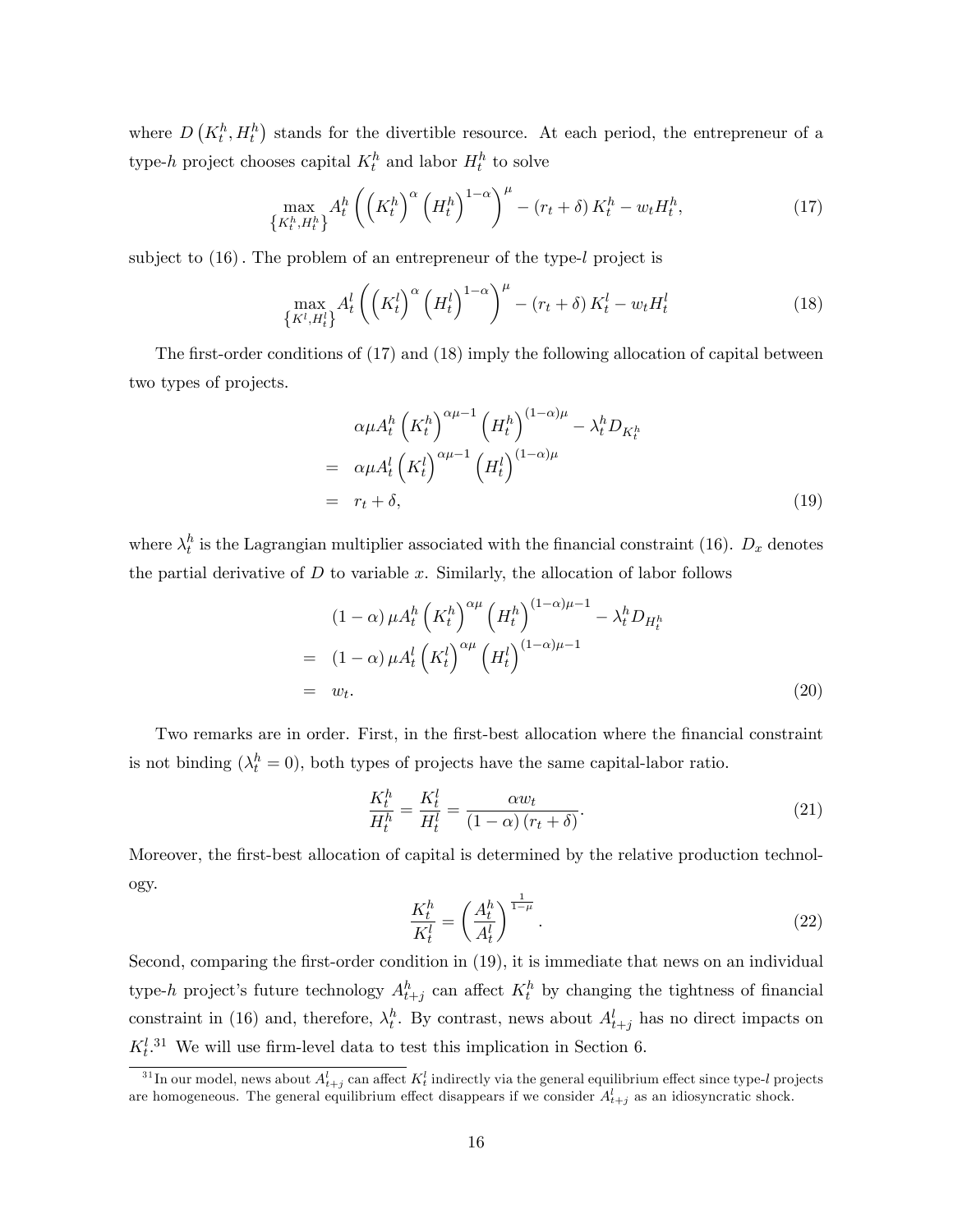Finally, we parameterize the divertible resource as

$$
D\left(K_t^h, H_t^h\right) = \left(\left(K_t^h\right)^\alpha \left(H_t^h\right)^{1-\alpha}\right)^\mu. \tag{23}
$$

 $(23)$  is a natural extension of the specification  $(13)$ . Moreover,  $(23)$  gives rise to the following property: Both types of projects have the same capital-labor ratio, a feature also in the firstbest allocation (21). The equality of the capital-labor ratio across projects shuts down the within-project resource misallocation (between capital and labor) as a potential source for efficiency gain and allows us to focus on the effect of resource reallocation *across* projects on aggregate productive efficiency.

#### 3.2 A Decomposition of TFP

We assume that the labor income share is correctly measured, i.e.,  $(1 - \alpha) \mu = 1 - \hat{\alpha}$ , where  $1-\hat{\alpha}$  stands for the aggregate labor income share. We then decompose the aggregate TFP as

$$
\log TFP_t = \log \frac{\sum_i A_t^i \left( (K_t^i)^{\alpha} (H_t^i)^{1-\alpha} \right)^{\mu}}{K_t^{\hat{\alpha}} H_t^{1-\hat{\alpha}}}
$$
  
\n
$$
= \log \frac{\sum_i A_t^i (K_t^i / H_t^i)^{(\alpha-1)\mu} (K_t^i)^{\mu}}{(K_t / H_t)^{\hat{\alpha}-1} K_t}
$$
  
\n
$$
= \underbrace{(\mu - 1) \log K_t}_{\text{the level effect}} + \underbrace{\log \sum_i A_t^i \left( \frac{K_t^i}{K_t} \right)^{\mu}}_{\text{adjusted Solow residual}}.
$$
 (24)

The first term on the RHS of  $(24)$  is a level effect: Given decreasing returns to scale, larger scales reduce aggregate productivity. The second term is the sum of the project-specific technology weighted by the share of capital in each type of project, referred to as "adjusted Solow Residual." Accordingly, the percentage deviation of aggregate TFP from its balanced growth path can be decomposed as

$$
\Delta \log TFP_t = \Delta \log \left( \frac{\eta A_t^h (K_t^h)^\mu + (1 - \eta) A_t^l (K_t^l)^\mu}{K_t} \right)
$$
  
= 
$$
(\mu - 1) \Delta \log K_t + \Delta \log \left( \eta A_t^h \left( \frac{K_t^h}{K_t} \right)^\mu + (1 - \eta) A_t^l \left( \frac{K_t^l}{K_t} \right)^\mu \right), \quad (25)
$$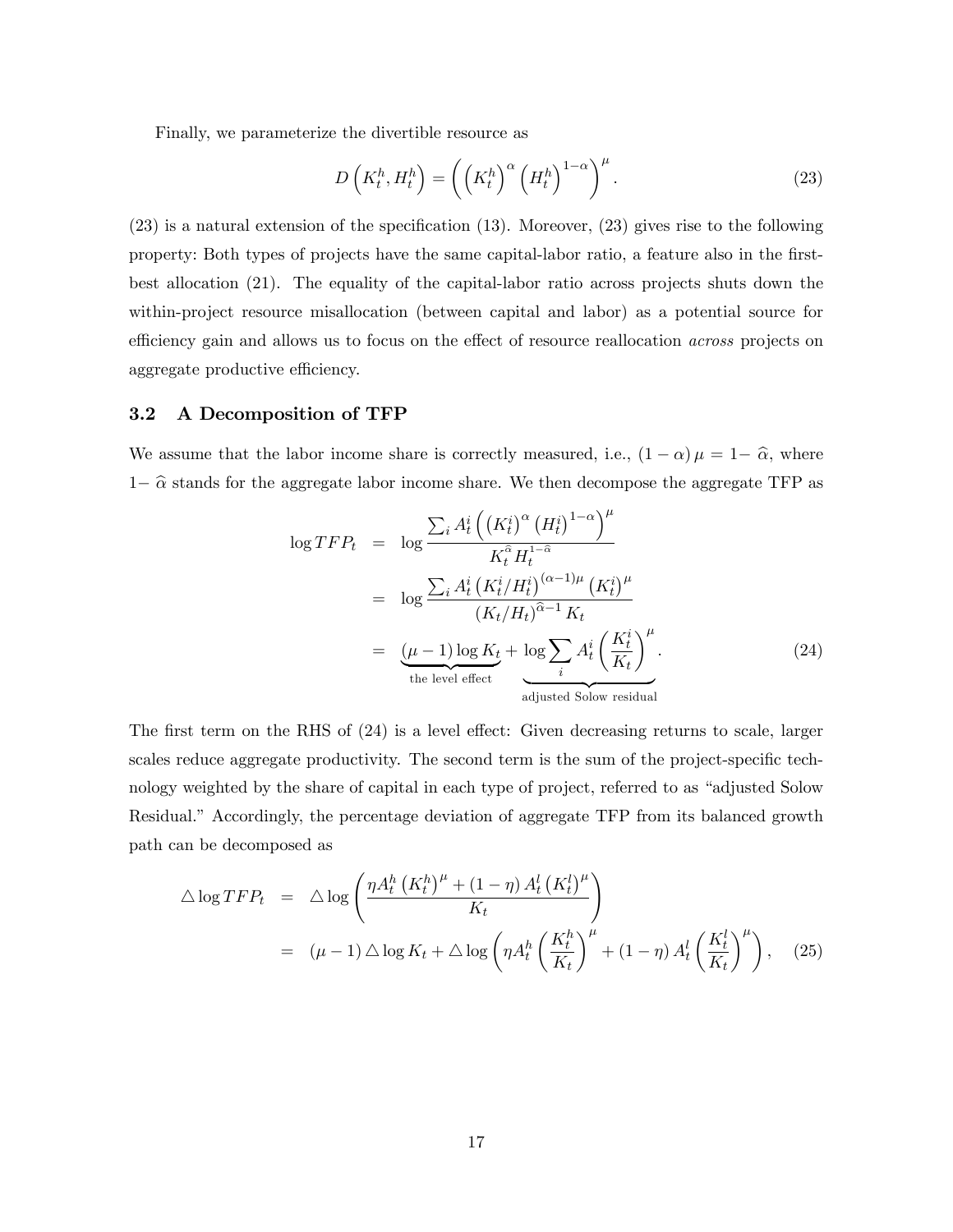where the percentage change of "adjusted Solow Residual" can be further decomposed as

$$
\Delta \log \left( \eta A_t^h \left( \frac{K_t^h}{K_t} \right)^\mu + (1 - \eta) A_t^l \left( \frac{K_t^l}{K_t} \right)^\mu \right)
$$
\n
$$
= \Delta \log \left( \eta A_t^h \left( \frac{K_t^h}{K_t} \right)^\mu + (1 - \eta) A_t^l \left( \frac{K_t^l}{K_t} \right)^\mu \right) \Big|_{\frac{K_t^i}{K_t} = \frac{K^i}{K}}
$$
\nthe technological effect

\n
$$
+ \Delta \log \left( \eta A_t^h \left( \frac{K_t^h}{K_t} \right)^\mu + (1 - \eta) A_t^l \left( \frac{K_t^l}{K_t} \right)^\mu \right) \Big|_{A_t^i = \overline{A}^i}
$$
\nthe reallocation effect

\n
$$
+ \text{cross product term.}
$$
\n(126)

The first and second arguments on the RHS of  $(26)$  are the "technological effect" and the ìreallocation e§ect,î which bear meanings similar to those of their counterparts in the economy without labor. Again, in order to highlight the reallocation effect, we specify primitive shocks as news shocks on future technology (either aggregate or project-specific, as described in more detail in Section  $5.1.2$ ). As a result, changes in "adjusted Solow Residual" are driven purely by the reallocation effect before the technology change is materialized.

#### 3.3 Household Sector

We incorporate investment adjustment costs and trend growth in population into the household problem, as often adopted in the literature. There is a stand-in household with  $N_t$  working-age members at date t. The size of the household evolves over time exogenously at a constant rate  $n = N_t/N_{t-1} - 1$ . In this framework, the representative household's problem solves

$$
\max_{\{c_t, h_t, k_{t+1}\}_{t=0}^{\infty}} E_0 \left[ \sum_{t=0}^{\infty} \beta^t N_t u(c_t, h_t) \right],
$$

subject to

$$
C_t + G(I_t, K_t) = (r_t + \delta) K_t + w_t H_t + (1 - \eta) \pi_t^l + \eta \pi_t^h, \tag{27}
$$

$$
K_{t+1} = (1 - \delta) K_t + I_t, \tag{28}
$$

$$
G(I_t, K_t) = I_t + \kappa \left(\frac{I_t}{K_t} - \delta - n - g_y\right)^2 K_t.
$$
 (29)

where  $c_t \equiv C_t/N_t$  is per member consumption,  $h_t \equiv H_t/N_t$  is the fraction of hours worked per member of the household.  $I_t$  stands for investment and  $\kappa$  is the coefficient of investment adjustment costs. The role of investment adjustment costs (29) will be discussed in Section 5.3.1.  $g_y$  is the growth rate of output per capita at the balanced growth path, which follows

$$
1 + g_y = (1 + g)^{\frac{1}{1 - \alpha \mu}} (1 + n)^{\frac{\mu - 1}{1 - \alpha \mu}}.
$$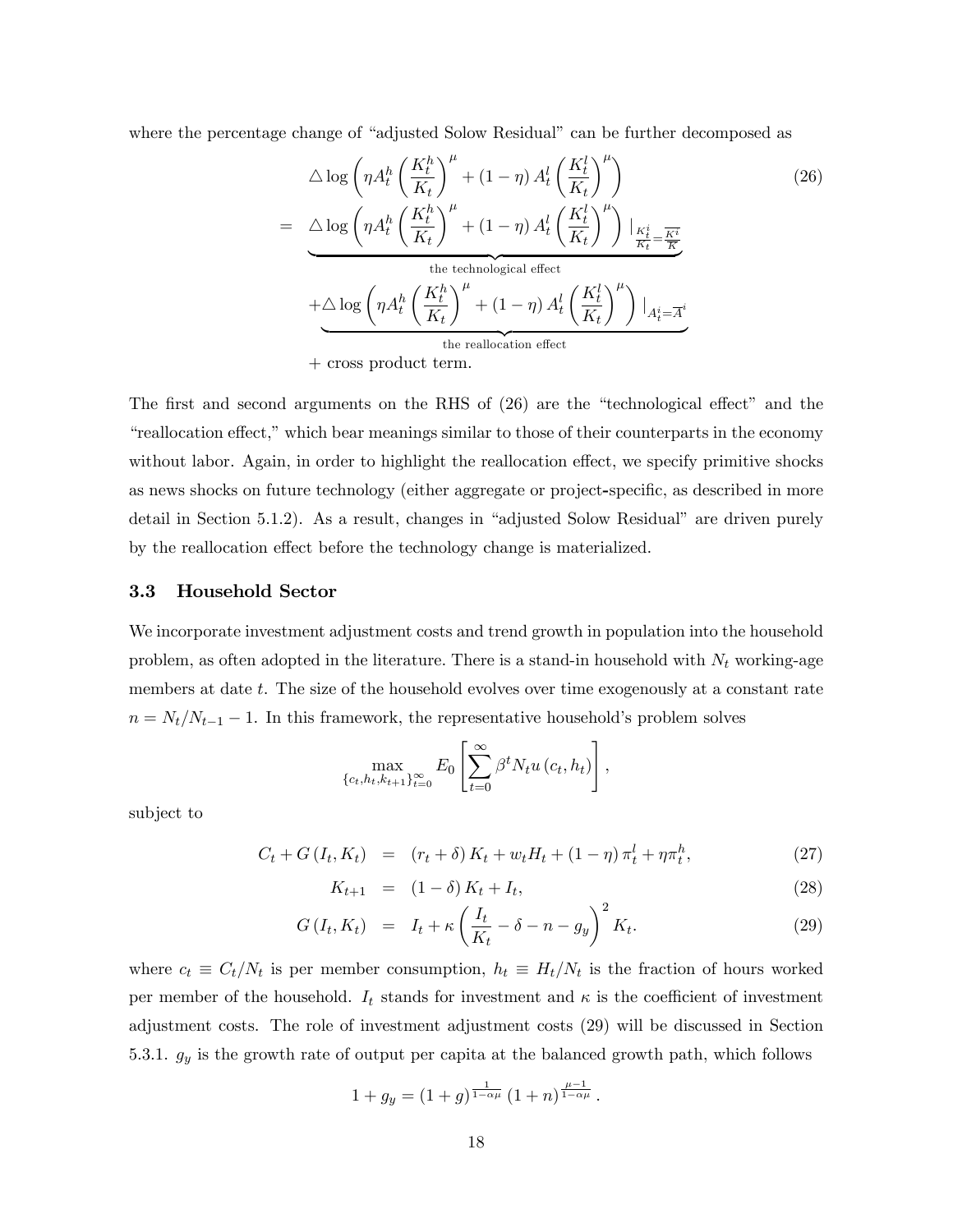The first-order conditions imply the following standard equations

$$
u_c(c_t, h_t) w_t = -u_h(c_t, h_t), \qquad (30)
$$

$$
q_t = 1 + 2\kappa \left(\frac{I_t}{K_t} - \delta - n - g_y\right),\tag{31}
$$

$$
q_t u_c (c_t, h_t) = \beta E_t \left[ u_c (c_{t+1}, h_{t+1}) \left( \begin{array}{c} r_t + \delta + 2\kappa \left( \frac{I_t}{K_t} - \delta - n - g_y \right) \frac{I_t}{K_t} \\ -\kappa \left( \frac{I_t}{K_t} - \delta - n - g_y \right)^2 + q_{t+1} \left( 1 - \delta \right) \end{array} \right) \right], (32)
$$

where  $q_t$  is the marginal q, and  $u_x(c_t, h_t)$  is the marginal utility (or disutility) associated with variable x,  $x = c$  or h. Equation (30) is the first-order condition for labor. Equation (31) is the first-order condition for investment, and Equation (32) is the standard Euler equation with quadratic adjustment costs.

Finally, we keep the timing and information structures the same as those in the economy without labor.

#### 3.4 Competitive Equilibrium

A competitive equilibrium of this economy consists of an allocation  $\{C_t, H_t, K_{t+1}\}_{t=0}^{\infty}$  for the representative household, allocation  $\{K_t^h, H_t^h, K_t^l, H_t^l\}_{t=0}^{\infty}$  for entrepreneurs and price system  $\{w_t, r_t\}$  such that

- Given prices, the allocation  $\{C_t, H_t, K_{t+1}\}_{t=0}^{\infty}$  solves the household's problem (27).
- Given prices, the allocation  $\{K_t^h, H_t^h, K_t^l, H_t^l\}_{t=0}^{\infty}$  solves the entrepreneur's profit maximization problems (17) and (18).
- Capital market clears:  $\eta K_t^h + (1 \eta) K_t^l = K_t$ .
- Labor market clears:  $\eta H_t^h + (1 \eta) H_t^l = H_t$ .
- Good market clears:

$$
C_t + G(I_t, K_t) = Y_t \equiv \eta A_t^h \left( \left( K_t^h \right)^{\alpha} \left( H_t^h \right)^{1-\alpha} \right)^{\mu} + (1-\eta) A_t^l \left( \left( K_t^l \right)^{\alpha} \left( H_t^l \right)^{1-\alpha} \right)^{\mu}.
$$

For numerical simulation, we also define the recursive competitive equilibrium in Section 8.2 of the Appendix. We solve for decision rules by policy function iterations.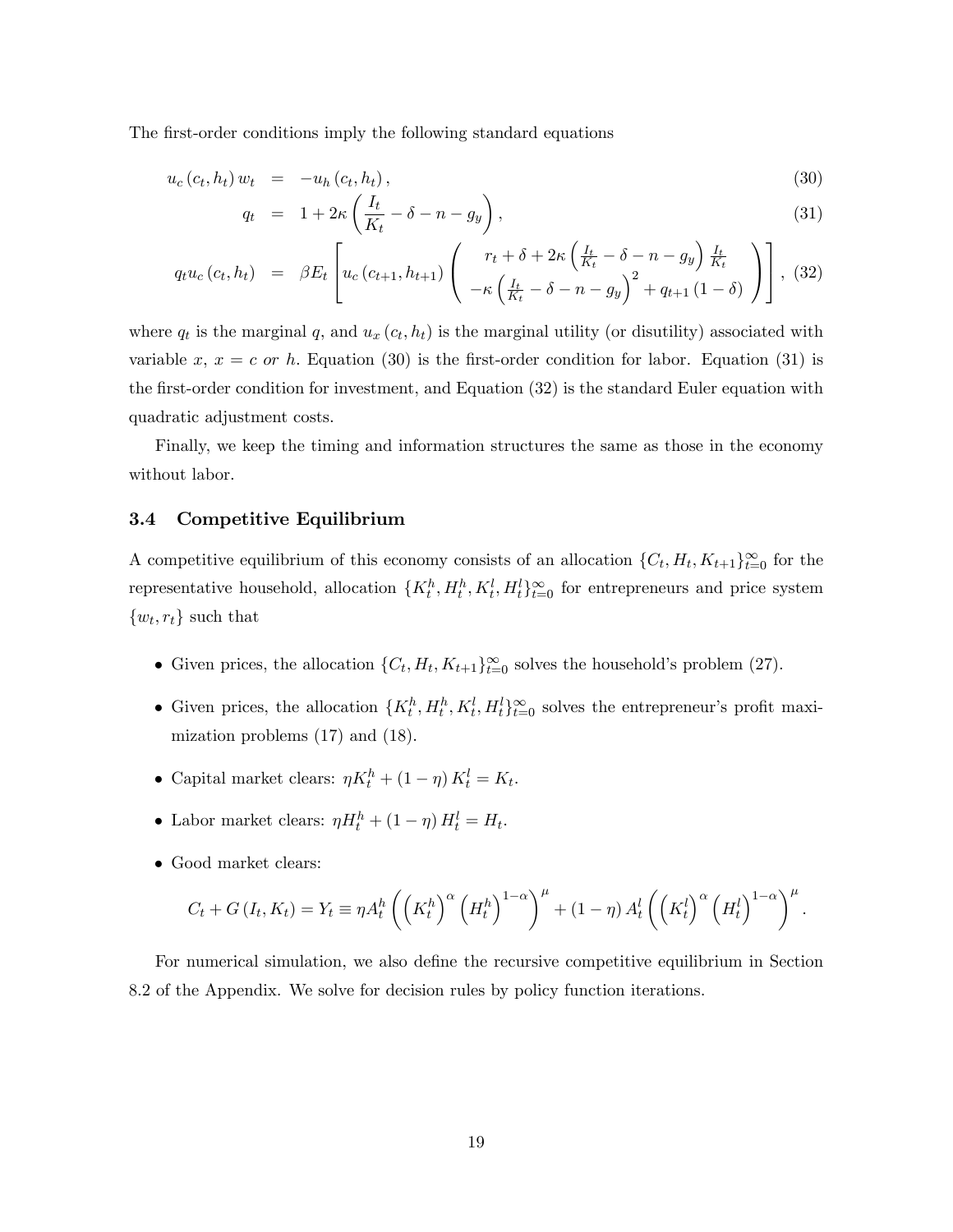## 4 Calibration

In this section, we calibrate the full-blown model using data from the 2005 revision of National Income and Product Accounts (NIPA) to match the average values of U.S. data over the 1960- 2004 period. Our measure of capital stock includes government capital and stock of consumer durables, following Cooley and Prescott (1995). Again, one period in the model corresponds to one calendar year.

#### 4.1 Preference

We let the period utility of the household follow the utility specification in Greenwood, Hercowitz and Hoffman (1988, "GHH" henceforth).

$$
u(c_t, h_t) = \frac{\left(c_t - \psi \Gamma_t \frac{h_t^{1+\nu}}{1+\nu}\right)^{1-\sigma} - 1}{1-\sigma},
$$
\n(33)

where  $\Gamma_t = (1 + g_y)^t$  is incorporated in the utility to ensure the stationarity of hours on the balanced growth path. Under GHH preference, the income effect on labor supply is shut down, and the only channel for shocks to affect labor supply is the substitution effect of changes in wage rates.<sup>32</sup>

We set  $\nu$  to 0.4 to match a Frisch elasticity of 2.5.<sup>33</sup> The parameter  $\psi$  is set to 1.5 so that the hours worked is 0.31 at the steady state. The discount factor  $\beta$  is set to 0.979, implying a steady state real interest rate of 4 percent. The population growth rate  $n$  is set to 0.0147, which is the average growth rate of the civilian non-institutional population aged 16 over between 1960 and 2004.

#### 4.2 Technology

We set  $g_y = 0.0183$ , which is consistent with the long-run average growth rate of U.S. real GNP per capita. We set  $\mu$  to 0.85, the value used by Atkeson and Kehoe (2001). The parameter  $\alpha$  is then set so that the labor income share is 0.6. This yields a value of  $\alpha$  of 0.294. The depreciation rate  $\delta$  is set to match an investment capital ratio of 0.074, the average between 1960 and 2004. This gives  $\delta = 0.04$ . The adjustment cost parameter,  $\kappa$ , is set to 2.0, which is close to the estimated result of Gilchrist and Himmelberg (1995).

 $32$  Greenwood et al. (1988) show that, ceterus paribus, models that adopt this type of preference can generate hours volatility over the business cycles closer to the U.S. data than models using the preference that were described in King, Plosser and Rebelo (1998).

<sup>&</sup>lt;sup>33</sup> A Frisch elasticity of 2.5 reflects both the intensive and extensive margins of aggregate labor supply.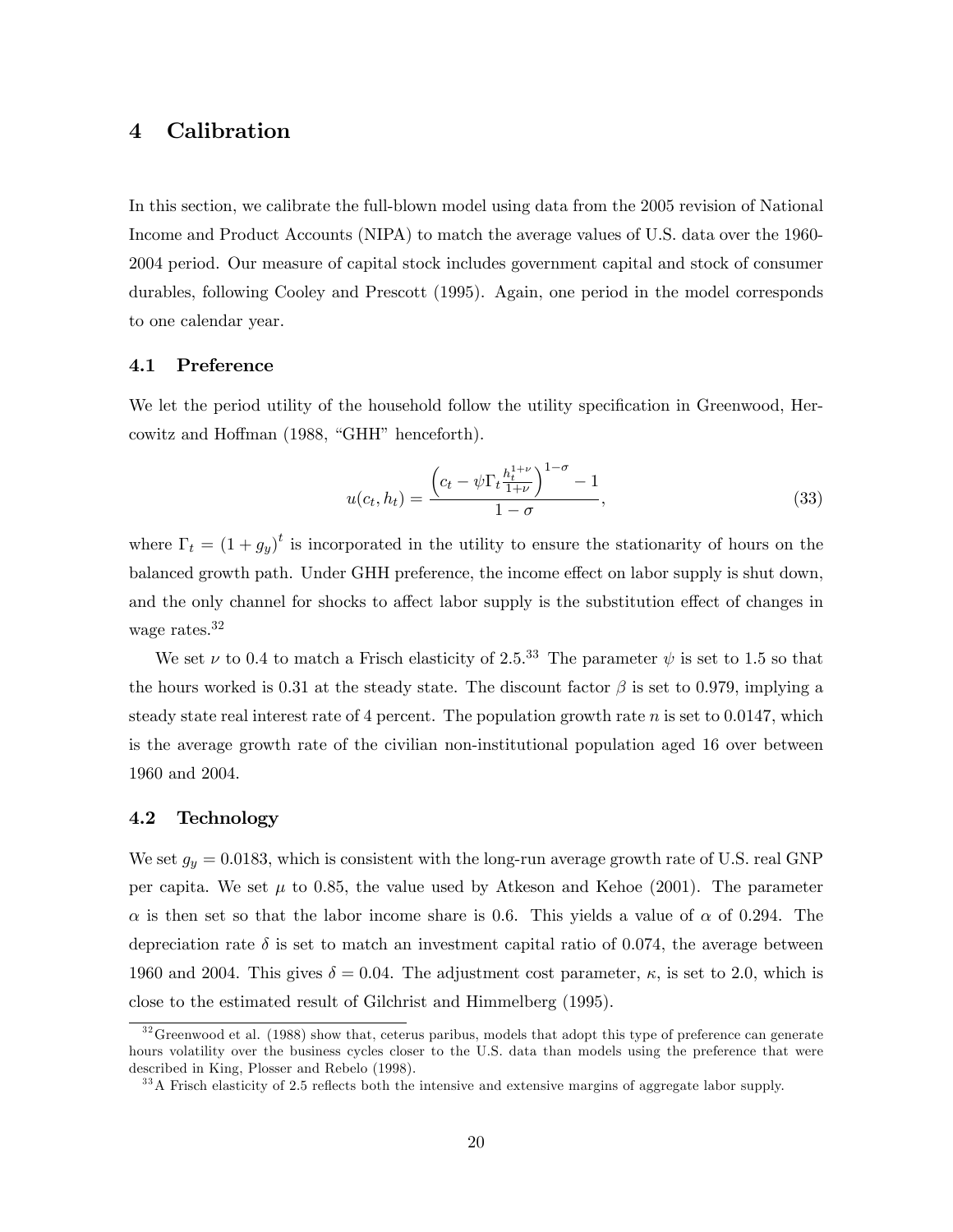As a baseline case, we keep the level of project-specific technology  $\chi_t^i$  constant over time and equal to  $\chi^i$ . The specification for news shocks on aggregate technology is the same as that in (9). We normalize the type-l project-specific technology  $\chi^l$  to 1. To calibrate  $\eta$ ,  $\chi^h$ , the type-h project-specific technology and  $\theta$ , the pledgeable share of future project value, we exploit the fact that on the balanced growth path,

$$
\theta \chi^h = \frac{\frac{1}{\widehat{\beta}(1+g_y)} - 1}{1 - \mu / \left(\frac{\overline{Y}^h / \overline{H}^h}{\overline{Y}^l / \overline{H}^l}\right)},\tag{34}
$$

where variables with upper bars denote the steady-state values of their detrended counterparts.<sup>34</sup> Since both the capital-output ratio and the ratio of labor productivity of two types of projects are closely related to  $\chi^h$  and  $\theta$ , we can calibrate the values of  $\eta$ ,  $\chi^h$  and  $\theta$  simultaneously to match two targets: an empirical ratio of labor productivity of 2 between the 25th and the 75th percentile producers and an aggregate capital-output ratio of  $2.5^{35}$  Note that there is an identification problem, in the sense that we need to choose three parameter values to match two ratios. Since in our model there are only two types of projects, we let  $\eta = 0.5$ so that the median of type-h and type-l projects corresponds to the 75th- and 25th-percentile producers, respectively.<sup>36</sup> Accordingly,  $\chi^h = 1.69$  and  $\theta = 0.10^{37}$  The value of  $\chi^h$  implies a value of 0.26 for the standard deviation of  $\log \chi^i$ , which is well within the range estimated in the literature.<sup>38</sup> Our sensitivity analysis in Section 5.3.1 shows that the following quantitative results are essentially unchanged with  $\eta = 0.25$ , and  $\chi^h$  and  $\theta$  recalibrated to match the same moments.

For all other parameters, the calibration follows the same procedure as in the economy without labor. Table 2 summarizes the calibrated parameters.

<sup>&</sup>lt;sup>34</sup>We detrend each aggregate variable except hours input by dividing it by  $((1+g_y)(1+n))^{t}$ . Aggregate hours are detrended by  $(1+n)^t$ . Equation (34) is obtained by computing the steady state value of the ratio of marginal product of capital, which is equivalent to the ratio of labor productivity in our model.

<sup>&</sup>lt;sup>35</sup> According to Bartelsman and Doms (2001) and Table 1 in Syverson (2004), the average ratio of the labor productivity of the 25th-percentile producers to the 75th-percentile producers is about 2.

<sup>&</sup>lt;sup>36</sup> Recall that our choice of  $\eta = 0.5$  is motivated by the evidence in Kaplan and Zingales (1997).

 $37A$  higher expected level of technology for type-h projects is consistent with the empirical findings. For instance, Carpenter and Peterson (2002) find that many small high-tech firms in the Compustat database obtain little debt Önancing. Accordingly, Opler, Pinkowitz, Stulz and Williamson (1999) Önd that Örms with stronger growth opportunities and higher R&D expenses, as measured by a high market to book ratio and R&D to sales ratio, have larger cash holdings, suggesting that they are more likely to be credit-constrained.

 $38\degree$ Cooper and Haltiwanger (2006) specified a log AR(1) process for the plant-specific shock and obtained a value of 0.64 for the estimated standard deviation.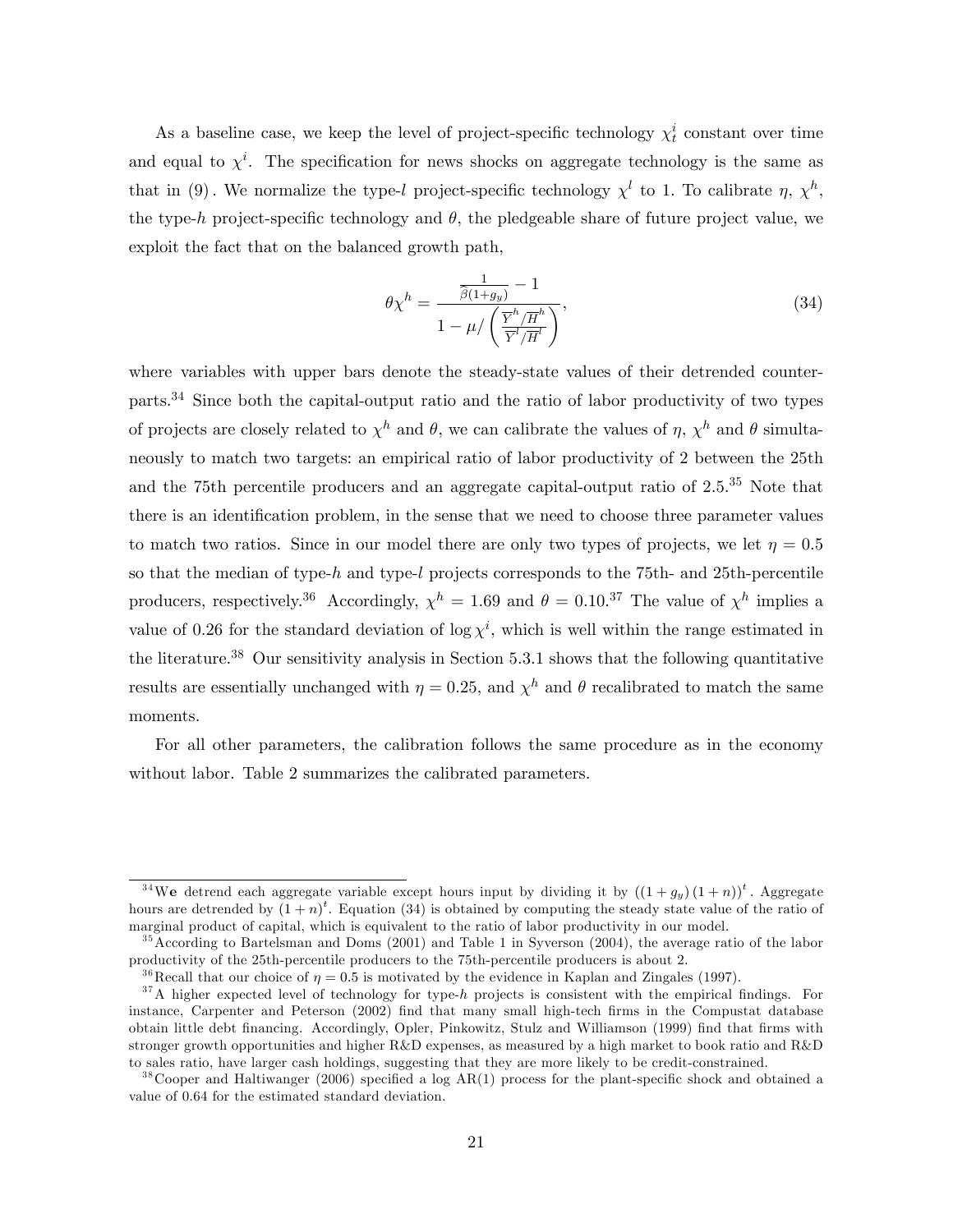| Symbol                  | Definition                                     | Value |
|-------------------------|------------------------------------------------|-------|
|                         | Demographics                                   |       |
| $\boldsymbol{n}$        | Population growth rate                         | 0.015 |
|                         | Technology                                     |       |
| $\alpha$                | Capital share in production function           | 0.294 |
| $g_y$                   | Growth rate of output per capita               | 0.018 |
| $\phi$                  | Entrepreneurial survival rate                  | 0.90  |
| $\delta$                | Depreciation rate for capital                  | 0.04  |
| $\chi^h$                | Expected type- $h$ project-specific technology | 1.69  |
| $\mu$                   | Production parameter                           | 0.85  |
| $\rho$                  | Autocorrelation coefficient                    | 0.95  |
| $\sigma_{\epsilon}^{Z}$ | Standard deviation of information innovation   | 0.013 |
| $\kappa$                | Adjustment cost parameter                      | 2.0   |
|                         | Preference                                     |       |
| $\beta$                 | Discount factor in utility function            | 0.979 |
| $\psi$                  | Disutility parameter for leisure               | 1.6   |
| $\sigma$                | Coefficient of relative risk aversion          | 1     |
| $\nu$                   | Inverse of Frisch elasticity                   | 0.4   |
|                         | Market                                         |       |
| $\theta$                | Default parameter                              | 0.10  |
| η                       | Fraction of high-tech projects                 | 0.50  |

Table 2. Parameter Values For the Full-Blown Economy

## 5 Results

In this section, we first plot impulse responses of macro aggregates to news shocks on future technology improvements. We then report the business cycle statistics. Finally, we quantify the importance of our model mechanism for TFP fluctuations.

#### 5.1 Impulse Responses to News

The experiments for impulse responses are similar to those in the economy without labor. As a baseline case, the economy is subject to news shocks on aggregate technological improvement. Later, we also report impulse responses to news shocks on technological improvement specific to type- $h$  projects. That experiment might help us to understand the role of financial frictions on capital allocation when there are good prospects on future profitability that are specific to some high-tech industries, such as the IT industry in the late 1990s.

#### 5.1.1 Impulse Response to News on the Aggregate Technology  $Z_t$

Figure 4 depicts the response of capital reallocation, together with financial fictions of allocating capital, measured by the ratio of marginal productivity of capital between two types of projects.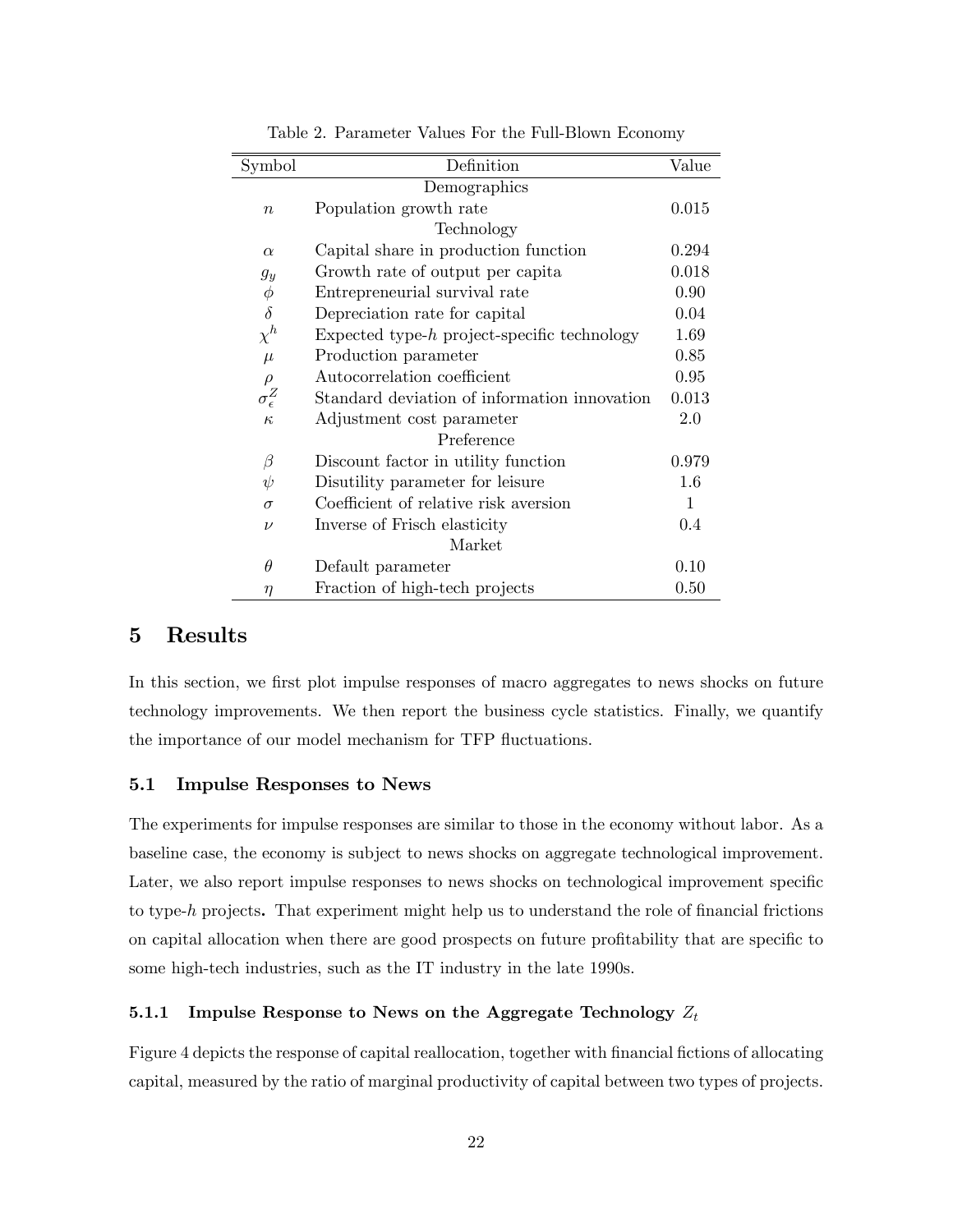We see from panel A that in response to the news shocks, the ratio decreases by about 0.4 percent and stays below the steady-state level throughout the boom period. This suggests that the countercyclical feature of financial frictions on capital allocation still prevails when endogenous labor supply and reallocation are allowed for. The magnitude of capital reallocation on impact, as plotted in panel B, is 1.0 percent of capital stock.

#### [Insert Figure 4]

The reduction of financial frictions on capital allocation results in an increase in aggregate productive efficiency. This is evident from Figures  $5$  and  $6$ , which plot the response of aggregate TFP and its components to the good news. The initial response of TFP amounts to 0:36 percent, which is roughly one third of the magnitude of the TFP increase when technology improvement is realized.<sup>39</sup> Such a magnitude is quantitatively in line with the empirical findings of Beaudry and Portier (Figure 1, 2006), who use structural VAR models to estimate the responses of TFP to a news shock. The decomposition in Figure 6 shows that reallocation effects explain all the increase in TFP before the technology improvement is materialized. Moreover, as in the benchmark model, the transmission mechanism in our model economy is capable of amplifying the effects of technological shocks. Figure 4 shows that variations in financial frictions have persistent effects; the gap of  $MPK$  reverts gradually to the steady state. The corresponding reallocation effect, therefore, also serves as an amplification mechanism by contributing to TFP áuctuations at period 2 and afterwards, as illustrated by Figure 6.

#### [Insert Figure 5, 6 and 7]

The increase in aggregate TFP on impact leads to comovement of macro aggregates, as can be seen in Figure 7. Though the exogenous technology improvement materializes at period 2, the economy starts to boom at period 1. Consumption, investment, output and hours worked all increase on impact. As one can see from the first two columns of Table 3, the effects of such a news shock are sizable for most variables except hours worked: output, consumption and investment increase by 0.43 percent, 0.45 percent and 0.35 percent, respectively. In short, similar to the model without labor, the increase in TFP arising from resource allocation in our full-blown model also generates business cycles.

 $39$  Figure 5 also shows that the level effect plays a minor role in the change of aggregate TFP, especially during the initial periods.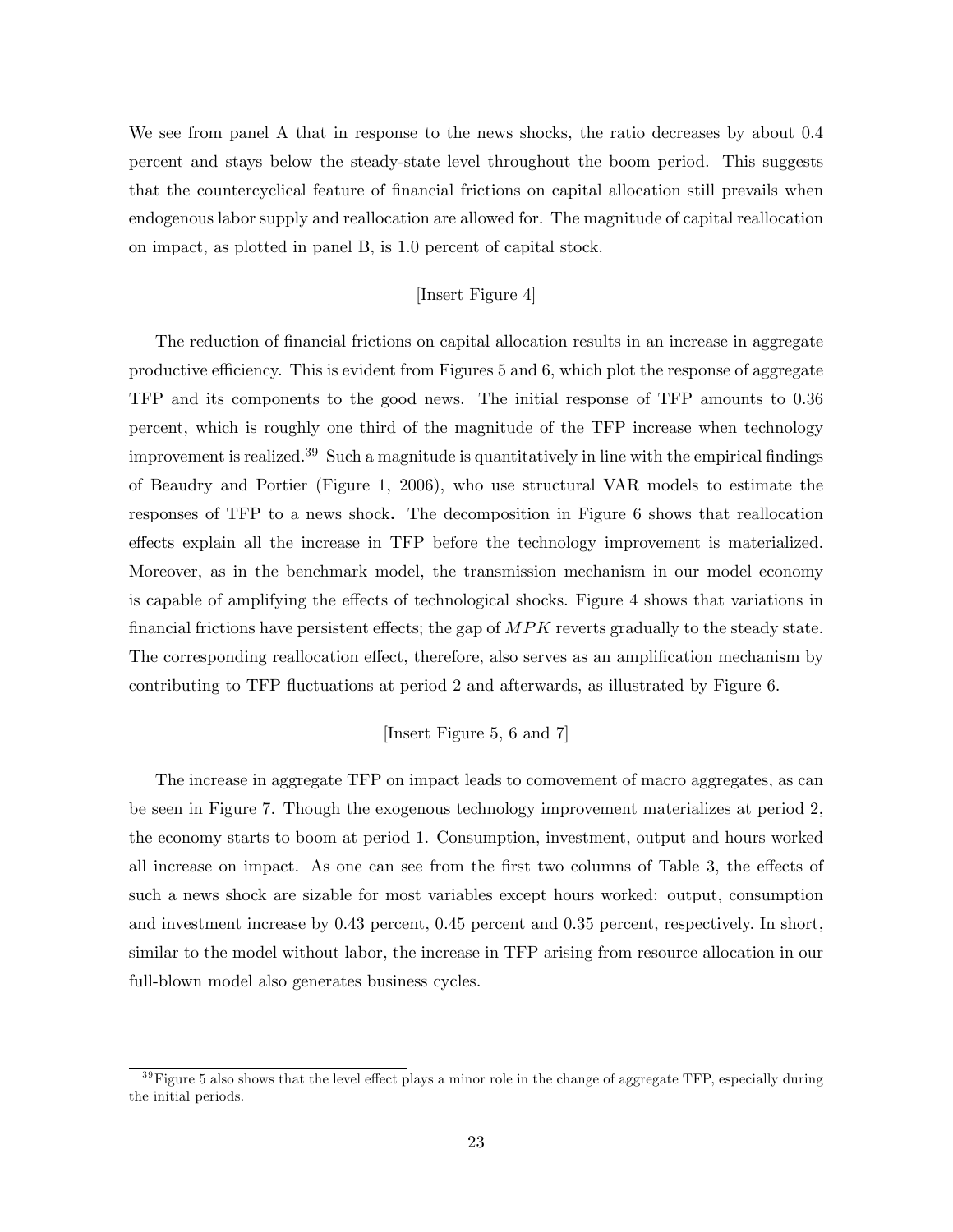|                | Z     |       | $A^h$ |       |
|----------------|-------|-------|-------|-------|
|                | $t=1$ | $t=2$ | $t=1$ | $t=2$ |
| Y              | 0.43  | 2.01  | 0.59  | 0.97  |
| $\overline{C}$ | 0.45  | 1.73  | 0.70  | 0.90  |
| Τ              | 0.35  | 3.36  | 0.13  | 1.29  |
| H              | 0.13  | 1.33  | 0.18  | 0.17  |
| TFP            | 0.36  | 1.20  | 0.49  | 0.86  |

Table 3. Responses to News on Aggregate Technology and Project-Specific Technology

Note: Numbers in the table are the percentage deviation from the steady-state value. Parameter

values are in Table 2.

## $\textbf{5.1.2} \quad \textbf{Impulse Response to News on the Type-} h \textbf{ Technology } \chi_t^h$

The U.S. boom in the 1990s was fueled largely by the optimism of a "New Economy," represented by technological breakthroughs in the computer sector and their wide usage in other sectors. Therefore, it is natural to think of one candidate for primitive shocks as news on future advances of technology in the high-tech industry.

Therefore, we consider news shocks on type- $h$  project-specific technology. Specifically, we let  $Z_t$  and  $\chi_t^l$  remain constant (equal to their mean) and assume that

$$
\log \chi_{t+1}^h = (1 - \rho) \log \bar{\chi}^h + \rho \log \chi_t^h + \epsilon_t^{\chi^h},\tag{35}
$$

where  $\epsilon_t^{\chi^h}$  denotes information innovation on the next-period technology,  $\chi^h_{t+1}$ . Here, again, we assume that news shocks in the current period are uncorrelated with current technology  $\chi_t^h$ ; rather, it is a perfect signal on the future technology innovation observed by all agents in this economy.

To compare the results from shocks on aggregate and project-specific technology, we keep the same parameterization as in Table 3, except for the variance of information innovations, denoted by  $\sigma_{\epsilon}^{\chi^h}$ . We choose the value of  $\sigma_{\epsilon}^{\chi^h}$  such that the standard deviation of the log of H-P detrended TFP simulated from the model is equal to the corresponding value in annual U.S. data. The calibration gives  $\sigma_{\epsilon}^{\chi^h} = 2.24\%$ .

The experiment is similar to the previous one: at period 0, the economy is at the steady state. At the beginning of period 1, all agents receive unanticipated news that  $\chi_t^h$  will increase by one percent at period 2. At the beginning of period 2, the technology improvement is materialized.

Although the dynamics are qualitatively similar, with news shocks on  $\chi^h$ , their effects are quantitatively larger compared to the baseline case.<sup>40</sup> In particular, the initial response of

 $\frac{40}{40}$ We suppress figures of impulse response functions due to their similarity to Figures 4 to 7.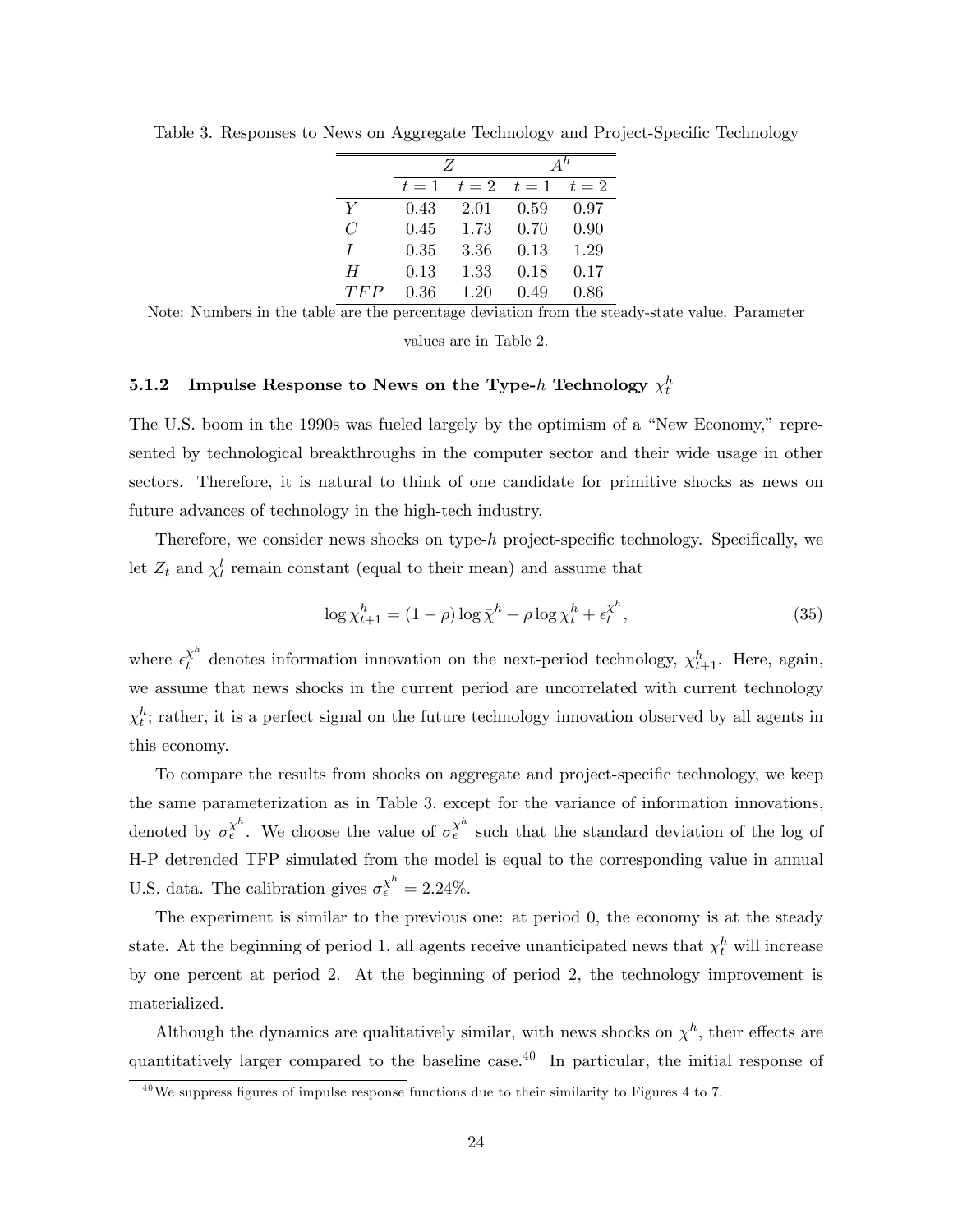aggregate TFP becomes considerably larger. It increases by nearly 0:50 percent, more than half of the increase in aggregate TFP when the technology improvement is realized (Table 3). Again, the large response of aggregate TFP on impact is purely due to the reallocation effect. The intuition for stronger effects of news shocks on the project-specific technology is as follows. Given  $\chi^l$  unchanged, capital demanded by type-h projects will be rented at a relatively cheaper price than with news shocks to aggregate technology. This implies a larger increase in future profit for type-h projects. A higher project value, accordingly, relaxes the financial constraint by a larger extent and induces more resource to flow from type- $l$  to type- $h$  projects. Financial frictions on capital allocation, measured by the gap in marginal productivity of capital, reduce more sharply by 0.57 percent on impact. Capital reallocation in response to news shocks to  $\chi^h$ (with a size of 1:43 percent), accordingly, turns out to be more active than its counterpart to news shocks on Z (with a size of 1.05 percent). Finally, the initial response of macroeconomic variables is also remarkable. The news drives the initial aggregate output by 0:59 percent, more than half of the output increase when the technological improvement is realized at period 2 (see, also, the third and fourth columns of Table 3).

#### 5.2 Business Cycle Statistics

We have shown the role of financial frictions on capital allocation as a transmission mechanism of aggregate TFP áuctuations. Moreover, the resulting aggregate TFP áuctuation leads to business cycles by allowing positive comovement of macro aggregates. In this subsection, we explore how our model performs in other dimensions of business cycles. We compare business cycle moments in the U.S. data with those simulated from the calibrated model with two different specifications for news shocks,  $(9)$  and  $(35)$ . To simulate the economy, we first use the quadrature method described in Tauchen and Hussey (1991) to construct a nine-state Markov chain that approximates news shock processes (9) and (35), respectively. We then simulate the economy 1000 times, each containing 45 periods, as our data span for 45 years. Then, both artificial and actual U.S. data are H-P filtered with a weight of 100. We use their cyclical components to compute the business cycle statistics for both data series. Table 4 reports the sample mean of the standard deviation of macro variables.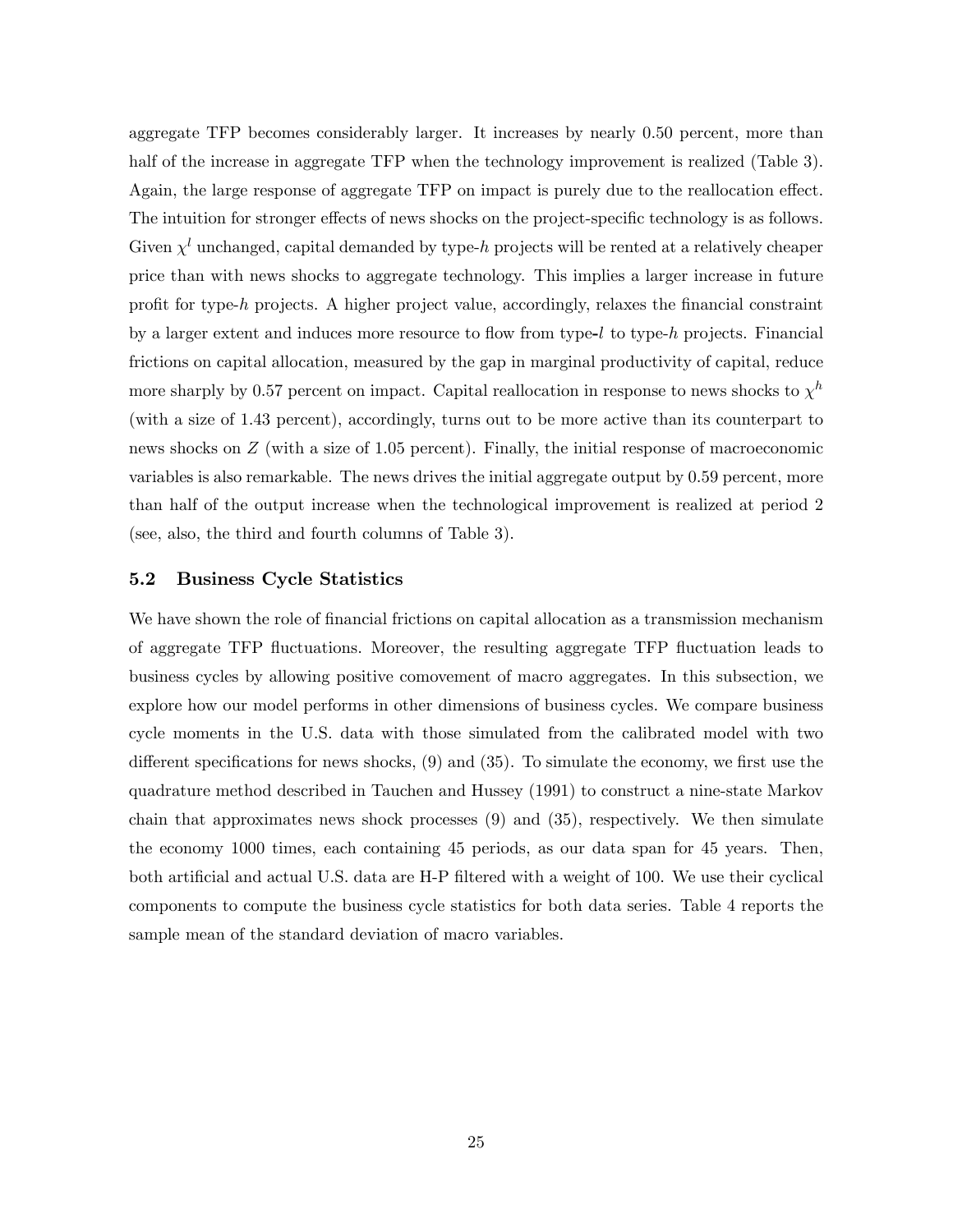|                                       | Data   | Model Specifications |                            |
|---------------------------------------|--------|----------------------|----------------------------|
|                                       |        |                      | News to Z News to $\chi^h$ |
| Used for calibration                  |        |                      |                            |
| the standard deviation of TFP         | 0.0125 | 0.0123               | 0.0127                     |
| Not used for calibration              |        |                      |                            |
| the standard deviation of output      | 0.0173 | 0.0212               | 0.0131                     |
| the standard deviation of consumption | 0.0120 | 0.0176               | 0.0118                     |
| the standard deviation of investment  | 0.0597 | 0.0378               | 0.0233                     |
| the standard deviation of hours       | 0.0154 | 0.0151               | 0.0024                     |

Table 4. Volatility of Macro Variables

We first examine the results in the baseline case of news shocks to  $Z$ , the aggregate technology. Volatility of macro aggregates is reported in the middle column of Table 4. Note that the standard deviation of simulated output is equal to 2.12 percent, larger than the corresponding value in the U.S. data (1.73 percent). By contrast, output data simulated from standard RBC models are less volatile than the U.S. data. This suggests that the presence of financial frictions amplifies business cycle fluctuations, as pointed out by Carlstrom and Fuerst (1997), among many others. The simulated volatilities of consumption and investment have the standard ordering: consumption is less volatile and investment is more volatile relative to output. The volatility of hours implied by the model is almost the same as in the data. To sum up, business cycle moments of the calibrated economy are close to those in the U.S. data, suggesting that our model can replicate U.S. business cycles reasonably well.

The results in the case of news shocks to  $\chi^h$  are given in the right column of Table 4. Not surprisingly, the volatilities fall sharply, since type-l projects are immune to news shocks. The decline in the volatility of hours is the most remarkable. Recall that the wage rate is determined by the marginal labor productivity of type-l projects (see equation 20). The constancy of project-specific technology  $\chi^l$  thus implies a rather stable wage rate and labor supply over business cycles.

The cross-correlation statistics is reported in Table A-2 in the Appendix. The main feature is that under both types of news shocks, all macro variables are highly procyclical, consistent with the stylized fact of U.S. business cycles. With only one shock, our model, like standard RBC models, tends to overestimate contemporaneous correlation coefficients.

#### 5.3 Quantifying the Importance of the Model Mechanism

We further examine the quantitative importance of the above mechanism for TFP fluctuations over U.S. business cycles. As mentioned in the introduction, TFP áuctuations play a central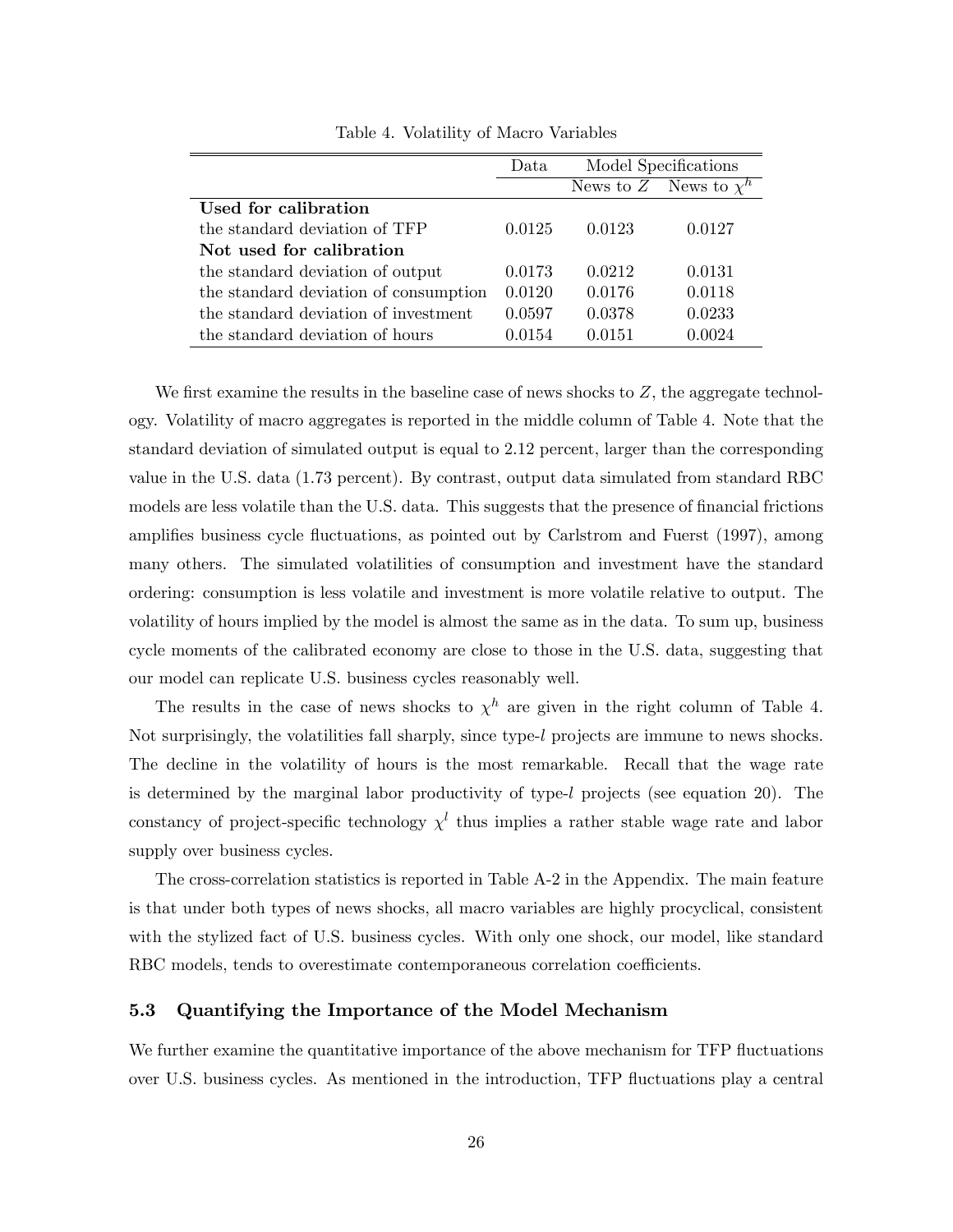role in U.S. business cycles. This feature is well captured by our model, as well as by previous business cycle models, though our primitive shocks are fundamentally different. In our calibrated models, news about future improvement in Z or  $\chi^h$  causes a reduction in financial frictions on capital allocations. This results in an increase in aggregate TFP, which leads to news-driven business cycles (NDBC henceforth) featuring comovement of output, consumption, investment and hours simultaneously. By contrast, without the efficiency gain from the endogenous variation of Önancial frictions, news shocks, which are unrelated to the current technology, can hardly lead to an economic expansion: Consumption and investment or hours will comove negatively due to the tension between the income and the substitution effects of news shocks.<sup>41</sup> A positive comovement of macro aggregates is a stylized fact of business cycles. Therefore, in this section, we take two approaches to examining the relevance of the mechanism illustrated here for TFP fluctuations over U.S. business cycles. First, we check the robustness of our model on the positive comovement of macro aggregates under different parameterization. Second, we show analytically that variations in frictions on new capital investment cannot generate comovement of macro aggregates.

#### 5.3.1 Robustness Check for News-Driven Business Cycles

We first check the robustness of our comovement result for two parameters: the adjustment cost coefficient  $\kappa$  and the inverse of intertemporal elasticity of substitution  $\sigma$ . The magnitude of these two parameters governs the trade-off between current consumption and investment.<sup>42</sup> The possible ranges of parameter values that can generate NDBC are given in Table 5.

| News Shock to $Z$      | $(0.13,\infty)$ | (0.11, 1.48) |
|------------------------|-----------------|--------------|
| News Shock to $\chi^h$ | $(0,\infty)$    | (0, 2.95)    |

Table 5. Ranges of Parameter Values that Generate NDBC

For a news shock to Z, the adjustment cost coefficient  $\kappa$  has to be larger than 0.13, which is lower than the lowest estimate of 0:20 in the literature (see Cooper and Haltiwanger, 2006).

<sup>&</sup>lt;sup>41</sup> In standard RBC models, anticipation of future technological improvement will increase current consumption and reduce investment through the income effect. On the other hand, a higher rate of return for investment will tend to increase investment and postpone consumption via the substitution effect. The relative importance of these two effects depends on the intertemporal elasticity of substitution. Moreover, good news will reduce the labor supply through a negative income effect, because the orthogonality of news shocks to current technology causes no substitution effect.

<sup>&</sup>lt;sup>42</sup>The value of Frisch elasticity  $\nu$  determines the magnitude of labor supply response. However, our comovement result holds for the whole domain of  $\nu$ , as the GHH preference has shut down the income effect on labor supply.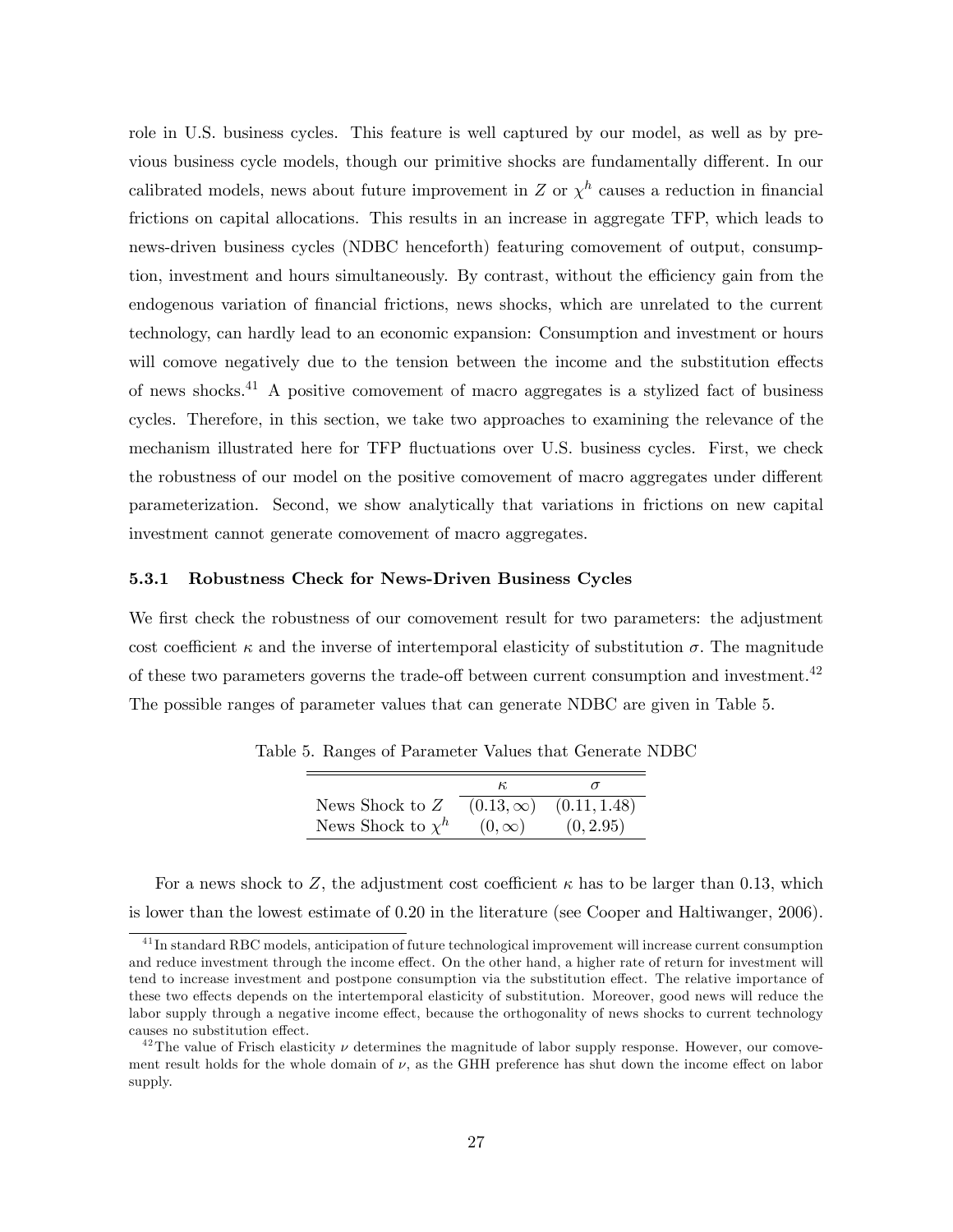Note that adjustment costs cannot help to generate comovement of macro aggregates in standard neoclassical models, as shown by Beaudry and Portier (2007). By contrast, introducing adjustment costs in the present model helps investment to comove with output and consumption. To see this, consider a news shock that predicts future technological improvement. If  $\sigma$ , the inverse of intertemporal elasticity of substitution, were very large, agents would increase consumption substantially for consumption smoothing, resulting in a decline in investment. However, this would not occur with sufficiently large adjustment costs since, otherwise, agents would have to pay large adjustment costs to increase investment when the technological improvement materializes.

To have the comovement of consumption and investment,  $\sigma$  has to fall into the range of  $(0.11, 1.48)$  under the benchmark parameterization. If  $\sigma$  is too small, consumption will decline in the first period due to the very large intertemporal elasticity of substitution. On the other hand, if  $\sigma$  is too large, the desire for consumption smoothing is too strong, resulting in a large initial response of consumption to news shocks, which forces investment to decline. This also implies that larger capital adjustment costs tend to relax the upper bound of  $\sigma$ . In fact, if we increase the adjustment cost coefficient to 5, a value within the range estimated by the literature (see Cooper and Haltiwanger, 2006), the upper bound of  $\sigma$  increases to 1.91.

The conditions for comovement are substantially relaxed when news shocks are projectspecific. Under benchmark parameterization, business cycles can be triggered by expectations in an economy without capital adjustment costs. The upper bound of  $\sigma$  also increases to 2.95. This is because, with project-specific news shocks, the response of aggregate TFP on impact is quantitatively larger, making the tension between the income and substitution effect of news shocks less severe.

We next check the robustness of our quantitative results for  $\eta$ , the share of constrained firms. Although the parameterization of  $\eta$  in the benchmark case can be motivated from the empirical study of Kaplan and Zingales (1997), it is worth assessing the extent to which the choice of  $\eta$  may change the results. To this end, we reduce the share of constrained firms by half so that  $\eta = 0.25$ . Our targets are the same as in our benchmark model: an empirical ratio of labor productivity of 2 between the 25th- and the 75th-percentile producers and an aggregate capital-output ratio of 2.5. Since firm-specific productivity is homogeneous within each type of entrepreneur in our model,  $\eta = 0.25$  can be seen as a lower bound for the fraction of constrained Örms in order to match the labor productivity ratio between the 25th- and the 75th-percentile producers. Accordingly,  $\chi^h = 2.0$  and  $\theta = 0.086$ <sup>43</sup>

<sup>&</sup>lt;sup>43</sup>We also recalibrate  $\psi = 1.72$  to match hours worker to be 0.31 at the steady state.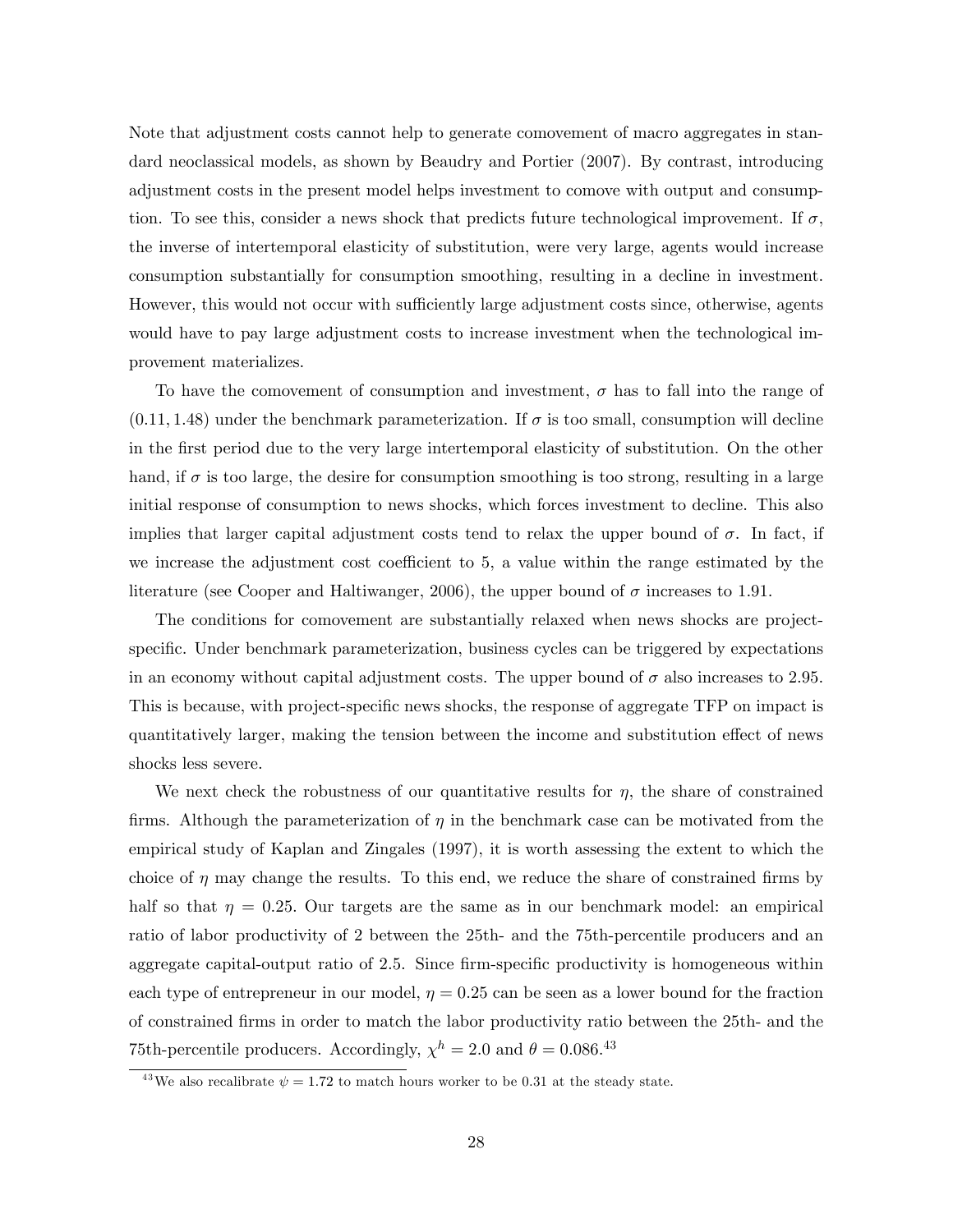The first two columns of Table 6 report the impulse responses of macro aggregates to a onepercent positive news shock on Z. The impulse responses to a one-percent positive news shock on  $A<sup>h</sup>$  are given in the third and fourth columns. Interestingly, the results are essentially the same as those in Table 3. The reason for the similarity of impulse responses under different  $\eta$  is as follows. A smaller share of financially constrained firms tends to reduce the total amount of capital reallocated from type-l to type-h projects and, thus, the aggregate efficiency gain from reallocation, as shown by the reallocation effect in equation  $(26)$ . On the other hand, it also tends to increase the capital-output ratio at the aggregate level. To maintain the aggregate capital-output ratio, an increase in  $\chi^h$  is required.<sup>44</sup> A higher  $\chi^h$  facilitates more capital to be reallocated from type-l to type-h projects and, therefore, tends to increase the aggregate efficiency gains. Our simulation indicates that the negative effect of a small  $\eta$  and the positive effect of a large  $\chi^h$  on the reallocation effect in equation (26) are quantitatively similar under our calibration strategy and, therefore, create no major changes to our results. Overall, the above robustness checks indicate that the mechanism described in this paper may well be quantitatively important for TFP áuctuations over U.S. business cycles.

| Table 6. Responses to News on Aggregate Technology and Project-Specific Technology |  |  |  |  |
|------------------------------------------------------------------------------------|--|--|--|--|
|------------------------------------------------------------------------------------|--|--|--|--|

| $(\eta = 0.25)$ |       |       |       |       |
|-----------------|-------|-------|-------|-------|
|                 |       | Z     |       | $A^h$ |
|                 | $t=1$ | $t=2$ | $t=1$ | $t=2$ |
| Y               | 0.44  | 2.02  | 0.60  | 0.99  |
| $\overline{C}$  | 0.46  | 1.74  | 0.71  | 0.91  |
| Τ               | 0.36  | 3.27  | 0.13  | 1.31  |
| H               | 0.13  | 1.33  | 0.18  | 0.18  |
| TFP             | 0.36  | 1.20  | 0.49  | 0.88  |

Note: Numbers in the table are the percentage deviation from the steady state value.  $\eta = 0.25$ ,

 $\chi^h = 2.0, \theta = 0.086$  and  $\psi = 1.72$ . All other parameter values are in Table 2.

#### 5.3.2 Non-existence of NDBC with Frictions on New Capital Investment

Note that there may exist other channels for financial frictions to affect aggregate productive efficiency. For example, Kiyotaki and Moore (1997) construct a model in which financial frictions are imposed on new investment, instead of on capital allocation. Which mechanism is empirically more relevant for driving TFP fluctuations over business cycles? In Section of 8.3 in the Appendix, we show analytically that in two-sector models with financial frictions on the new investment goods sector, consumption, hours and investment must comove negatively upon

<sup>&</sup>lt;sup>44</sup> Accordingly, a lower  $\theta$  is needed to maintain the ratio of labor productivity of two types of projects, as indicated by equation  $(34)$ .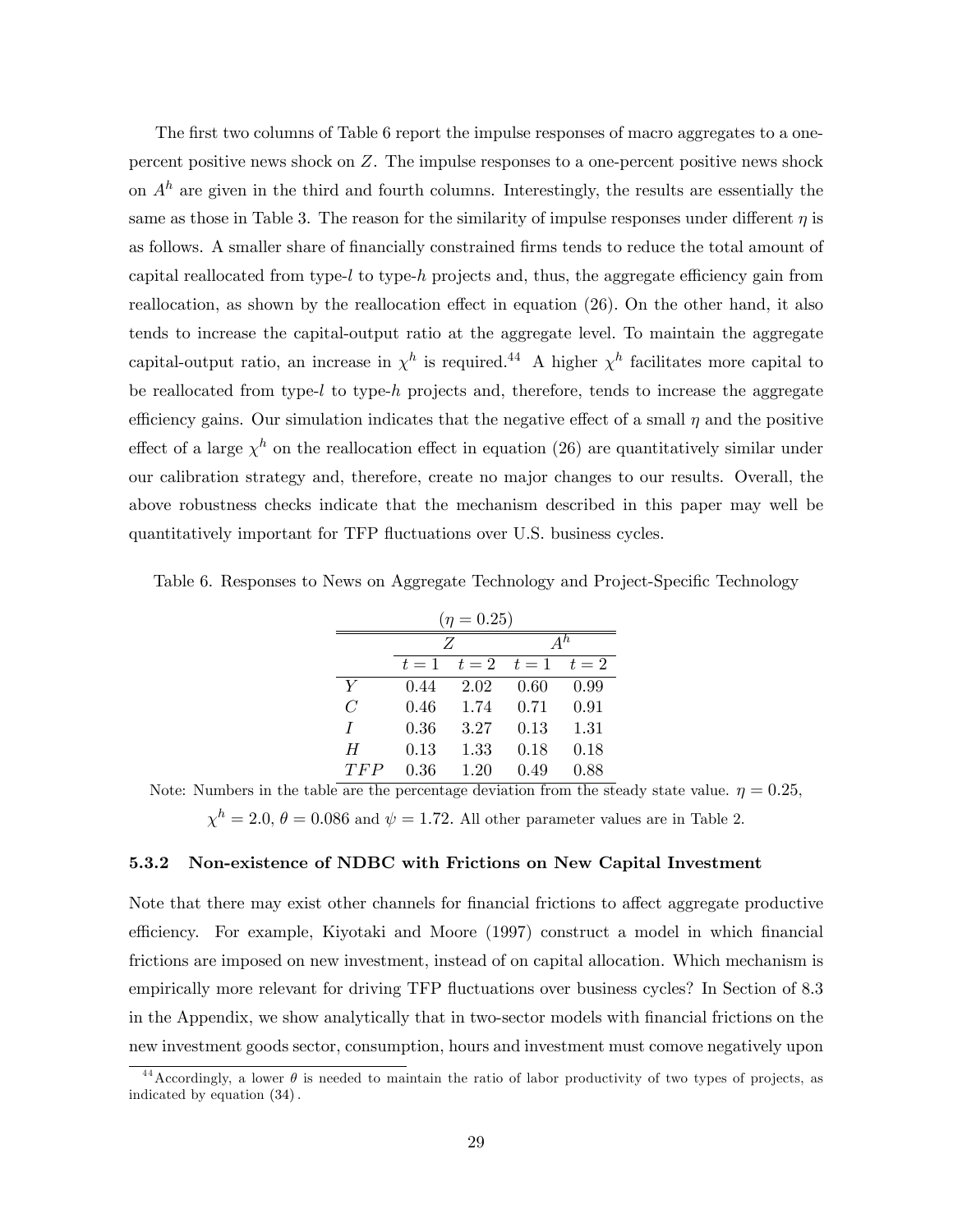news shocks. The intuition is as follows. Variations of frictions on new investment in response to primitive shocks cannot affect productive efficiency on impact. Moreover, a relaxation of the Önancial constraint induces capital and labor to shift from the consumption good to the investment good sector. As a result, consumption and investment move in opposite directions.

Such a negative correlation is at odds with the stylized facts of business cycles. Accordingly, it casts doubt on the empirical relevancy of frictions in the investment good sectors as a source of TFP áuctuations. In our model, by contrast, relaxing the Önancial constraint can trigger an immediate expansion of TFP by reallocating existing resources. This makes the positive comovement of macro aggregates feasible. We now turn to the U.S. data to directly test our theory.

### 6 Empirical Evidence

So far, we have constructed a theory in which financial frictions on capital allocation serve as a transmission mechanism of TFP áuctuations. To what extent is our proposed mechanism empirically relevant for aggregate TFP fluctuations? An answer to this question relies on two sub-questions. First, to what extent do resource reallocations contribute to aggregate productivity fluctuations? Given its quantitative importance, the next question is whether primitive shocks can lead to countercyclical variations in Önancial frictions and, therefore, resource reallocation over the business cycles.

The evidence from Basu and Fernald (2000) provides strong support for the importance of reallocation for aggregate productivity fluctuations over business cycles. Specifically, they decompose aggregate Solow residuals into four components: (i) procyclical technology shock; (ii) widespread imperfect competition and increasing returns; (iii) variable utilization of input over the cycle; and (iv) resource reallocation. The reallocation effect reflects changes in an economy's ability to produce goods and services for final consumption from given primary inputs of capital and labor. Using industry-level data compiled by Dale Jorgenson and Barbara Fraumeni, Basu and Fernald Önd that when subtracting the estimated reallocation terms from Solow residuals, the correlation between Solow residuals and output fell to about zero. This indicates that reallocation over the business cycle is key to understanding aggregate productivity fluctuations.

Regarding the second question, our theory suggests a role for news shocks to cause variations in financial frictions, which trigger capital reallocation and aggregate TFP fluctuations. The theory delivers two testable implications regarding the transmission mechanism. First, financial frictions on capital allocation are countercyclical. This implies that Önancially constrained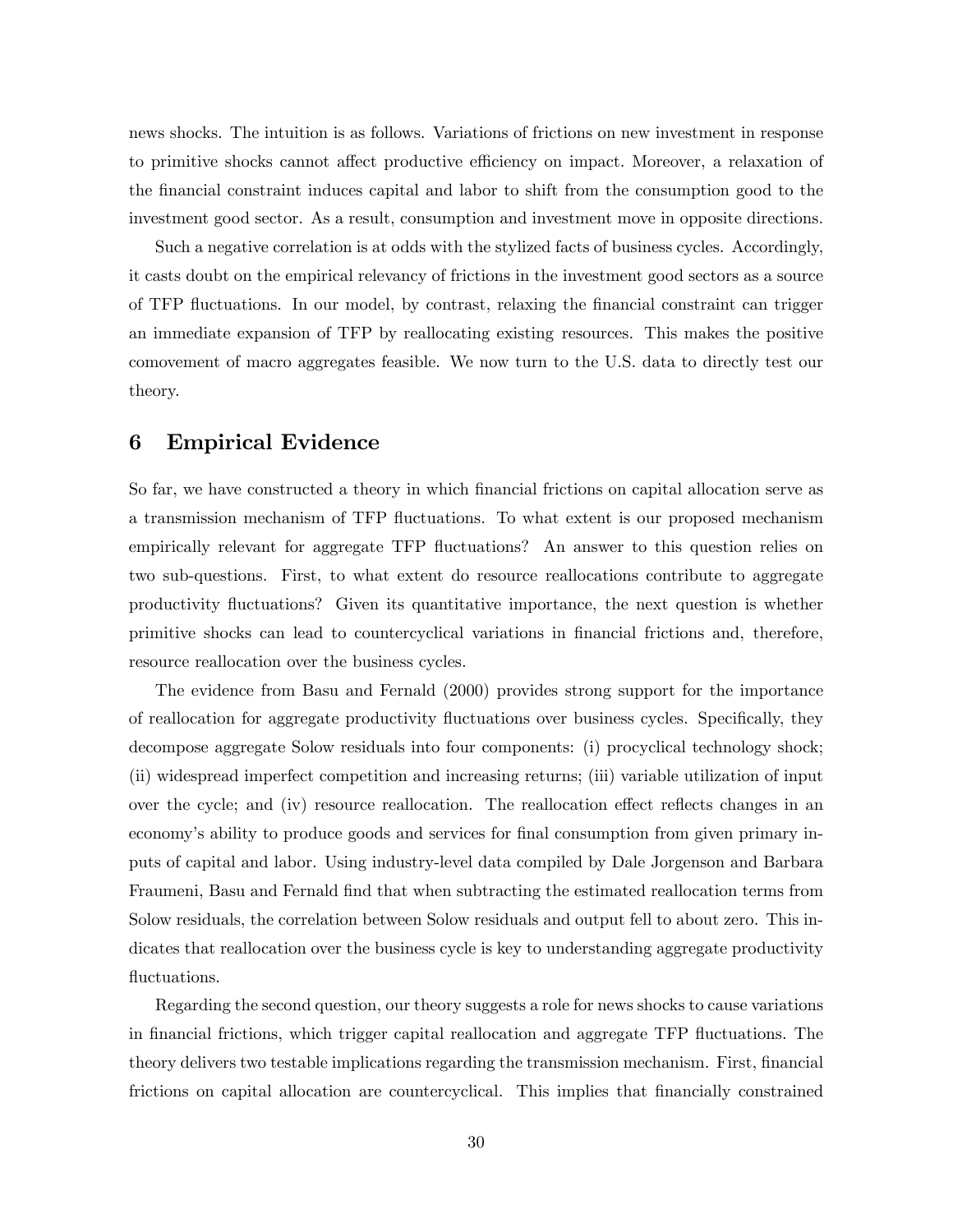firms acquire more capital in boom than unconstrained firms do, while the opposite is true in recession. Second, the key reason for frictions on capital allocation to be countercyclical is that prospects on an individual firm's future profitability affect financially constrained firms' capital acquisition, but not unconstrained firms<sup>7</sup>. In other words, the presence of financial constraint allows changes in the firm-level forecast of future profitability to affect current capital allocation.<sup>45</sup> The rest of the section aims to test both implications using firm-level data.

#### 6.1 Data

One of the major difficulties of the test is how to distinguish firms that are financially constrained from those that are not. We use an index constructed by Lamont, Polk and Saa-Requejo (2001), which is based on Kaplan and Zingales (1997), to measure the likelihood of a firm being financial constrained. We denote the index as  $KZ$ .

 $KZ$  is a weighted average of a firm-year's cash flow, cash dividends, cash balances, leverage and firm's average  $Q$ , with negative weights on the first three and positive ones on the last two. These weights are obtained by estimation of ordered logit models of the probability that a firm falls in one of the five categories:  $(1)$  not financially constrained;  $(2)$  likely not to be financially constrained; (3) difficult to classify as either constrained or not; (4) likely to be financially constrained; (5) undoubtedly to be financially constrained.<sup>46</sup> A higher  $KZ$ , therefore, implies a higher possibility of being financially constrained. The  $KZ$  index has been adapted in some recent empirical work by Lamont, Polk and Saa-Requejo (2001) and Baker, Stein and Wurgler (2003). In particular, Baker et al. (2003) found that the investment of firms with larger  $KZ$  is more sensitive in response of  $Q$ . We will borrow the empirical strategy of Baker et al. (2003), with a focus on the impact of profitability forecasts on acquisition (rather than the impact of Q on investment).

Forecast data are obtained from the IBES database. IBES asks analysts to provide forecasts of earnings for each Örm in the database. Three variables are available: one- and two-yearahead forecasts for earnings per share, and the long-term growth forecast  $(LTG)$  representing an expected annual growth in earnings over the next business cycle (a period over the next three

 $45$ This is because capital deployed in financially unconstrained firms can be affected only by the current level of technology (see equation 19). Moreover, if the news is common to all Örms (e.g., news on future aggregate technological improvement), it may even exert a negative effect on capital deployed in financially unconstrained firms via the general equilibrium effect on the interest rate in  $(19)$ .

 $^{46}$ See Kaplan and Zingales (1997) for details on how to classify the firm-years into these five categories based on both objective and subjective criteria. Since firm's average  $Q$  is closely related to expected future profits, we use a four-variable version of the index that omits average Q (see, also, Baker, Stein and Wurgler, 2003). Using the original index does not change our main results.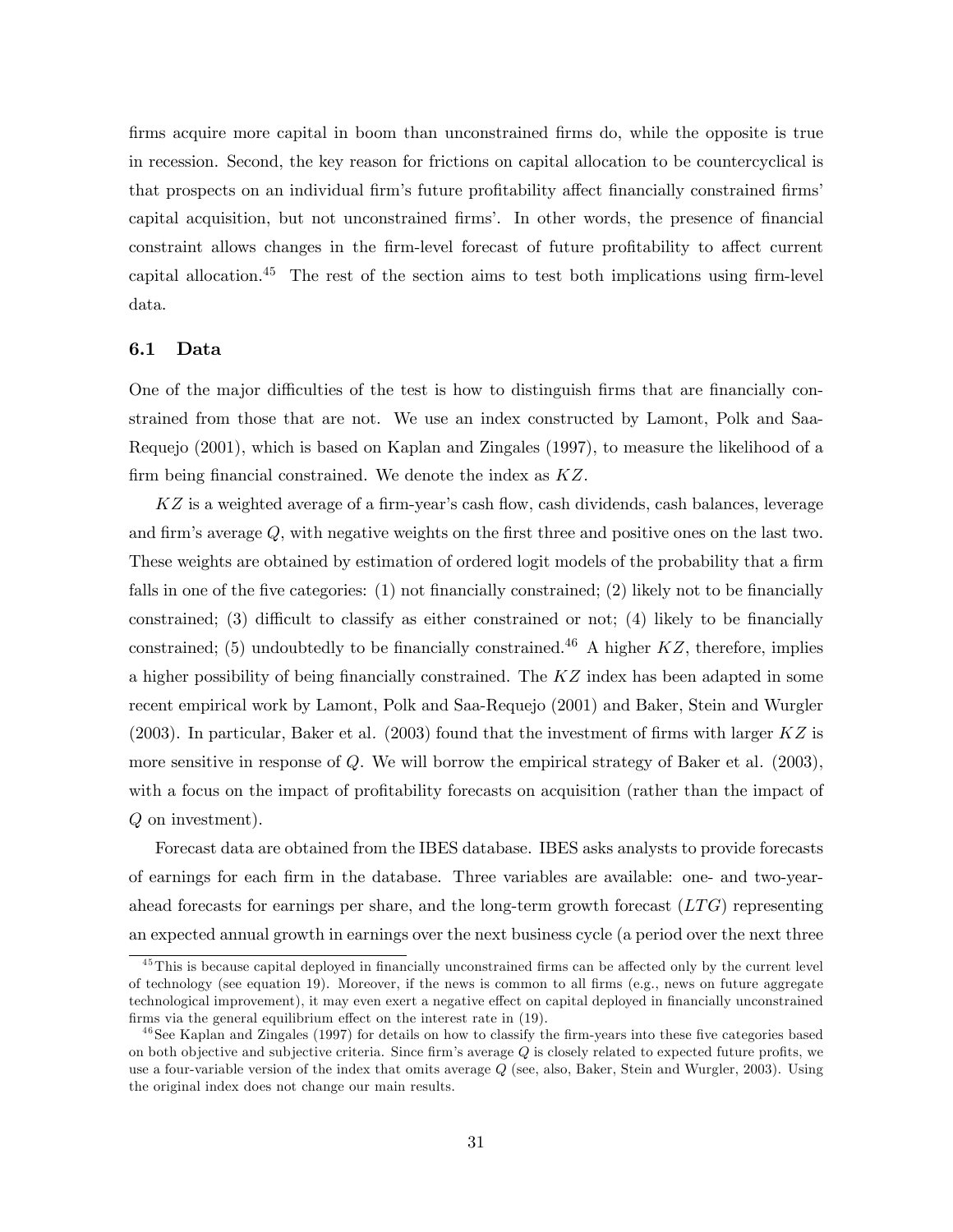to Öve years). When calculating their forecasts of long-term growth, IBES instructs analysts to ignore the current state of the business cycle and to project, instead, the expected trend growth of the companyís earnings. Thus, by the instruction of IBES, the long-term growth forecasts should contain information not in the one-year-ahead and two-year-ahead forecasts, which necessarily will be affected by current conditions. $47$  Instead, it captures information on variables that affect firms' profitability over the next business cycle. This objective is exactly in line with our definition of "news shocks." Therefore, we use long-term growth forecast as a proxy for "news" in our model. We use the mean of  $LTG$  across analysts.<sup>48</sup>

Firm-level data on capital reallocation and variables used to construct the KZ index are from Compustat.<sup>49</sup> Compustat data distinguish between expenditure on new capital investment (Item 128) and expenditure on existing capital. Deploying existing capital can take two approaches: transfer of ownership of capital (acquisition and plant/equipment sales) and capital lease. Leasing is especially relevant for small Örms, which are found to be more vulnerable to financial constraints.<sup>50</sup> Compustat provides information on rental expenses, which include operating lease expenses in addition to other payments associated with the lease. However, measuring operating expenses for leasing existing capital is difficult. Therefore, our measurement of the size of capital reallocation  $(CR)$  for each individual firm includes only acquisition (Compustat Annual Item 129) minus sale of property, plant and equipment (Item 107), though we fully realize that inclusion of leasing expenses for used capital is desirable for future research. Following Baker et al. (2003), we exclude financial firms (i.e., firms with a one-digit SIC of six) and firm-years with a book value under \$10 million, but include all observations with data on capital reallocation and the KZ index.

The combination of Compustat and IBES databases results in an unbalanced panel that covers the period between 1971 and  $2005$ <sup>51</sup> The full sample includes 30412 observations, for an average of 1601 observations per year. We use  $CR_t^i/AT_{t-1}^i$  as the scaled measure of capital reallocation, where  $AT$  denotes book assets (Compustat Annual Item 6). To reduce the influence of outliers, we Winsorize each of the variables used at the first and ninetyninth percentile; i.e., we set all variables beyond these tolerances to the first and ninety-ninth

 $\frac{47}{1}$  See also Cummins et al. (2006, pp. 799) for a detailed description of the construction of long-term growth forecasts by IBES.

 $^{48}$ Using the median value of LTG, as recommended by IBES, gives similar results.

 $49$  All financial variables from Compustat are adjusted to 1971 USD using CPI.

 $50$  For example, using data from the 1992 Census of Manufactures, Eisfeldt and Rampini (2008b) found that firms in the smallest size decile rent more than 46 percent of their capital, while firms in the largest decile rent about 11 percent of their capital on average, and the fraction rented is monotonically decreasing across size deciles.

<sup>&</sup>lt;sup>51</sup> The Appendix, available upon request, provides details for how to merge Compustat and IBES databases.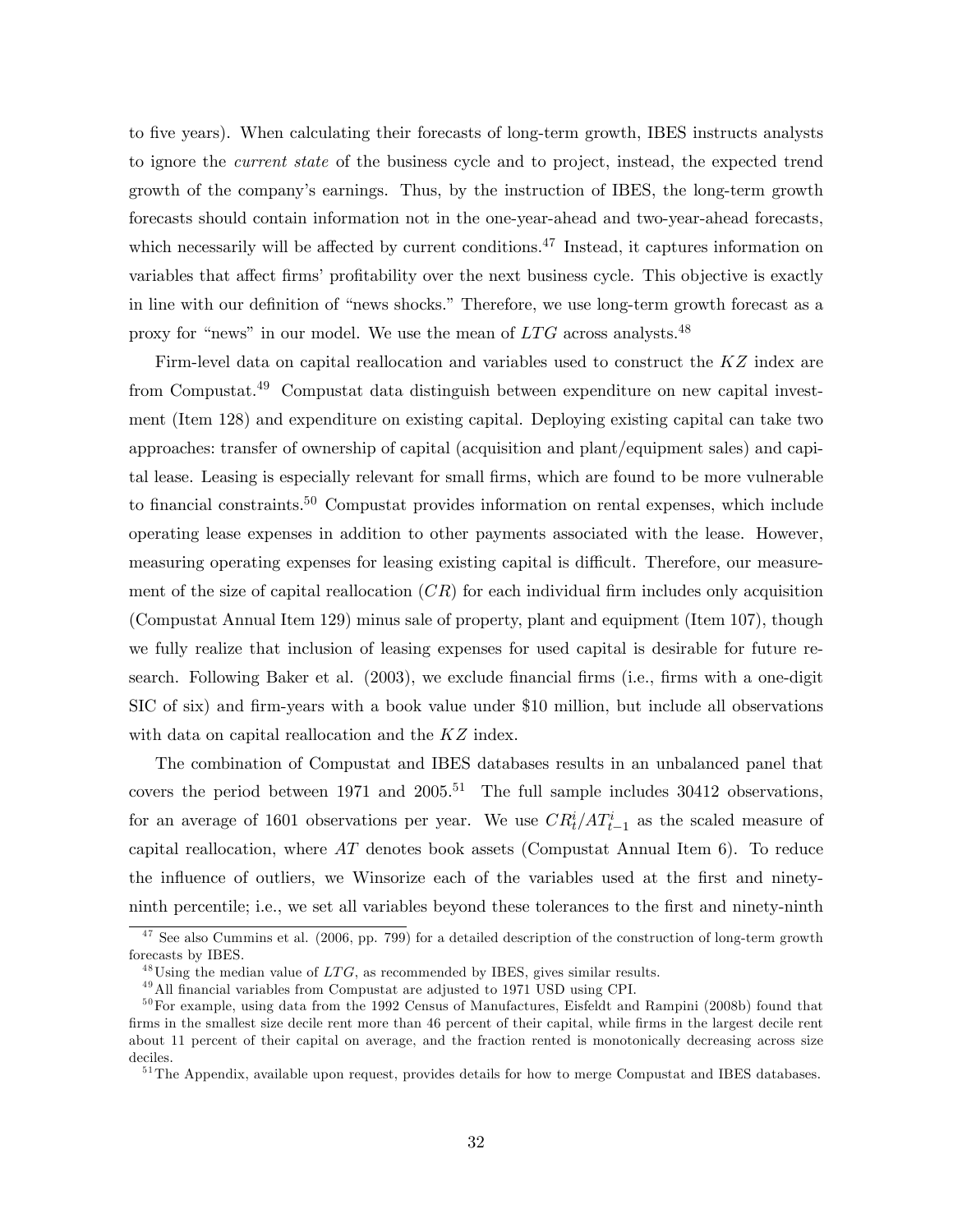percentile values, respectively. Our results hold qualitatively without Winsorizing the data.<sup>52</sup> Table 7 reports summary statistics for  $CR_t^i/AT_{t-1}^i$ ,  $LTG_t^i$  and  $KZ_t^i$ .

|                     | mean | SD.                                              | max | min |
|---------------------|------|--------------------------------------------------|-----|-----|
| $CR_t^i/AT_{t-1}^i$ |      | $0.0334$ $0.1076$ $0.6716$ $-0.1127$             |     |     |
| $LTG_t^i$           |      | $0.1812 \quad 0.0984 \quad 0.5367 \quad 0.0202$  |     |     |
| $KZ^i_*$            |      | $0.2462 \quad 1.2776 \quad 4.1729 \quad -6.5283$ |     |     |

Table 7. Summary Statistics

#### 6.2 Countercyclicality of Financial Frictions on Capital Allocation

We now provide evidence on the first prediction: Financially constrained firms acquire more capital in boom than unconstrained Örms do, while the opposite is true in recession. Put differently, we should observe that capital reallocation for financially constrained firms is more volatile along business cycles than that of unconstrained Örms. As mentioned above, this implication is the prerequisite for frictions on capital allocation to be countercyclical.

We use  $CR_t^J \equiv \frac{1}{N^J} \sum_{i \in KZ^J} CR_t^i/AT_{t-1}^i$  to measure the average size of capital reallocation for firms whose mean value of  $KZ_t^i$  over the full sample period belongs to the J-th quintile, where  $N^J$  refers to the number of firms in the J-th quintile.  $\widehat{CR}_t^J$  is the cyclical component of  $CR_t^J$  obtained by H-P filter. Compustat started to record acquisition (item 129) since 1971. Therefore, we have data on  $\widehat{CR}_t^J$  from 1971 to 2005. Figure 8 plots  $\widehat{CR}_t^1$  and  $\widehat{CR}_t^5$  (i.e., size of total acquisition by firms in the bottom and top  $KZ$  quintiles, respectively), together with the H-P filtered real U.S. GNP, denoted by  $\widehat{GNP}_t$ . Note that sizes of capital reallocation before 1980 are much smaller than those afterwards. It is obvious in Figure 8 that after 1980, while both of  $\widehat{CR}_t^1$  and  $\widehat{CR}_t^5$  are procyclical, capital reallocation for firms in the top KZ quintile is much more volatile than that for firms in the bottom quintile.

#### [Insert Figure 8]

More precisely, Table 8 shows that the standard deviation of  $\widehat{CR}_{t}^{J}$  is monotonically increasing in J. The increase of volatility is sizable: the variance of  $\widehat{CR}_t^5$  more than doubles the variance of  $\widehat{CR}^1_t$ . Due to limited sizes of capital reallocation in Compustat in the 1970s, one may suspect that capital reallocation has a much smaller effect on business cycles before 1980. For this concern, we also report results for the sub-sample period from 1981 to 2005. We see that for that period, the monotonicity of the standard deviation of  $\widehat{CR}_{t}^{J}$  along J still holds.

 $52$  We Winsorize the ingredients of the KZ index before constructing it.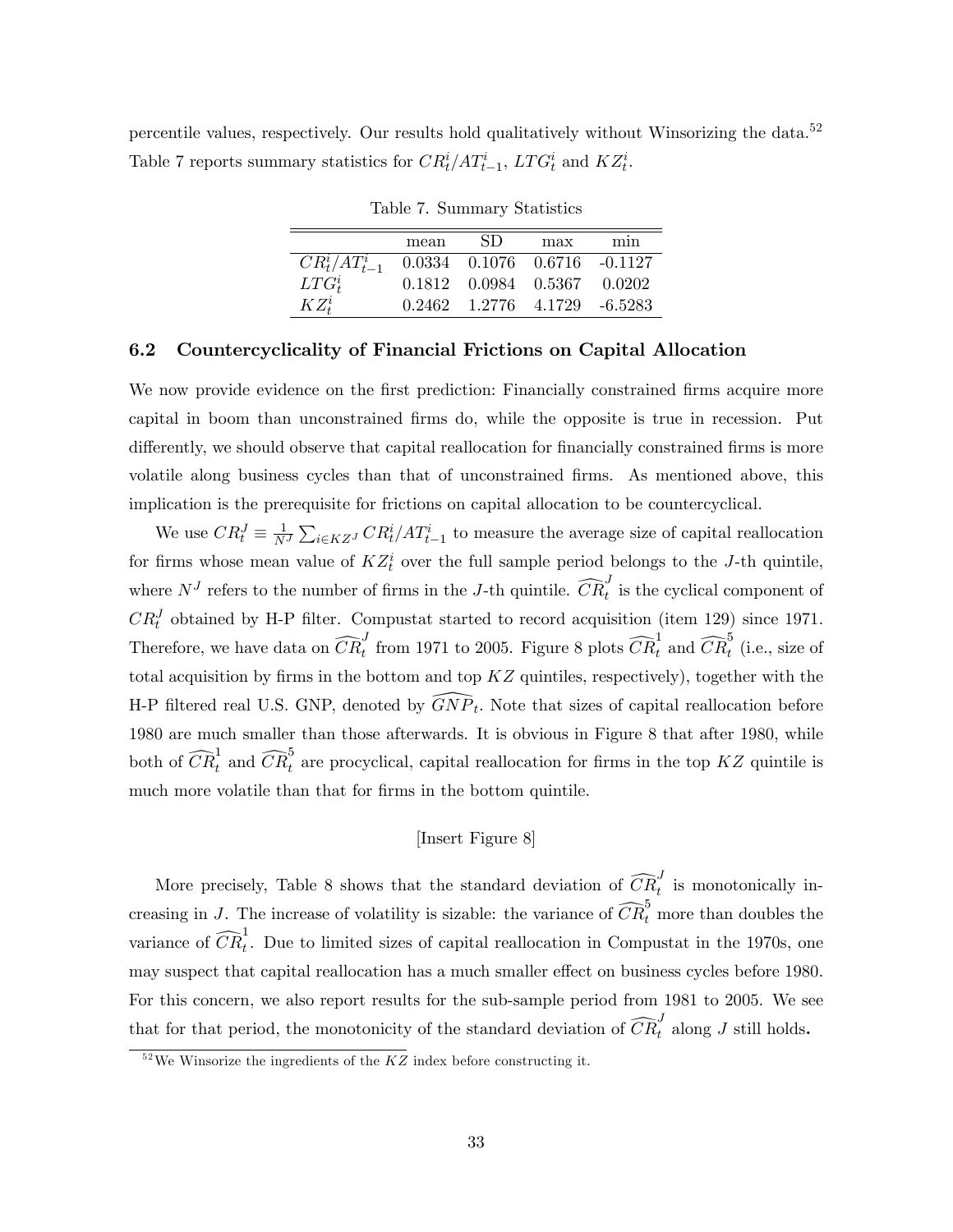|                                                                     | Full Sample (1971-2005) | Sub-sample (1981-2005) |
|---------------------------------------------------------------------|-------------------------|------------------------|
| $\overline{\widehat{CR}}^1$                                         | 0.0050                  | 0.0051                 |
| $\overrightarrow{CR}^2 \overrightarrow{CR}^3 \overrightarrow{CR}^4$ | 0.0057                  | 0.0073                 |
|                                                                     | 0.0064                  | 0.0082                 |
|                                                                     | 0.0087                  | 0.0098                 |
| $\widehat{CR}^5$                                                    | 0.0117                  | 0.0153                 |

Table 8. Financial Constraint and Standard Deviation of Capital Reallocation

#### 6.3 Asymmetric Impacts of News Shocks

It is natural to ask further what causes the countercyclicality of financial frictions on capital allocation. To this end, we test the second implication of our model: Prospects on an individual firm's future profitability affect constrained firms' capital acquisition, but not that of unconstrained firms. This hypothesis, together with the procyclicality of forecast on individual firms' future profitability, provides a micro-foundation for financial frictions on capital allocation to be countercyclical.

We apply the method of Baker et al. (2003) to test the implications. All firms in the sample data are classified into quintiles according to their mean value of  $KZ_t^i$  over the full sample period. For each  $KZ$  quintile, we estimate

$$
\frac{CR_t^i}{AT_{t-1}^i} = a_i + a_t + b \cdot LTG_t^i + u_t^i,
$$
\n(36)

where  $a_i$  and  $a_t$  are firm and year dummies, respectively. Note that  $LTG_t^i$  is, by definition, uncorrelated to  $u_t^i$ . The hypothesis implies that the estimated coefficient b should be statistically insignificant for firms in lower  $KZ$  quintiles, while significantly positive for firms in higher  $KZ$ quintiles.

| $KZ$ index | b                     | Obs. | Adj. $R^2$ |
|------------|-----------------------|------|------------|
| Quintile 1 | $-0.0453*$<br>(0.021) | 6075 | 0.2224     |
| 2          | 0.0032<br>(0.021)     | 6084 | 0.1826     |
| 3          | $0.0857**$<br>(0.023) | 6086 | 0.1753     |
| 4          | $0.1194**$<br>(0.026) | 6078 | 0.2375     |
| 5          | 0.1544<br>(0.032)     | 6089 | 0.2588     |

Table 9. Business Prospects and Capital Reallocation

Note:  $**$  and  $*$  stand for is significant at 1% and 5%, respectively. Robust standard errors are in parentheses.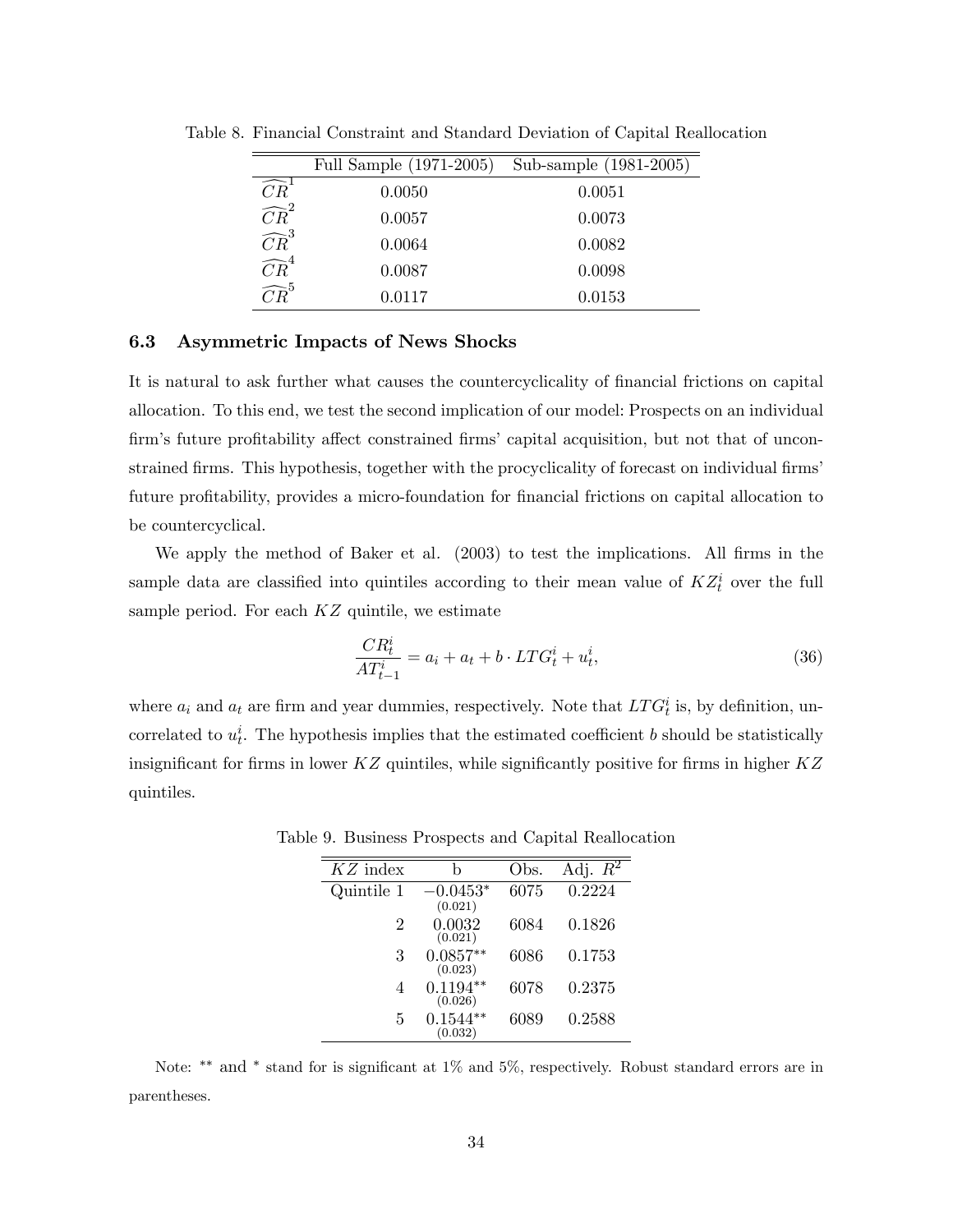Table 9 presents the estimated results. As predicted by the theory, the estimates of b are positive and highly significant for the third to fifth quintiles and not significant, or even negative, for the first two quintiles.<sup>53</sup> Moreover, there is a strong positive correlation between  $KZ$  and the effect of long-term growth forecasts on capital reallocation. The coefficient b rises monotonically from 0.087 in the third quintile to 0.154 in the top quintile, suggesting that the firms that are more likely to be financially constrained have a stronger sensitivity of capital reallocation to long-term forecasts than firms that are less likely to be financially constrained.

We use the mean value of  $KZ_t^i$  over the full sample period to measure the likelihood for each firm to be financially constrained. A key issue is whether the likelihood varies over time. As a robustness check, we classify firms based on their five-year mean value of  $KZ_t^i$  and run the same panel regression (36) for each  $KZ$  quintile. Column (1) of Table 10 shows that our main results still hold. In Column (2), we add the ratio of cash flow over  $AT_{t-1}^i$  (Compustat Annual Item  $14 +$  Item 18) to the regression as control variables.<sup>54</sup> The results are qualitatively the same as those in Table 9. As a further check, we replace  $LTG$  with "long-run real  $Q$ " constructed by the way proposed in Cummins et al. (2006). The long-run real Q computes the two-year-ahead expected market value for each firm according to two-year-ahead earnings forecasts and the long-term growth forecasts  $LTG$ . One-year-ahead earnings forecasts are excluded since they are most likely affected by the current state of the economy. Column  $(3)$  of Table 10 shows that the estimates of  $b$  now become positive and highly significant for each quintile. This is not surprising; the estimated  $b$  is biased upwards since two-year-ahead earnings forecasts are likely correlated to  $u_t^i$ . However, the strong positive correlation between  $KZ$  and the effect of expected market value on capital reallocation still holds. Further, the coefficient  $b$  rises monotonically from 0.0034 in the bottom quintile to 0.0412 in the top quintile.

 $53$  The negative estimated b may reflect the fact that firm-level variations in the expected future profitability contains information at the aggregate level. In our model, news on aggregate future technological improvement causes capital to flow from financially unconstrained to constrained firms via the general equilibrium effect.

<sup>&</sup>lt;sup>54</sup>We multiply the one- and two-year-ahead earning forecasts per share by the number of shares outstanding to yield forecasts of future earning levels. We use a discount rate of 0:91, as in Cummins et al. (2006). The results are insensitive to the value of the discount rate.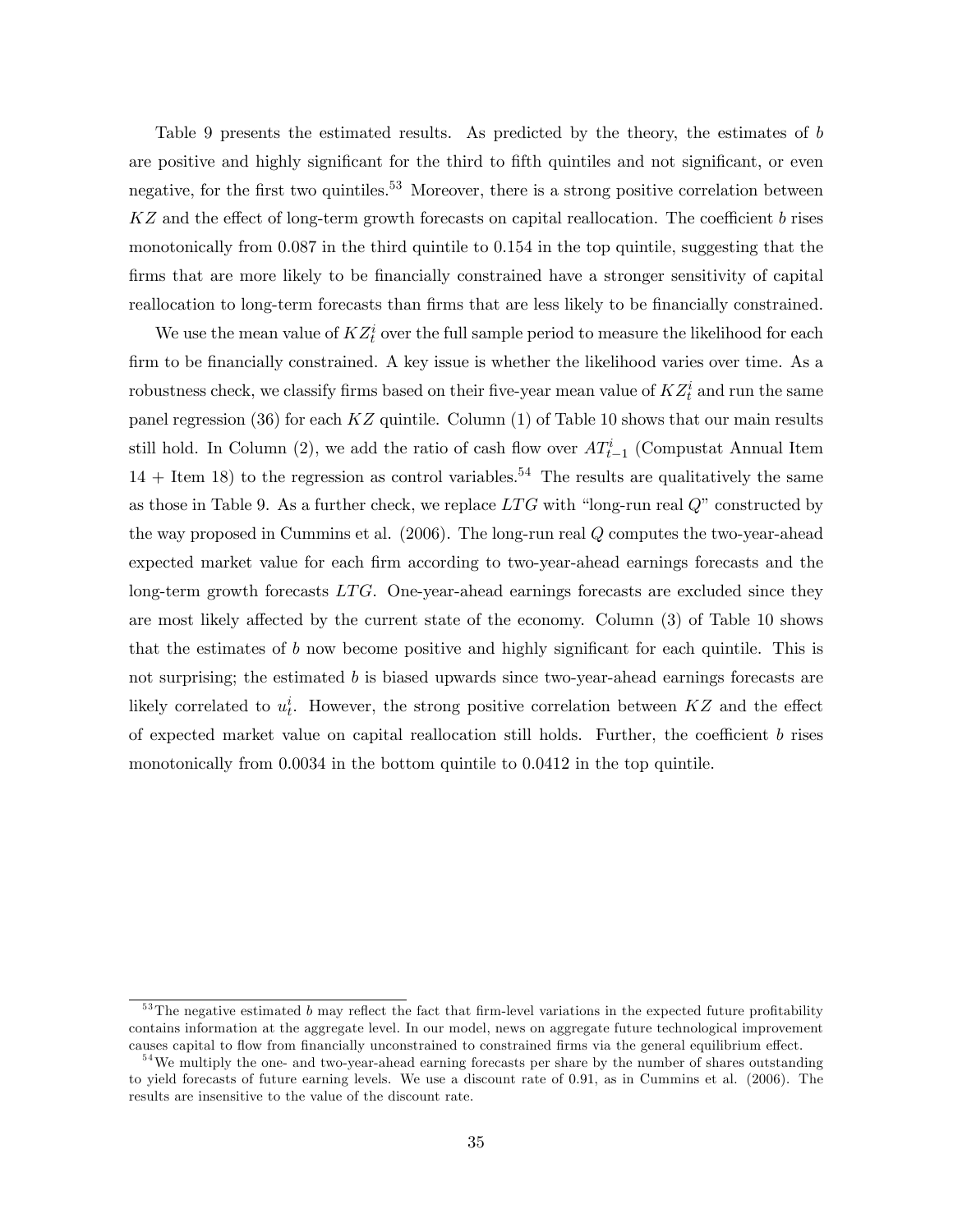| $KZ$ index |            |            | 3          |
|------------|------------|------------|------------|
| Quintile 1 | $-0.0092$  | $-0.0493*$ | $0.0034*$  |
|            | (0.023)    | (0.021)    | (0.002)    |
| 2          | $-0.0122$  | $-0.0026$  | $0.0094**$ |
|            | (0.022)    | (0.021)    | (0.002)    |
| 3          | $0.0672*$  | $0.069**$  | $0.0197**$ |
|            | (0.028)    | (0.023)    | (0.003)    |
| 4          | $0.0875**$ | $0.1016**$ | $0.0345**$ |
|            | (0.032)    | (0.026)    | (0.003)    |
| 5          | $0.1368**$ | $0.1126**$ | $0.0412**$ |
|            | (0.036)    | (0.032)    | (0.004)    |

Table 10. Robustness Check

Note:  $**$  and  $*$  stand for significant at 1% and 5%, respectively. Robust standard errors are in parentheses. In Column (1), we classify firms based on their five-year mean value of  $KZ_t^i$ . In Column (2), we add a ratio of cash flow over  $AT_{t-1}^i$  as two control variables. Column (3) drops control variables in Column (2), but replaces  $LTG$  with the long-run real  $Q$  in Cummins et al. (2006). We use the sample mean of  $KZ_t^i$  to classify firms in Column (2) and (3). Using five-year mean values gives qualitatively similar results.

Our firm-level evidence is consistent with the above macro evidence on capital allocation over the business cycles. This is because  $LTG_t^i$  in boom periods are, on average, higher than those in recessions. For instance, the mean of  $LTG_t^i$  across firms in the period of 1997-2000 is 23:71, much higher than that of 17:57 in the period of 1991-1994. Therefore, asymmetric impacts of news on capital acquisition across financially constrained and unconstrained firms, together with the procyclical movements of  $LTG_t^i$ , provide an explanation for the countercyclicality of financial frictions documented in the previous subsection.

In summary, we find that financial frictions on capital allocation at firm-level are countercyclical. Moreover, our empirical Öndings suggest a key element for business prospects to affect capital reallocation - that is, the presence of financial constraints. These, together with the findings of Basu and Fernald (2000), indicate the very channel described by our model for resource allocation to affect aggregate TFP fluctuations over business cycles: variations in Önancial frictions, triggered by news shocks, lead to resource reallocation and, therefore, aggregate TFP fluctuations over the business cycles.

#### 6.4 Frictions on New Capital Investment

Our model assumes away Önancial frictions on investment. In reality, a relaxation of Önancial constraints might allow a firm to expand its production scale through an additional channel: investing new capital. This channel has been viewed in the literature as the leading candidate for financial frictions to play a role in business cycles. In this subsection, we examine further the empirical relevance of financial frictions on new investment over business cycles.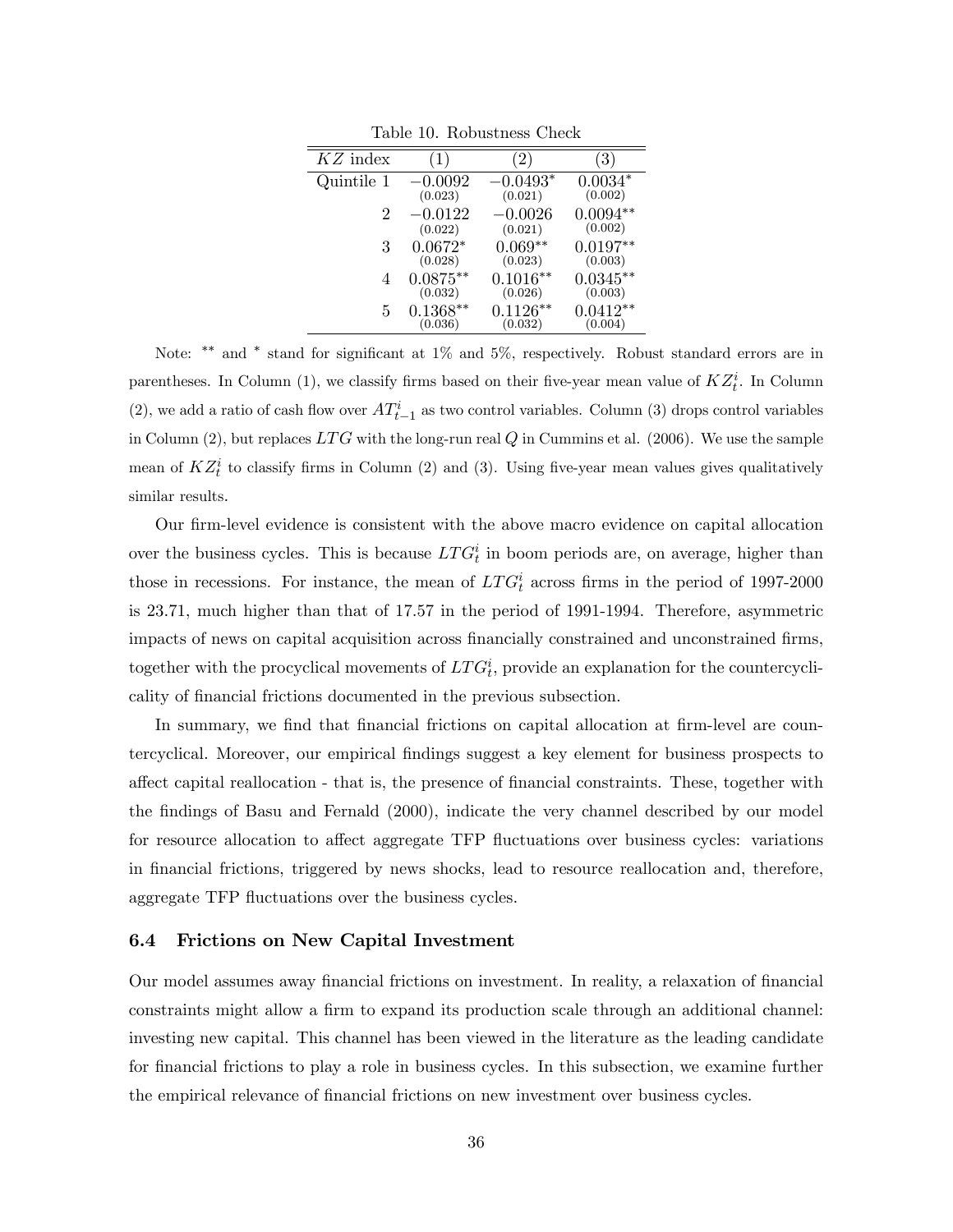To establish our empirical strategy, note that most business cycle studies that resort to Önancial frictions on new investment share a common feature: changes in the market prices of assets affect the degree of financial frictions via borrowing producers' net worth. Since market prices of assets are largely driven by prospects on future investment profitability, these models bear similar implications that the arrival of good (bad) news about future profitability shall relax (tighten) financial constraints. Accordingly, the presence of financial constraints magnifies the impacts of news on new capital investment.<sup>55</sup> If financial frictions on investment are empirically relevant, we should therefore observe a significantly larger response of new capital investment to business prospects about future profitability for financially constrained firms than unconstrained ones. Hence, to test their empirical relevancy, we ask to what extent the presence of financial frictions affects the impact of business prospects on investment, and then compare the results with their counterparts in Table 9.

To make the comparison sharp, we follow exactly the same estimation strategy as before. The impact of business prospects on investment is estimated across firms along different  $KZ$ quintiles. The sample firms in each  $KZ$  quintile remain unchanged as those in the empirical exercise on capital reallocation.<sup>56</sup> We run the same panel regressions as  $(36)$ . The only exception is that the dependent variable now becomes investment, measured as expenditure on new capital investment,  $CAPEX_t^i$  (Compustat Annual Item 128), scaled by one-period-lag book assets,  $AT_{t-1}^i$  (Item 6).

$$
\frac{CAPEX_t^i}{AT_{t-1}^i} = a_i + a_t + b \cdot LTG_t^i + u_t^i.
$$
\n
$$
(37)
$$

Here  $a_i$  and  $a_t$  are firm and year dummies, respectively.

Table 11 reports the estimation results. Compared with the estimated elasticity of capital reallocation to business prospects in Table 10, we find two key differences in the patterns of estimated b for new capital investment. First, the estimates of b for new capital investment are highly significant for all quintiles. By contrast, in Table 10, the estimates for capital reallocation significantly differ from zero only for the top three  $KZ$  quintiles, that is, firms that are likely or definitely financially constrained. Second, while the estimated  $b$  for capital reallocation monotonically increases along  $KZ$  quintiles (Table 10), this pattern disappears completely when the dependent variable changes to new capital investment (Table 11). In fact, the estimates turn out to be rather stable across quintiles, ranging from the lowest of 0.12

 $55$ Note that even if financial constraints are absent, news about future profitability affects the first-best investment level.

 $56$  We exclude those firm-year observations for which investment data are missing from our sample firms for capital reallocation. This results in a sample size slightly smaller.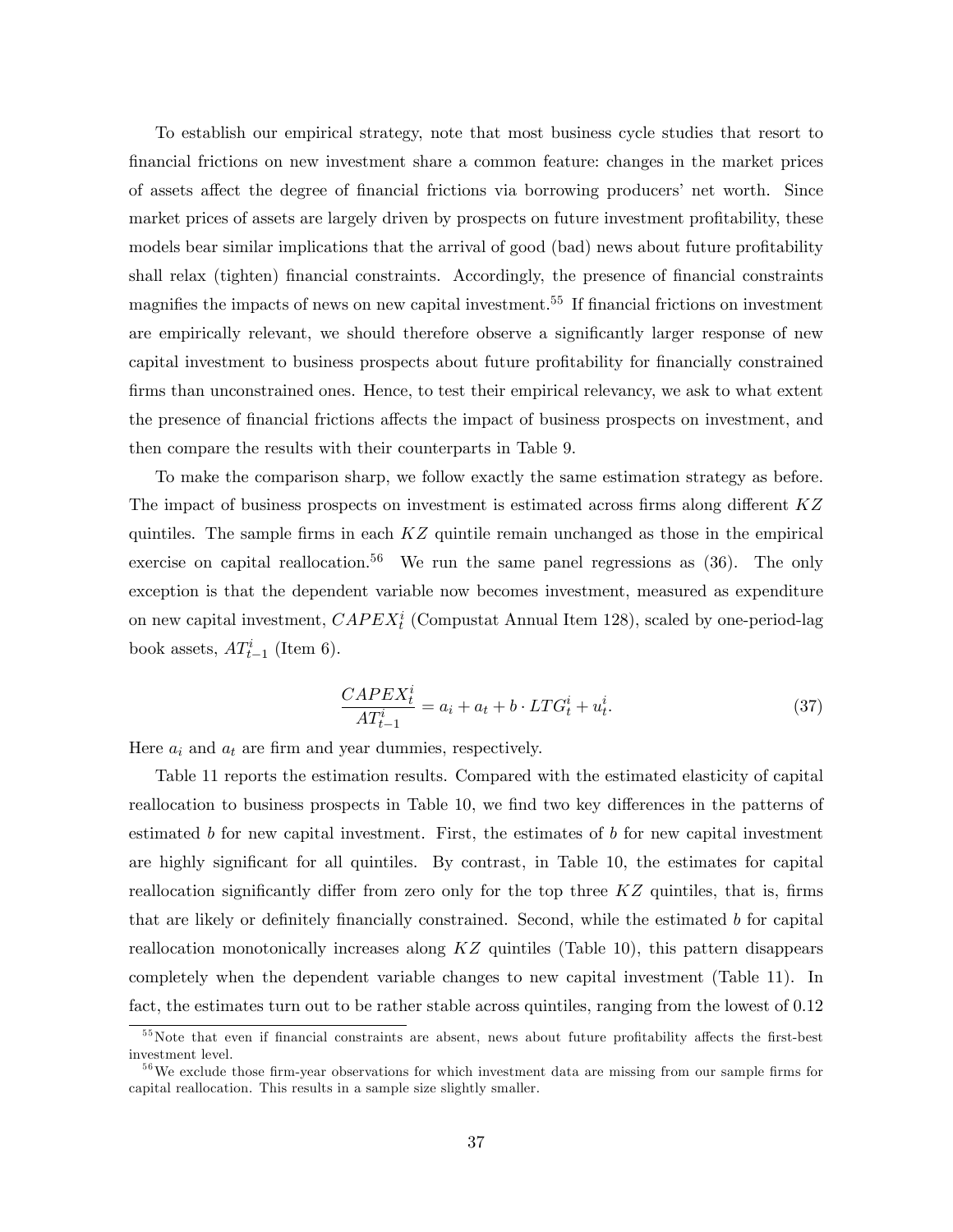to the highest of  $0.17^{57}$ 

| $KZ$ index | h                     | Obs. | Adj. $\overline{R^2}$ |
|------------|-----------------------|------|-----------------------|
| Quintile 1 | $0.1218**$<br>(0.012) | 6033 | 0.5645                |
| 2          | $0.1558**$<br>(0.013) | 6027 | 0.5635                |
| 3          | $0.1305**$<br>(0.014) | 6023 | 0.5540                |
| 4          | $0.1743**$<br>(0.016) | 6036 | 0.6115                |
| 5          | $0.1588**$<br>(0.170) | 6045 | 0.6379                |

Table 11: Business Prospects and Investment

Note:  $**$  and  $*$  stand for is significant at  $1\%$  and  $5\%$ , respectively. Robust standard errors are in parentheses.

It is not surprising that new capital investment reacts significantly to  $LTG$ . As predicted by the standard theory, higher future profitability implies a larger first-best capital stock in the future and, therefore, more investment in the current period. Nevertheless, if Önancial frictions distort a firm's production scale through new capital investment, we should expect to see monotonically increasing estimates of b along  $KZ$  quintile in Table 11, as those in Table 9. To the opposite, the estimates exhibit non-monotonicity and are rather stable across quintiles. The very different patterns of estimated b in Table 9 and 11 help to distinguish the empirical relevance of two channels through which financial frictions affect firms' production scale over business cycles. In particular, we fail to find evidence for financial frictions to play a role through new capital investment, despite its wide acknowledgement as one of the main channels in the business cycle literature. This contrast greatly enhances the empirical plausibility of the channel highlighted in the present paper: Financial frictions on capital reallocation serve as a transmission mechanism for primitive shocks to affect aggregate productive efficiency.<sup>58</sup>

In summary, our empirical results strongly support the importance of variations in financial frictions on capital reallocation, rather than new capital investment, for individual firms' production scales. This, together with its countercyclicality, indicates that Önancial frictions on capital allocation is potentially important, and is empirically more plausible than Önancial frictions on new investment, as a transmission mechanism for primitive shocks to translate into aggregate TFP áuctuations.

<sup>&</sup>lt;sup>57</sup>We also perform robustness check, following the same procedure as that in our previous exercise for capital reallocation (Table 10). Our two key findings remain unchanged. The results are available upon request.

 $58$ We conjecture that the different patterns of the estimated b between capital acquisition and new capital investment might be due to the trade-off between the time-to-build feature of new investment and the complementarity between new vintages of capital and new technology. We leave this issue for future research.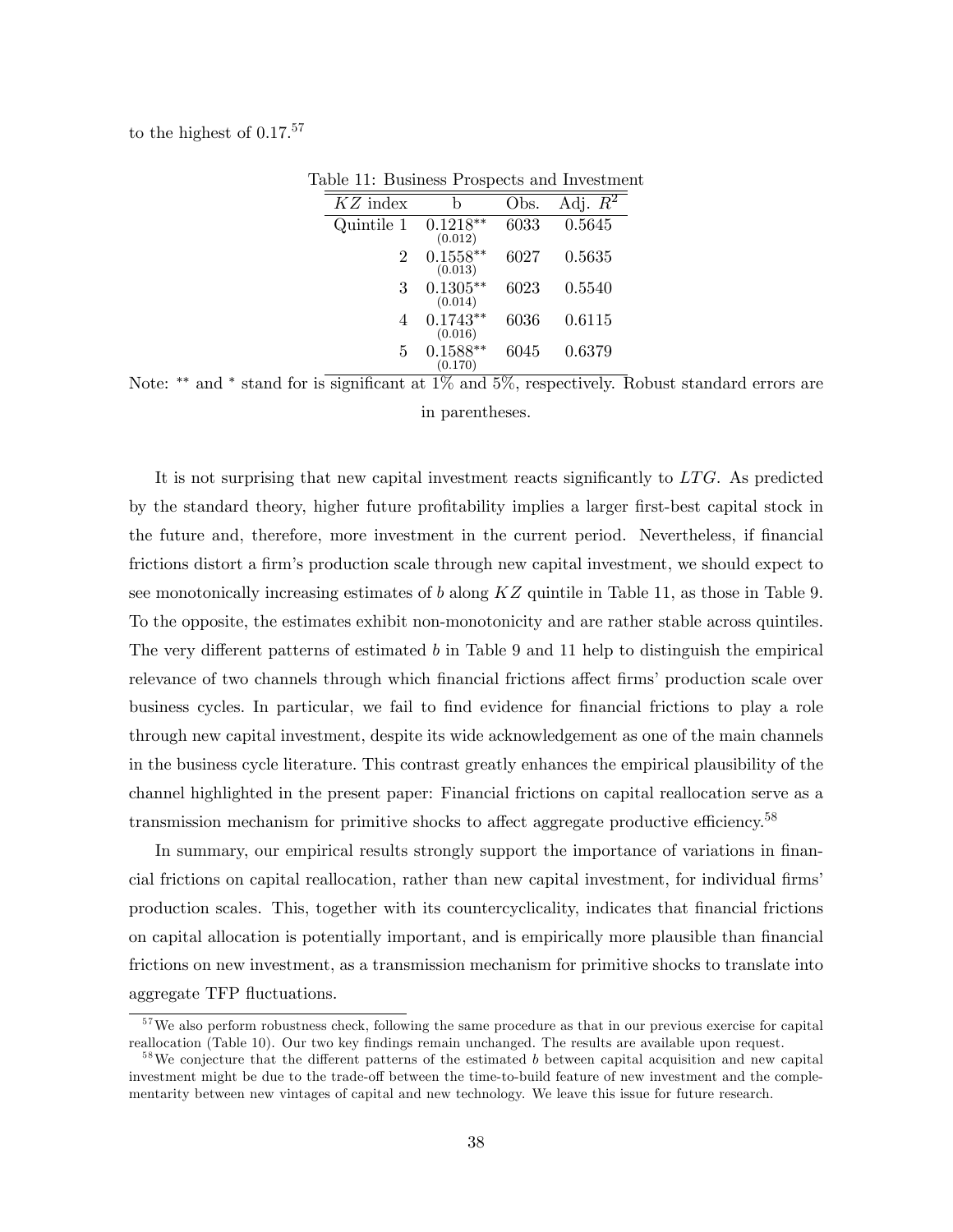## 7 Conclusion

This paper argues that Önancial frictions on capital allocation, rather than on new capital investment, are important as a transmission mechanism for primitive shocks to translate into aggregate TFP fluctuations. We show in a calibrated model that variations in financial frictions in response to news shocks can trigger sizable fluctuations in aggregate TFP before the actual technology change is realized. The TFP áuctuations originating from capital reallocation, furthermore, lead to business cycles by allowing positive comovement among current output, consumption, investment, and hours worked. This positive comovement, as we demonstrate, is difficult to obtain when financial frictions are imposed on new capital investment. Empirically, we find that the responses of capital acquisition to prospects about future profitability are significantly larger for firms more likely to be financially constrained, while such a pattern does not exist for new capital investment. Capital acquisition of constrained firms, furthermore, is found to be more procyclical than that for unconstrained ones. Therefore, both our theory and empirical evidence support strongly the role of financial frictions on capital allocation as a transmission mechanism of TFP áuctuations over U.S. business cycles.

Our work can be considered as a first step towards understanding TFP fluctuations over business cycles. The model developed here, as a result, has abstracted from a number of important issues. For example, in our model, entry and exit are exogenous. An endogenous entry and exit decision à la Hopenhayn (1992) can be introduced to explore the importance of Önancial frictions for aggregate TFP via Örm entry and exit. We conjecture that introducing this extensive margin will amplify the response of aggregate TFP to primitive shocks such as news shocks. A perhaps more important issue is that we abstract from individual firm dynamics and how they interact with frictions on capital allocation.<sup>59</sup> These abstractions also make the model silent on which firms are financially constrained. One can, instead, consider a model with a long-term financial contract to endogenize firm size distribution. It would be interesting to see how the presence of a long-term contract affects our results. Also, such a framework may help to understand how primitive shocks are propagated over business cycles.

Aside from the implications for TFP fluctuations, our model provides an alternative view of how acquisitions are related to Örm values, an issue that has been often addressed in the Önance literature (e.g., Jovanovic and Rousseau, 2002, and Shleifer and Vishny, 2003). One caveat is that firms in the present model are evaluated by the discounted sum of future profits. An interesting extension of the model would be to allow for production-based asset pricing,

 $59$  Consequently, the financial contract in our model is static.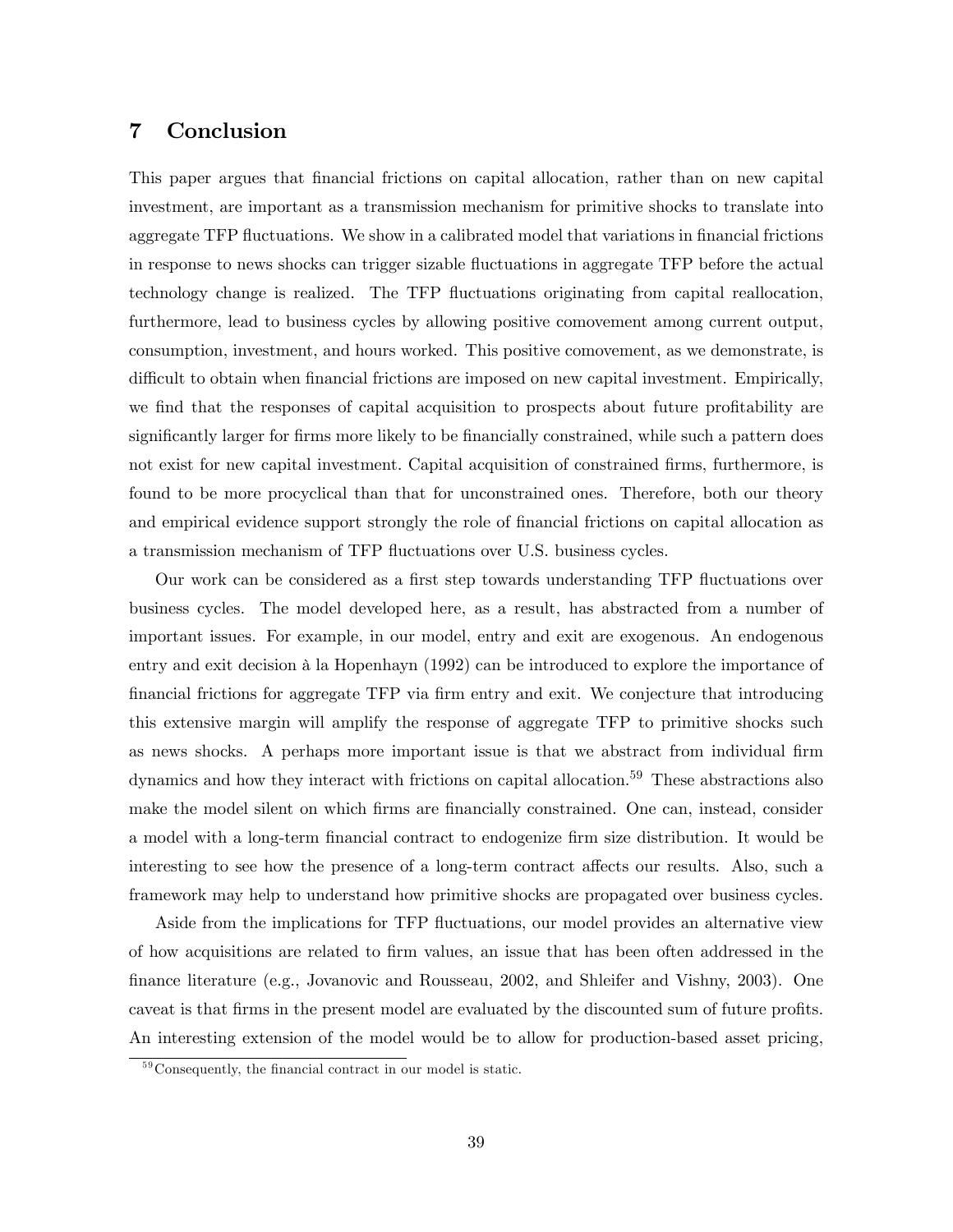so that stock market valuations of firms and reallocations of capital interact over time. This might eventually explain the puzzling joint behavior of aggregate TFP and stock prices found by Beaudry and Portier (2006).

## 8 Appendix

#### 8.1 Enforcement Constraint

The renegotiation process described here follows closely from Jermann and Quadrini (2006). Assume that production of a type-h project at each period requires an amount of working capital, denoted as  $f_t = D\left(K_t^h\right)$  (or  $D\left(K_t^h, H_t^h\right)$  in the full-blown economy), with  $D'(\cdot) > 0$ . Working capital consists of liquid funds that are used at the beginning of time  $t$  and are recovered at the end of time  $t$ , after all transactions have been completed. Because this is an intra-period loan, the net interest payment is zero.

Entrepreneurs have the ability to divert working capital and default.<sup>60</sup> Once the entrepreneur defaults, the lender can take over the control right of the project and recover a fraction  $\varphi$  of the future project value, denoted as  $V_{t+1}^h$ , which is the simply the present discount value of the project profits from tomorrow on. Here, the underlying assumption is that only the entrepreneur has the required talent to run this project efficiently. Denote by  $\omega$  the bargaining power of the entrepreneur and by  $1 - \omega$  the bargaining power of the lender. Bargaining is over the repayment of the debt, denoted as  $f_t$ . If they reach an agreement, the entrepreneur gets  $f_t - \hat{f}_t + V_{t+1}^h$ , and the lender gets  $\hat{f}_t$ , If there is no agreement, the entrepreneur gets  $f_t$  and the lender gets  $\varphi V_{t+1}^i$ . Therefore, the net value for the entrepreneur to reach an agreement is  $V_{t+1}^h - \hat{f}_t$  and the net value for lender is  $\hat{f}_t - \varphi V_{t+1}^h$ . The bargaining problem solves:

$$
\max_{\widehat{f}_t} \left\{ \left( V_{t+1}^h - \widehat{f}_t \right)^\omega \left( \widehat{f}_t - \varphi V_{t+1}^h \right)^{1-\omega} \right\}
$$

Taking the first-order condition, we get  $\hat{f}_t = [1 - \omega (1 - \varphi)] V_{t+1}^h$ . Incentive compatibility requires that the value of non-default for the entrepreneur,  $V_{t+1}^h$ , should be no less than the value of default, which is  $f_t - \hat{f}_t + V_{t+1}^h$ . Hence, we have

$$
[1 - \omega (1 - \varphi)] V_{t+1}^h \ge f_t
$$

Denote  $[1 - \omega (1 - \varphi)]$  as  $\theta$ . Then we get (1) (or (16) in the full-blown model).

 $60$  Similarly, Hart and Moore (1998) assume that beyond the project cost, a fraction of the loan that the debtor receives from the creditor represents the non-recourse financing, which is not seizable by the creditor.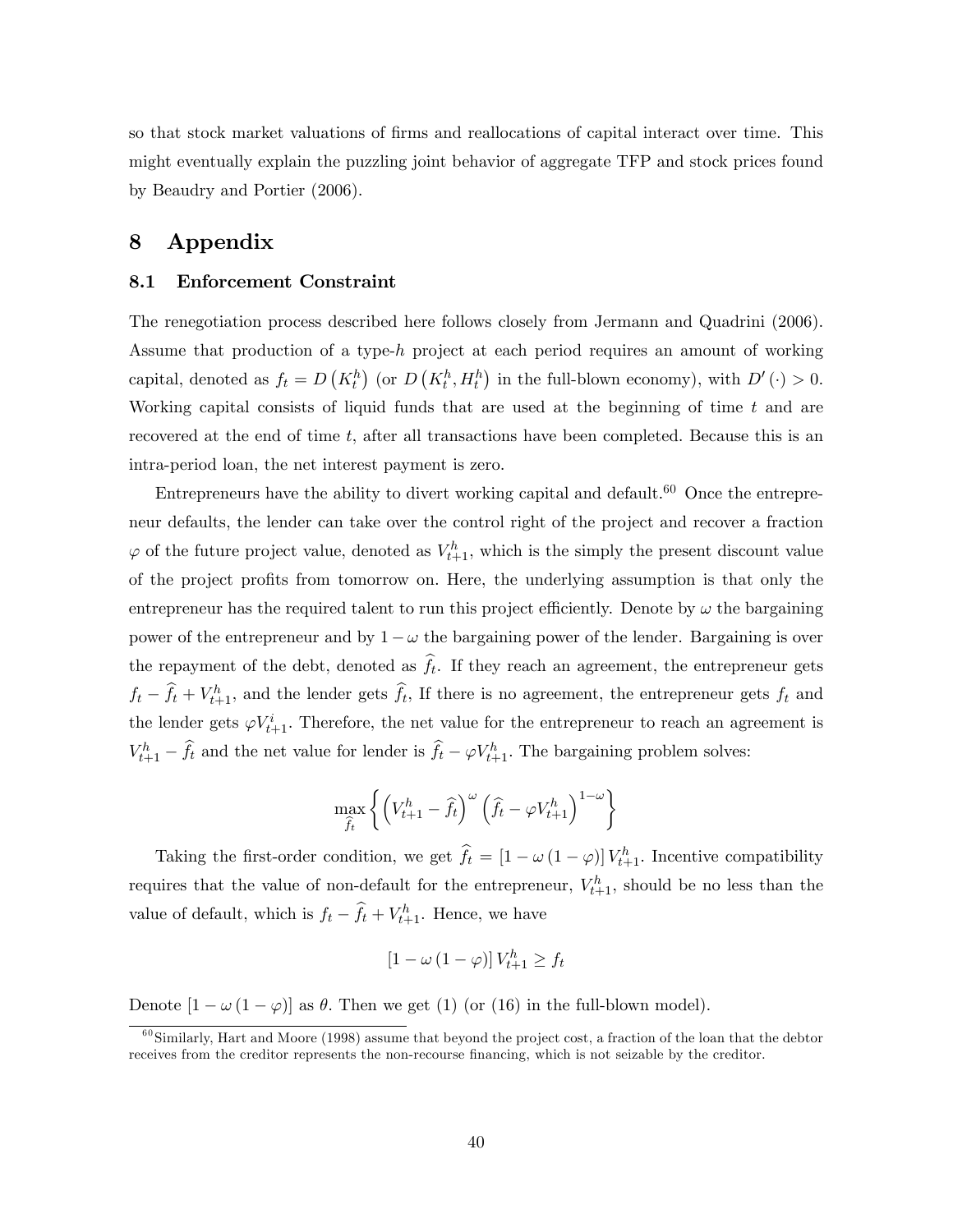## 8.2 Definition of Recursive Competitive Equilibrium for the Full-blown Economy

This section sketches out the definition of the recursive competitive equilibrium for our benchmark economy. To simplify notation, we abstract from population and denote lower-case variables as individual variables and upper-case variables as aggregate variables. In our benchmark economy with news shocks on  $Z_t$ , the state variables for the households are  $s_t = (Z_t, \epsilon_t^Z, k_t, K_t)$ or simply  $(Z_t, Z_{t+1}, k_t, K_t)$  since next-period aggregate technology is perfectly predictable by (9): Because entrepreneursí optimization problems at each period are static, we need only specify the household's problem recursively. The household's problem can be rewritten as

$$
v\left(Z,Z^{\prime},k,K\right)=\max_{c,i,h}\left\{u\left(c,h\right)+\beta E\left[v\left(Z^{\prime},Z^{\prime\prime},k^{\prime},K^{\prime}\right)\mid Z^{\prime}\right]\right\}
$$

subject to

$$
c + i + \kappa \left(\frac{i}{k} - \delta - n - g_y\right)^2 k = \left(r\left(Z, Z', K\right) + \delta\right)k + w\left(Z, Z', K\right)h + (1 - \eta)\pi^l + \eta\pi^h.
$$
  
\n
$$
k' = (1 - \delta)k + i
$$
  
\n
$$
K' = (1 - \delta)K + I\left(Z, Z', K\right)
$$
  
\n
$$
\log Z' = \rho \log Z + \epsilon^Z
$$
\n(38)

A recursive competitive equilibrium for this economy consists of a value function,  $v(Z, Z', k, K);$ a set of decision rules  $c(Z, Z', k, K)$ ,  $i(Z, Z', k, K)$ ,  $h(Z, Z', k, K)$  for the household; a cor- $\mathcal{L}\left(Z,Z^{\prime},K\right),$   $I\left(Z,Z^{\prime},K\right),$   $I\left(Z,Z^{\prime},K\right),$   $H\left(Z,Z^{\prime},K\right),$ a set of decision rules for the entrepreneurs,  $K^h(Z, Z', K)$ ,  $H^h(Z, Z', K)$ ,  $K^l(Z, Z', K)$ ,  $H^{l}(Z, Z', K)$  and factor prices functions  $r(Z, Z', K)$ ,  $w(Z, Z', K)$ , such that these functions satisfy

- 1. The household's problem  $(38)$ ;
- 2. The entrepreneurs' problem  $(17)$ ;
- 3. The consistency of individual and aggregate decisions that is,  $c(Z, Z', k, K) = C(Z, Z', K)$ ,  $i\left(Z,Z^{\prime},k,K\right)=I\left(Z,Z^{\prime},K\right) \text{ and } h\left(Z,Z^{\prime},k,K\right)=H\left(Z,Z^{\prime},K\right).$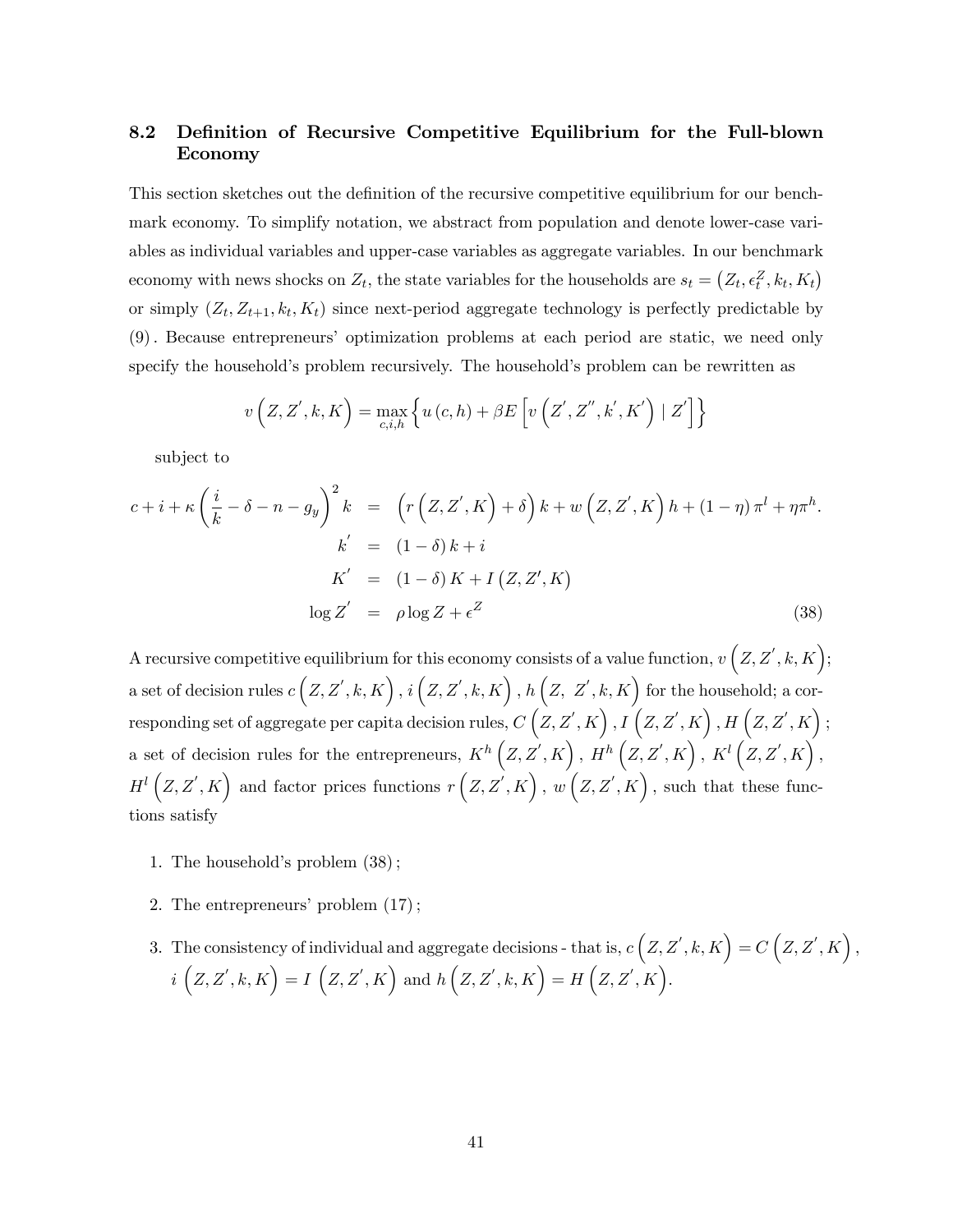4. The aggregate resource constraint

$$
C\left(Z,Z^{'},K\right) + I\left(Z,Z^{'},K\right) + \kappa \left(\frac{I\left(Z,Z^{'},K\right)}{K} - \delta - n - g_y\right)^2 K = Y\left(Z,Z^{'},K\right)
$$
  
= 
$$
\eta A^{h} \left(\left(K^{h}\left(Z,Z^{'},K\right)\right)^{\alpha}\left(H^{h}\left(Z,Z^{'},K\right)\right)^{1-\alpha}\right)^{\mu}
$$
  
+ 
$$
(1-\eta) A^{l} \left(\left(K^{l}\left(Z,Z^{'},K\right)\right)^{\alpha}\left(H^{l}\left(Z,Z^{'},K\right)\right)^{1-\alpha}\right)^{\mu}, \forall \left(Z,Z^{'},K\right).
$$

#### 8.3 Non-existence of NDBC with Frictions on New Capital Investment

In this section, we prove that there exist no news-driven business cycles in an environment with frictions on new capital investment. Consider a two-sector economy in which the production function for consumption goods and the production function for investment goods are distinct. This economy differs from the standard two-sector economy in that the investment good sector is constrained. A social planner maximizes the expected utility of a representative household.

$$
\max_{c_t, h_t, i_t} E_0 \left[ \sum_{t=0}^{\infty} \beta^t u(c_t, h_t) \right]
$$
\n(39)

subject to

$$
c_t = G(k_t, h_t, i_t)
$$
  
\n
$$
k_{t+1} = (1 - \delta) k_t + i_t
$$
\n(40)

$$
i_t \leq M_t \tag{41}
$$

where

$$
G(k_t, h_t, i_t) = \max_{k_t^c, k_t^i, h_t^c, h_t^i} F^c(k^c, h^c)
$$
\n(42)

subject to

$$
F^i \left( k_t^i, h_t^i \right) \geq i_t
$$
  

$$
k_t^c + k_t^i \leq k_t
$$
  

$$
h_t^c + h_t^i \leq h_t
$$

That is, we may solve the problem of optimal consumption and investment in a recursive way: Given some  $i_t$ , which may be constrained by (41), we solve for the optimal consumption by (42). Then, given the optimal policy response of  $c_t$  to  $i_t$ , we solve for the optimal  $i_t$  by (39).

Note that in our specification of the financial constraint on investment  $(41)$ ,  $M_t$  may correspond to collateral value that is linked to future profit (e.g., stock value). This allows an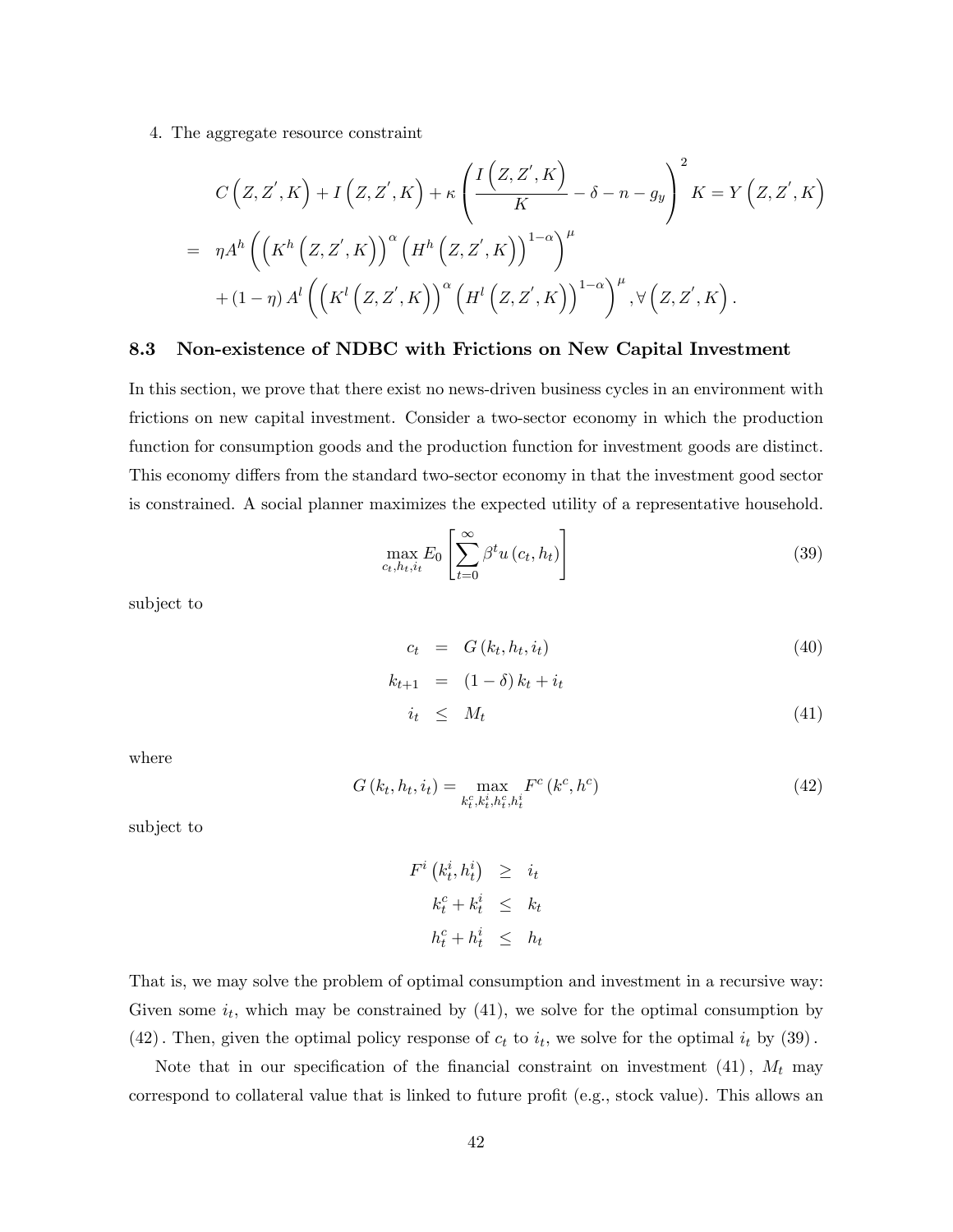expected increase in future TFP to increase  $M_t$  and, therefore, relax the constraint (41). We now prove that an increase in  $i_t$  caused by an increase in  $M_t$  must be associated with a decline in  $c_t$  and  $h_t$ . To generalize, we assume that  $F^c$  and  $F^i$  are homogeneous of degree  $\theta$ , where  $\theta \leq 1$ . Specifically

$$
F^{j}\left(k_{t}^{j},h_{t}^{j}\right) = \left(\left(k_{t}^{j}\right)^{\alpha}\left(h_{t}^{j}\right)^{1-\alpha}\right)^{\theta}, \ j = c \text{ or } i
$$

We prove our claim following the strategy adopted by Beaudry and Portier (2007). Since the production function is homogeneous, we can rewrite the problem (42) in its dual form - i.e., cost minimization. Let  $\Omega^c(r_t, w_t)$  represent the unit cost associated with one unit of consumption good and  $\Omega^i(r_t, w_t)$  be the unit cost associated with one unit of investment good. Note that since the production function may be decreasing returns to scales,  $\Omega^c(r_t, w_t)$  (and  $\Omega^{i}(r_t, w_t)$  may depend on the amount of consumption goods (investment goods) produced. To solve for  $\Omega^c(r_t, w_t)$  and  $\Omega^i(r_t, w_t)$ , let's look at the general case

$$
\min_{k_t, h_t} r_t k_t^j + w_t h_t^j
$$

subject to

$$
F\left(k_t^j, h_t^j\right) \ge y_t,\tag{43}
$$

where  $j = c$  or i,  $y_t$  can be  $c_t$  or  $i_t$ . Solving for this problem, the first-order conditions imply

$$
\frac{w_t}{r_t} = \frac{k_t^j}{h_t^j} \frac{1 - \alpha}{\alpha}.\tag{44}
$$

Combining  $(43)$  and  $(44)$ , we get

$$
k_t^j = y_t^{\frac{1}{\theta}} \left( \frac{\alpha w_t}{(1-\alpha) r_t} \right)^{1-\alpha}, \tag{45}
$$

$$
h_t^j = y_t^{\frac{1}{\theta}} \left( \frac{(1-\alpha) r_t}{\alpha w_t} \right)^{\alpha}.
$$
\n(46)

The unit cost  $\Omega^j(r_t, w_t)$  follows

$$
\Omega^j(r_t, w_t) = \frac{r_t k_t^j + w_t h_t^j}{y_t} = \left(\frac{r_t}{\alpha}\right)^{\alpha} \left(\frac{w_t}{1-\alpha}\right)^{1-\alpha} y_t^{\frac{1}{\theta}-1}.
$$
\n(47)

Moreover,  $(45)$  implies that for  $c_t$ ,

$$
k_{t}^{c}=c_{t}\Omega_{1}^{c}\left(r_{t},w_{t}\right),
$$

where  $\Omega_1^c(r_t, w_t)$  is the derivative of  $\Omega^c(r_t, w_t)$  with respect to its first argument. According to  $(47)$ ,

$$
\Omega_1^c(r_t, w_t) = c_t^{\frac{1}{\theta} - 1} \left( \frac{\alpha w_t}{(1 - \alpha) r_t} \right)^{1 - \alpha}.
$$
\n(48)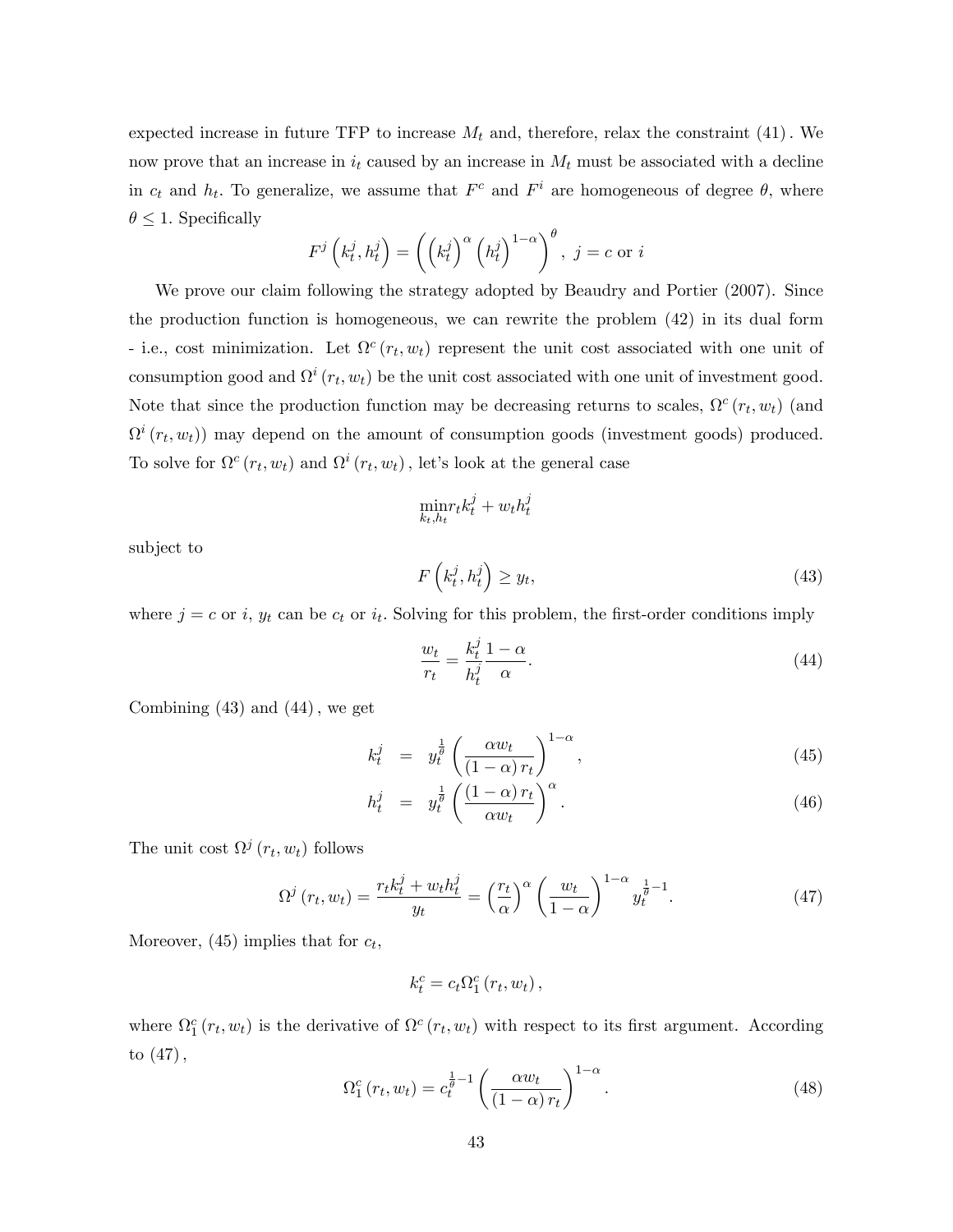Similarly for  $i_t$ , we have

$$
k_t^i = i_t \Omega_1^i (r_t, w_t).
$$

Therefore, the resource constraint for k becomes

$$
c_t \Omega_1^c (r_t, w_t) + i_t \Omega_1^i (r_t, w_t) = k_t.
$$
\n(49)

Similarly, the resource constraint for h becomes

$$
c_t \Omega_2^c \left( r_t, w_t \right) + i_t \Omega_2^i \left( r_t, w_t \right) = h_t. \tag{50}
$$

Finally, we use the first-order conditions for consumption goods that  $r_t = \theta \alpha c_t / k_t^c$  and  $w_t =$  $\theta(1-\alpha) c_t/h_t^c$ . (47) establishes that

$$
\Omega^{c}(r_{t}, w_{t}) = \theta. \tag{51}
$$

Note that when the production function is constant returns to scale  $(\theta = 1)$ , the unit cost  $\Omega^c(r_t, w_t) = 1$ . Therefore, an equilibrium must satisfy (51) and the following first-order conditions:

$$
-u_2(c_t, h_t) = w_t u_1(c_t, h_t).
$$
\n(52)

We now show that an increase in  $i_t$  due to a relaxation of constraint (41) must be associated with a decrease in  $c_t$ ,  $h_t$  or both. Let's assume the opposite - that is, both  $c_t$  and  $h_t$  increase. Then, (52) implies that  $w_t$  has to increase. Then, according to (51),  $r_t$  has to decrease. Together, this implies from (48) that  $\Omega_1^c(r_t, w_t)$  shall increase. A similar argument implies that  $\Omega_1^i(r_t, w_t)$  shall increase. This violates resource constraint (49). Hence, there is no positive comovement between  $i_t$  and  $c_t$  or  $h_t$  in this two-sector economy.

#### 8.4 Tables

Table A-1. Volatility of Macro Variables in the Economy w/o Labor

|                                       | Data.  | Model         |
|---------------------------------------|--------|---------------|
|                                       |        |               |
| Used for calibration                  |        |               |
| the standard deviation of TFP         |        | 0.0125 0.0124 |
| Not used for calibration              |        |               |
| the standard deviation of output      | 0.0173 | 0.0123        |
| the standard deviation of consumption | 0.0120 | 0.0058        |
| the standard deviation of investment  | 0.0597 |               |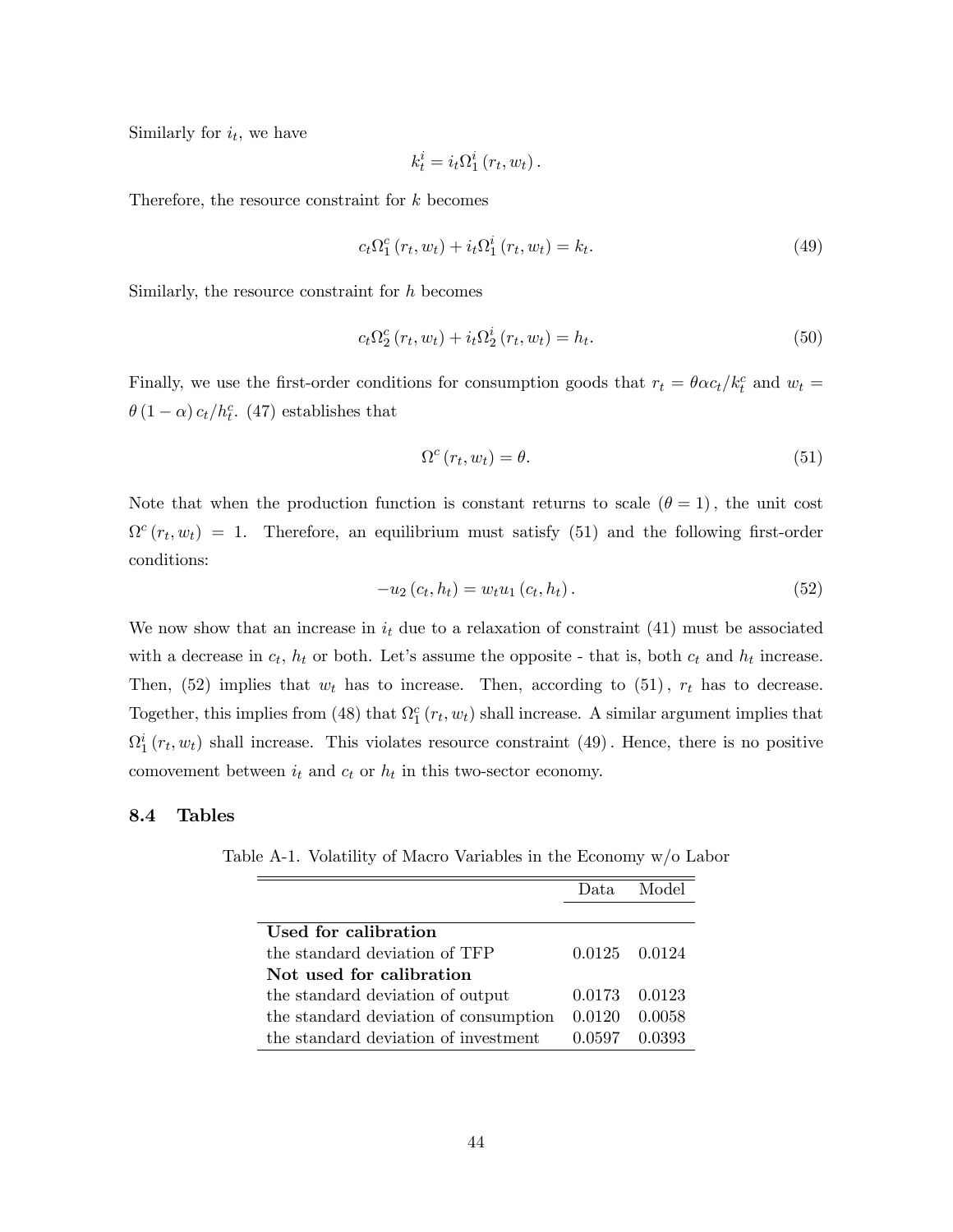|                    | $t-2$              | $t-1$  | t.     | $t+1$     | $t+2$     |  |  |
|--------------------|--------------------|--------|--------|-----------|-----------|--|--|
|                    | Data               |        |        |           |           |  |  |
| correlation(Y,Y)   | $-0.0214$          | 0.5565 | 1.0000 | 0.5527    | $-0.0463$ |  |  |
| correlation(C,Y)   | $-0.1948$          | 0.3038 | 0.7186 | 0.7153    | 0.4458    |  |  |
| correlation(I, Y)  | 0.2357             | 0.6444 | 0.8540 | 0.1967    | $-0.4495$ |  |  |
| correlation(H,Y)   | 0.0316             | 0.5168 | 0.9343 | 0.5049    | $-0.1705$ |  |  |
| correlation(TFP,Y) | 0.4162             | 0.6279 | 0.4099 | $-0.3638$ | $-0.6303$ |  |  |
|                    | News on $Z_t$      |        |        |           |           |  |  |
| correlation(Y, Y)  | 0.0918             | 0.5275 | 1.0000 | 0.5283    | 0.0901    |  |  |
| correlation(C,Y)   | 0.0906             | 0.5466 | 0.9993 | 0.5349    | 0.1029    |  |  |
| correlation(I, Y)  | 0.0938             | 0.4851 | 0.9966 | 0.5118    | 0.0629    |  |  |
| correlation(H,Y)   | 0.0478             | 0.4437 | 0.9951 | 0.5524    | 0.1191    |  |  |
| correlation(TFP,Y) | 0.2021             | 0.6329 | 0.9799 | 0.4211    | $-0.0402$ |  |  |
|                    | News on $\chi_t^h$ |        |        |           |           |  |  |
| correlation(Y,Y)   | 0.1239             | 0.6598 | 1.0000 | 0.6611    | 0.1268    |  |  |
| correlation(C,Y)   | 0.1738             | 0.7473 | 0.9762 | 0.5386    | 0.0753    |  |  |
| correlation(I, Y)  | $-0.0051$          | 0.3530 | 0.8765 | 0.8202    | 0.2263    |  |  |
| correlation(H,Y)   | 0.1200             | 0.7332 | 0.8173 | 0.3591    | 0.1433    |  |  |
| correlation(TFP,Y) | 0.1732             | 0.6660 | 0.9920 | 0.6362    | 0.0529    |  |  |

Table A-2. Cross-Correlation Table in the Full-Blown Model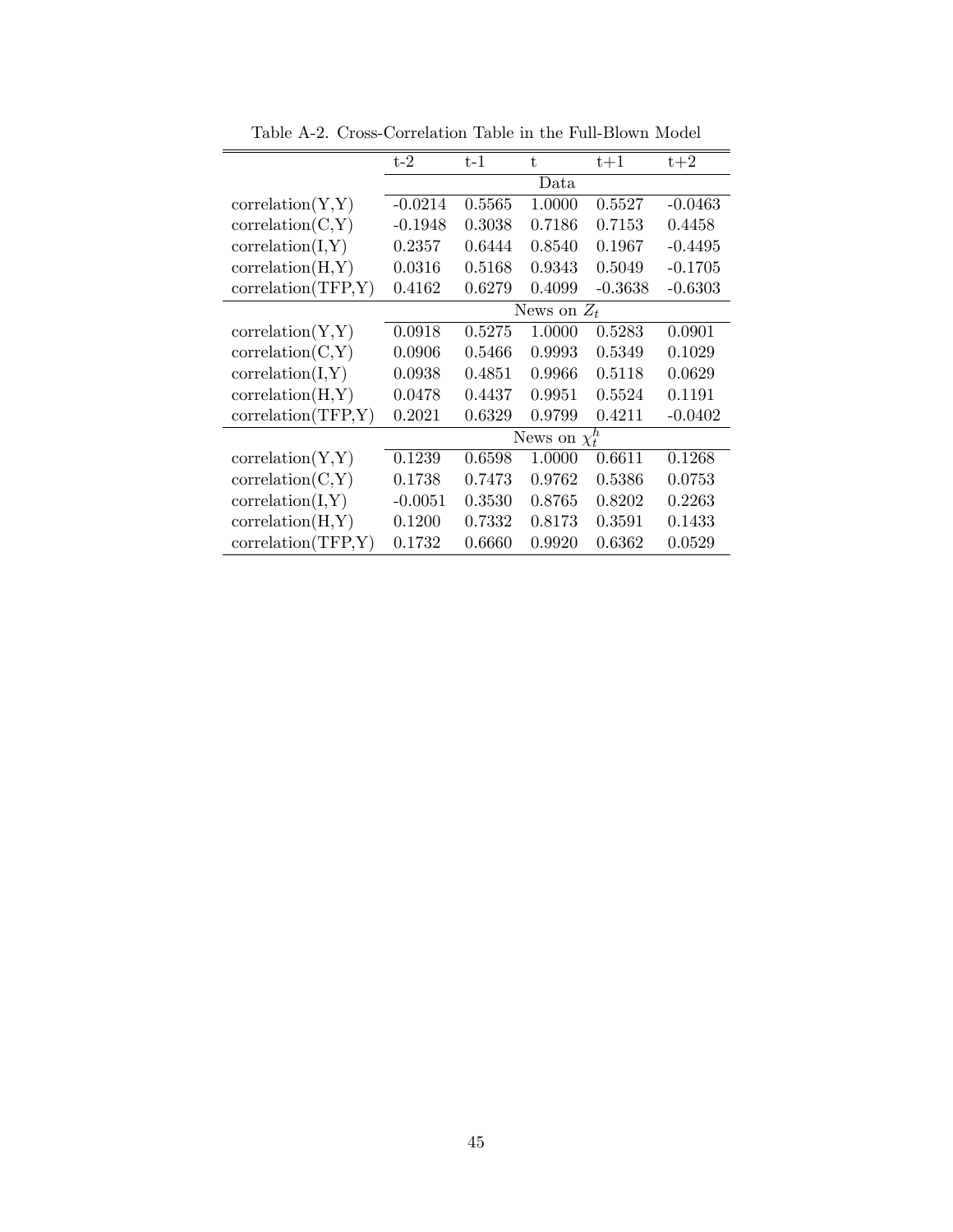## References

- [1] Atkeson A. and P. Kehoe (2001), "The Transition to a New Economy after the second Industrial Revolution,î Minneapolis Fed Working Paper #606
- [2] Baker, M., J. Stein and J. Wurgler (2003), "When does the Market Matter? Stock Prices and The Investment of Equity-Dependent Firms," Quarterly Journal of Economics, v118, 969-1006
- [3] Barseghyan L. and R. Dicecio (2005), "Heterogeneous Firms, Productivity, and Poverty Trapsî, Federal Reserve Bank of St. Louis, Working Paper
- [4] Bartelsman, E. and M. Doms (2001), "Understanding Productivity: Lessons from Longitudinal Microdata", Journal of Economic Literature, 38, 569-594
- [5] Bartelsman, E. and P. Dhrymes (1998), "Productivity Dynamics: U.S. Manufacturing Plants, 1979-1996," Journal of Productivity Analysis, 9, 5-34
- [6] Basu, S. and J. Fernald (1997), "Returns to Scale in U.S. Production: Estimates and Implications," Journal of Political Economy, 105, 249-283
- [7] Basu, S. and J. Fernald (2000), "Why is Productivity Procyclical? Why do we care?", NBER working paper, 7940
- [8] Beaudry, P. and F. Portier  $(2004)$ , "An Exploration into Pigou's Theory of Cycles," Journal of Monetary Economics, 51, 1183-1216
- [9] Beaudry, P. and F. Portier (2006), "Stock Prices, News and Economic Fluctuations, " American Economic Review, September, 1293-1307
- [10] Beaudry, P. and F. Portier (2007), "When can Changes in Expectations case Business Cycle Fluctuations in Neo-classical Setting?î, Journal of Economic Theory, 135, 458-477
- [11] Bernanke, B. and M. Gertler (1989), "Agency Costs, Net Worth, and Business Fluctuations," The American Economic Review, 79, 14-31
- [12] Bernanke, B. M. Gertler and S. Gilchrist (1998), "The Financial Accelerator in A Quantitative Business Cycle Framework," in Handbook of Macroeconomics
- [13] Buera, F. J. and Y. Shin (2008), "Financial Frictions and the Persistence of History: A Quantitative Explorationî, University of Wisconsin, working paper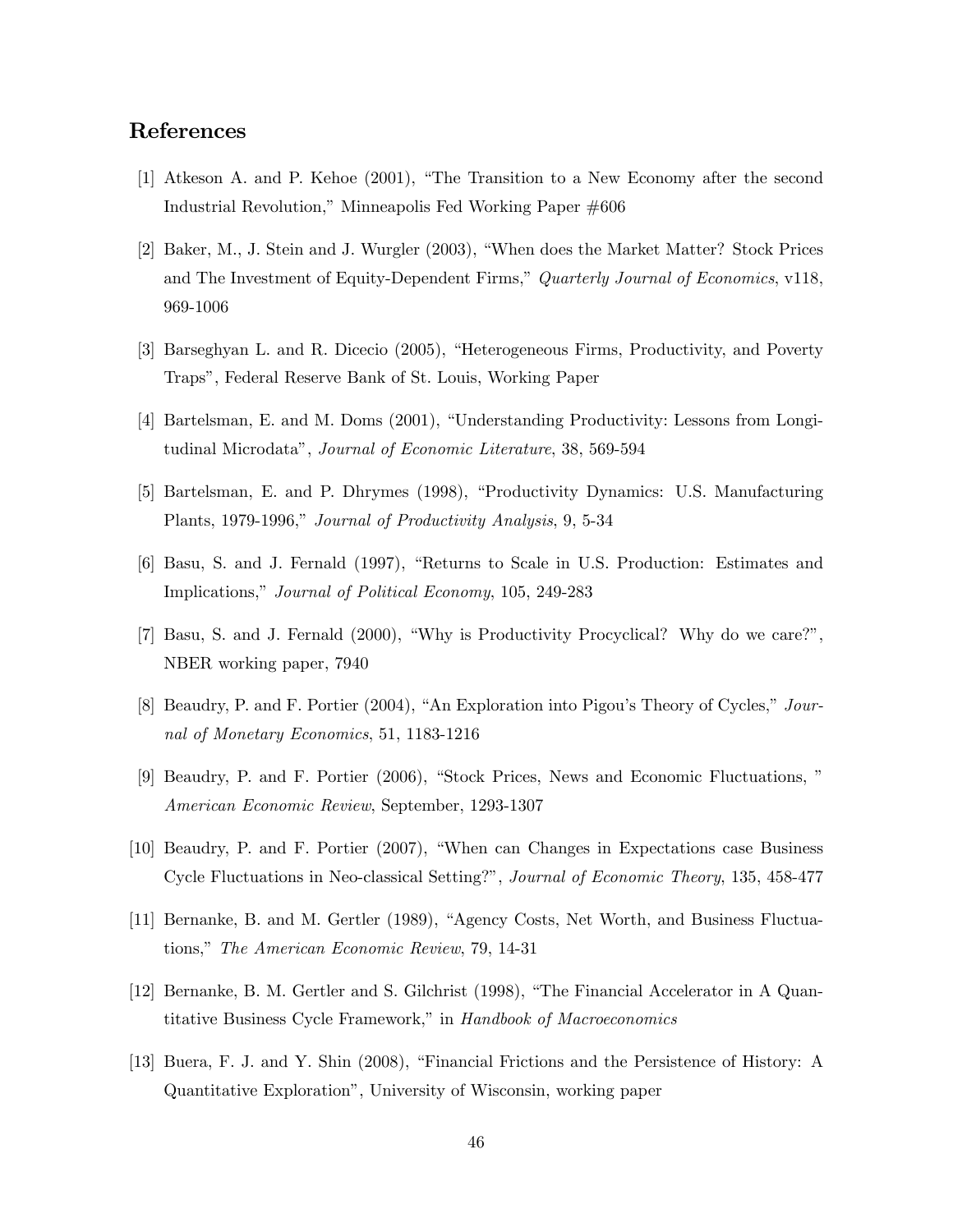- [14] Caballero, R. J. and M.L. Hammour (1994), "The Cleansing Effect of Recessions," The American Economic Review, 84, 1350-1368
- [15] Caballero, R. J. and M.L. Hammour (2005), "The Cost of Recession Revisited: A Reverse-Liquidationist View," Review of Economic Studies, 72, 313-341
- [16] Carpenter, R. and B. Peterson (2002), "Capital Market Imperfections, High-Tech Investment, and New Equity Financing," The Economic Journal 112 (477), 54-72
- [17] Carlstrom, C. and T. Fuerst (1997), "Agency Costs, Net Worth, and Business Fluctuations: A Computable General equilibrium Analysis," The American Economic Review, December, 893-910
- [18] Christiano, L. R. Motto and M. Rostagno (2006), "Monetary Policy and Stock Market Boom-Bust Cyclesî, manuscript, Northwestern University and European Central Bank
- [19] Cooley, T., R. Marimon and V. Quadrini (2004), "Aggregate Consequences of Limited Contract Enforceability", Journal of Political Economy, 112(4), 817-847
- [20] Cooley, T. and E. Prescott (1995), "Economic Growth and Business Cycles," in Frontiers of Business Cycle Research, ed. by T.F. Cooley, 1-38 Princeton, Princeton University Press
- $[21]$  Cooper, R. and J. Haltiwanger  $(2006)$ , "On the Nature of Capital Adjustment Costs," Review of Economic Studies, 73 (3), 611-633
- [22] Cummins, J., K. Hassett, and S. Oliner (2006), "Investment behavior, Observable Expectations and Internal Funds," American Economic Review,  $96(3)$ , 796-810
- [23] Danthine, J.-P., J.B. Donaldson and T. Johnsen (1998), "Productivity Growth, Consumer Confidence and the Business Cycle, " European Economic Review, 42, 1113-1140
- [24] Davis, S. and J. Haltiwanger (1990), "Gross Job Creation and Destruction: Microeconomic Evidence and Macroeconomic Implications," in Blanchard, O. and S. Fisher (Eds.) NBER Macroeconomic Annual, MIT Press, Cambridge, 123-168
- [25] Den Haan, W. and G. Kaltenbrunner (2006), "Anticipated Growth and Business Cycles in a matching Models", working paper
- [26] Eisfeldt, A. and A. Rampini  $(2006)$ , "Capital Reallocation and Liquidity," *Journal of* Monetary Economics, 119 (3), 899-927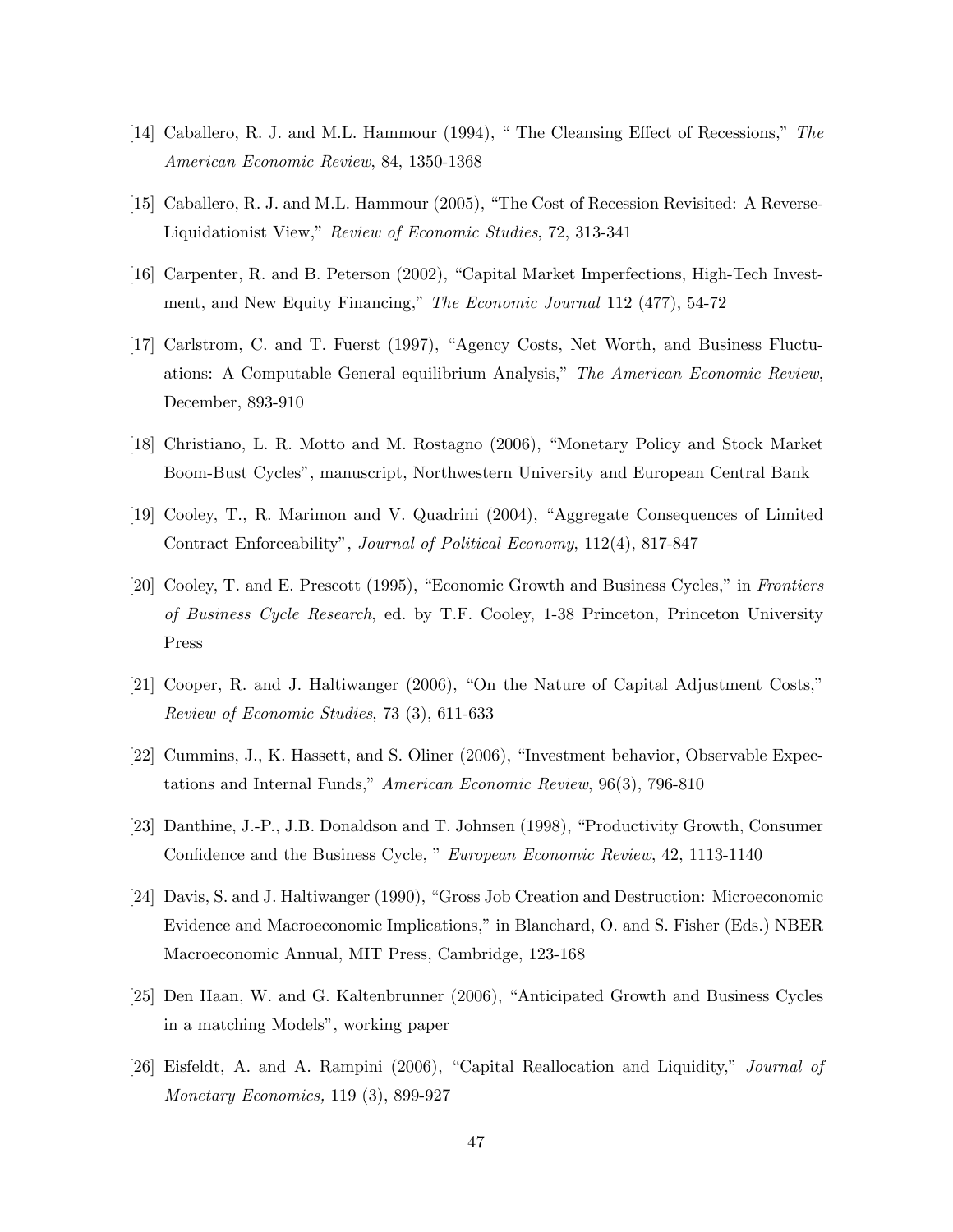- [27] Eisfeldt, A. and A. Rampini (2008a), "Managerial Incentive, Capital Reallocation, and The Business Cycleî, Journal of Financial Economics, 87, 177-199
- [28] Eisfeldt, A. and A. Rampini  $(2008b)$ , "Leasing, Ability to Repossess, and Debt Capacity", Review of Financial Studies, 21, forthcoming
- $[29]$  Erosa, A. and A. H, Cabrillana  $(2007)$ , "On Finance as a Theory of TFP, Cross-Industry Productivity Differences, and Economic Rents," forthcoming, *International Economic Re*view
- [30] Fazzari, S. and B. Petersen (1993), "Working Capital and Fixed Investment: New Evidence on Financing Constraint,î RAND Journal of Economics, 24, 328-342
- [31] Gilchrist, S. and C. Himmelberg (1995), "Evidence on the Role of Cash Flow for Investment," Journal of Monetary Economics, December 1995, 36(3), 541-572
- [32] Greenwood, J., Z. Hercowitz and G. Hoffman (1988), "Investment, Capacity Utilization and the Real Business Cycle," American Economic Review, 78, 402-417
- [33] Harford, J. (2005), "What Drives Merger Waves", *Journal of Financial Economics*, 77, 529-560
- [34] Hart, O. and J. Moore (1998), "Default and Renegotiation: A Dynamic Model of Debt," Quarterly Journal of Economics, 1-41
- [35] Hopenhayn, H. (1992), "Entry, Exit, and Firm Dynamics in Long Run Equilibrium", Econometrica, 60, 1127-1150
- [36] Jaimovich, N. and S. Rebelo (2006), "Can News About the Future Drive the Business Cyclesî, working paper, Northwestern University.
- [37] Jensen, M. (1986), "The Agency Cost of Free Cash Flow: Corporate Finance and Takeover," American Economic Review, 76(2), 323-330
- [38] Jermann, U. and V. Quadrini (2007), "Stock Market Boom and the Productivity Gains of the 1990s", Journal of Monetary Economics,  $54(2)$ ,  $413-432$
- [39] Jermann, U. and V. Quadrini (2006), "Financial Innovations and Macroeconomic Volatility," NBER working paper, 12308
- [40] Jovanovic B. and P. Rousseau  $(2002)$ , "The Q-Theory of Mergers", AEA Papers and Proceedings, 198-204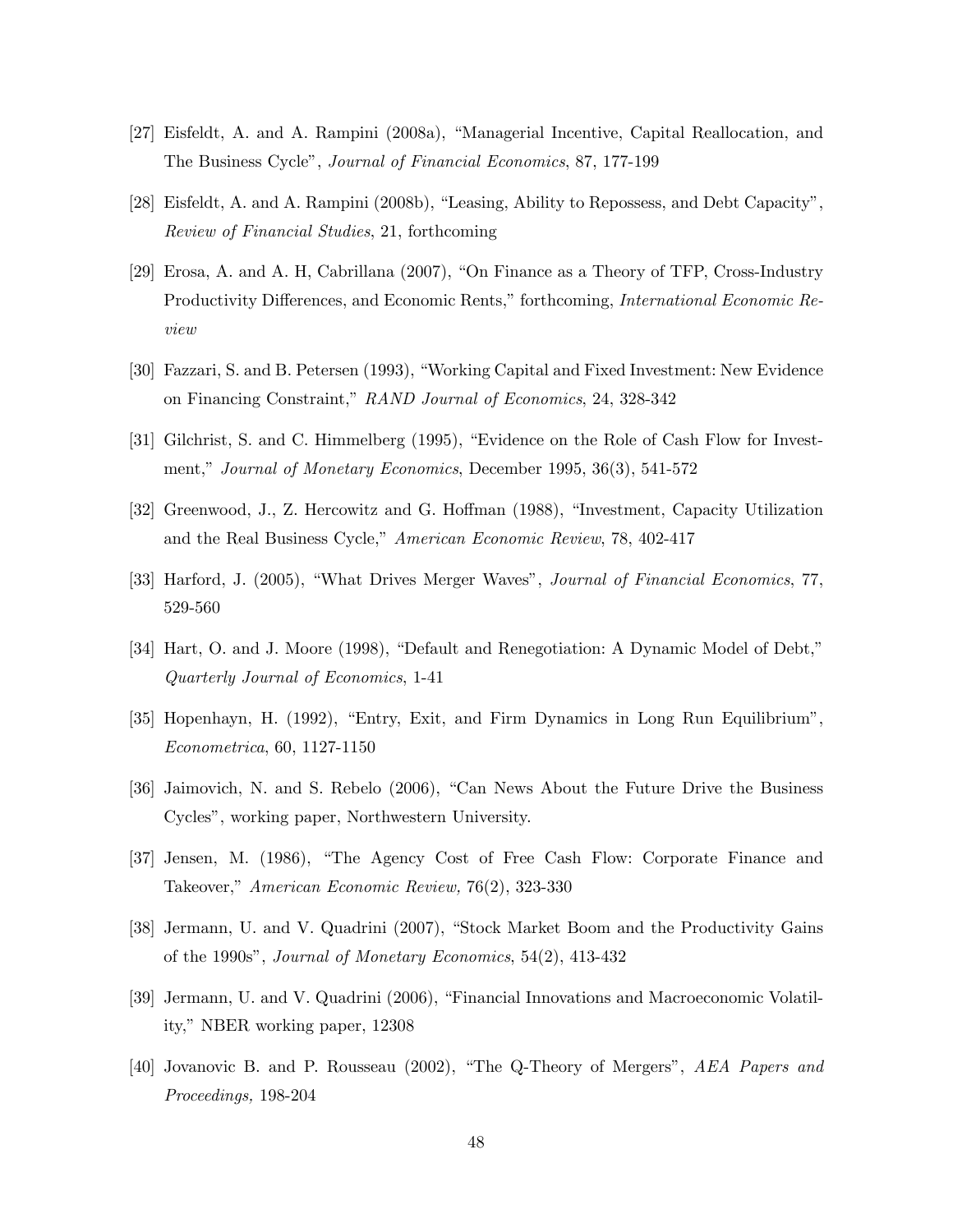- [41] Kaplan, S, and L. Zingales (1997), "Do Investment-cash Flow Sensitivities Provide Useful Measures of Financial Constraints?," Quarterly Journal of Economics, 112, 169-215
- [42] King, R., C. Plosser and S. Rebelo (1988), "Production, Growth and Business Cycles: I, The Basic Neoclassical Model,î Journal of Monetary Economics, 21, 195-232
- [43] Kiyotaki, N. and J. Moore (1997), "Credit Cycles", Journal of Political Economy, 105 (2), 211-248
- [44] Lamont, O. C. Polk, and J. Saa-Requejo (2001), "Financial Constraints and Stock Returns," Review of Financial Studies, 14, 529-554
- [45] Lucas, J. R. (1978), "On the Size Distribution of Business Firms", The Bell Journal of Economics, 9 (2) 508-523
- [46] Maksimovic, V. and P. Gordon (2001), "The Market for Corporate Assets: Who Engages in mergers and Asset sales and Are There Gains?" Journal of Finance, LVI (6), 2019-2065
- [47] OECD (2001), "Productivity and Firm Dynamics: Evidence from Microdata," *Economic* Outlook, 69(1), 209-223
- [48] Opler, T., L. Pinkowitz, R. Stulz and R. Williamson (1999), "The Determinats and Implications of Corporate Cash Holdings,î Journal of Financial Economics, 52, 3-46
- [49] Restuccia, D. and R. Rogerson (2008), "Policy Distortions and Aggregate Productivity with Heterogeneous Plants," forthcoming, Review of Economic Dynamics
- [50] Shleifer A. and R. Vishny (2003), "Stock Market Driven Acquisitions", *Journal of Finan*cial Economics, 70, 295-311
- [51] Syverson, C. (2004), "Product Substitutability and Productivity Dispersion," Review of Economics and Statistics, 86 (2), 534-550
- [52] Tauchen, G. and R. Hussey (1991), "Quadrature Based Methods for Obtaining Approximate Solutions to Nonlinear Asset Pricing Models," *Econometrica*, 371-396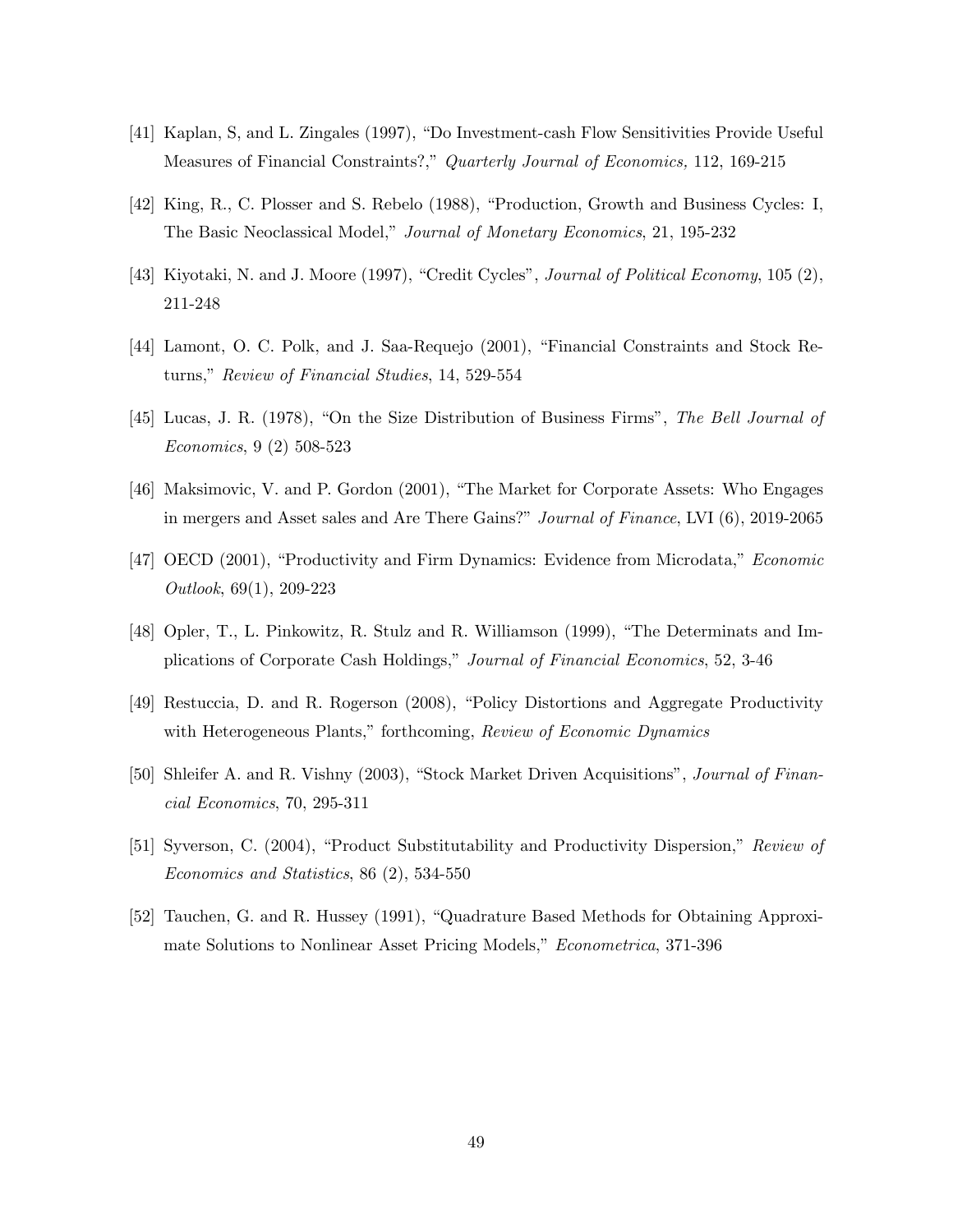

Figure 1: Response of Capital Reallocation to News Shock in Aggregate Technology in the Economy w/o Labor.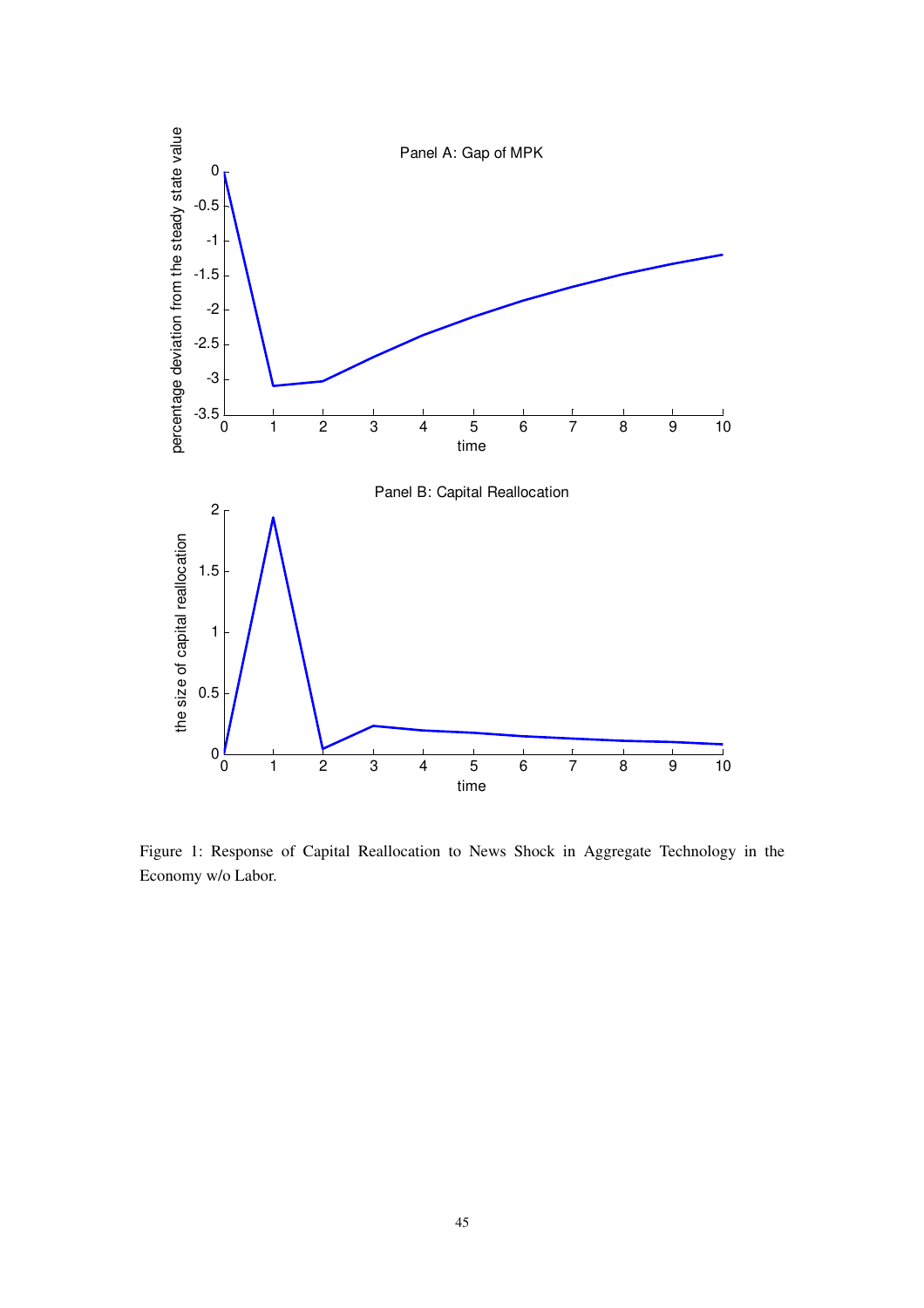

Figure 2: Response of Aggregate TFP and its Components to News Shock on Aggregate Technology in the Economy w/o Labor.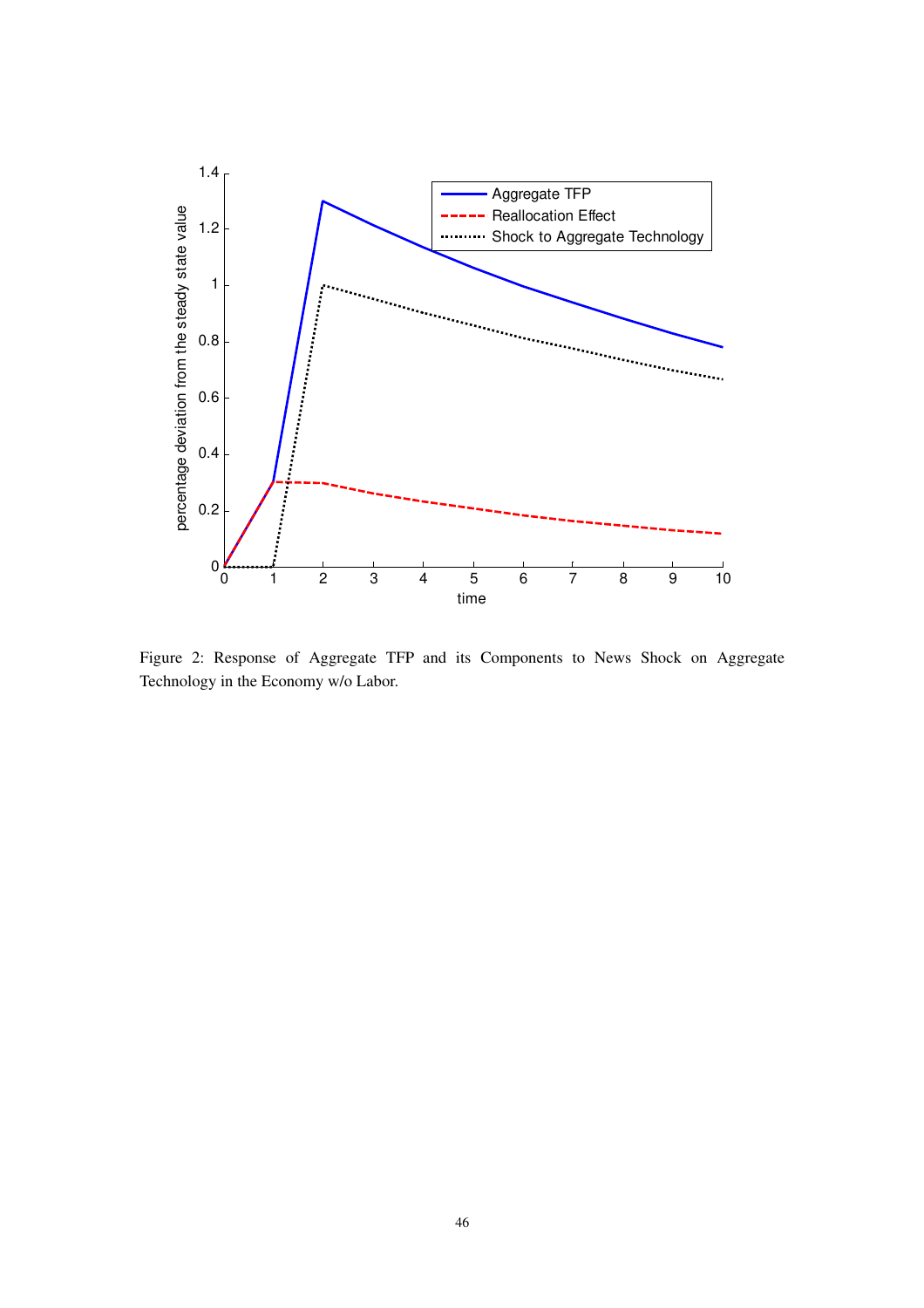

Figure 3: Percentage Deviations from the Steady State Value of Consumption, Investment and Aggregate Output in Response to News Shock on Aggregate Technology in the Economy w/o Labor.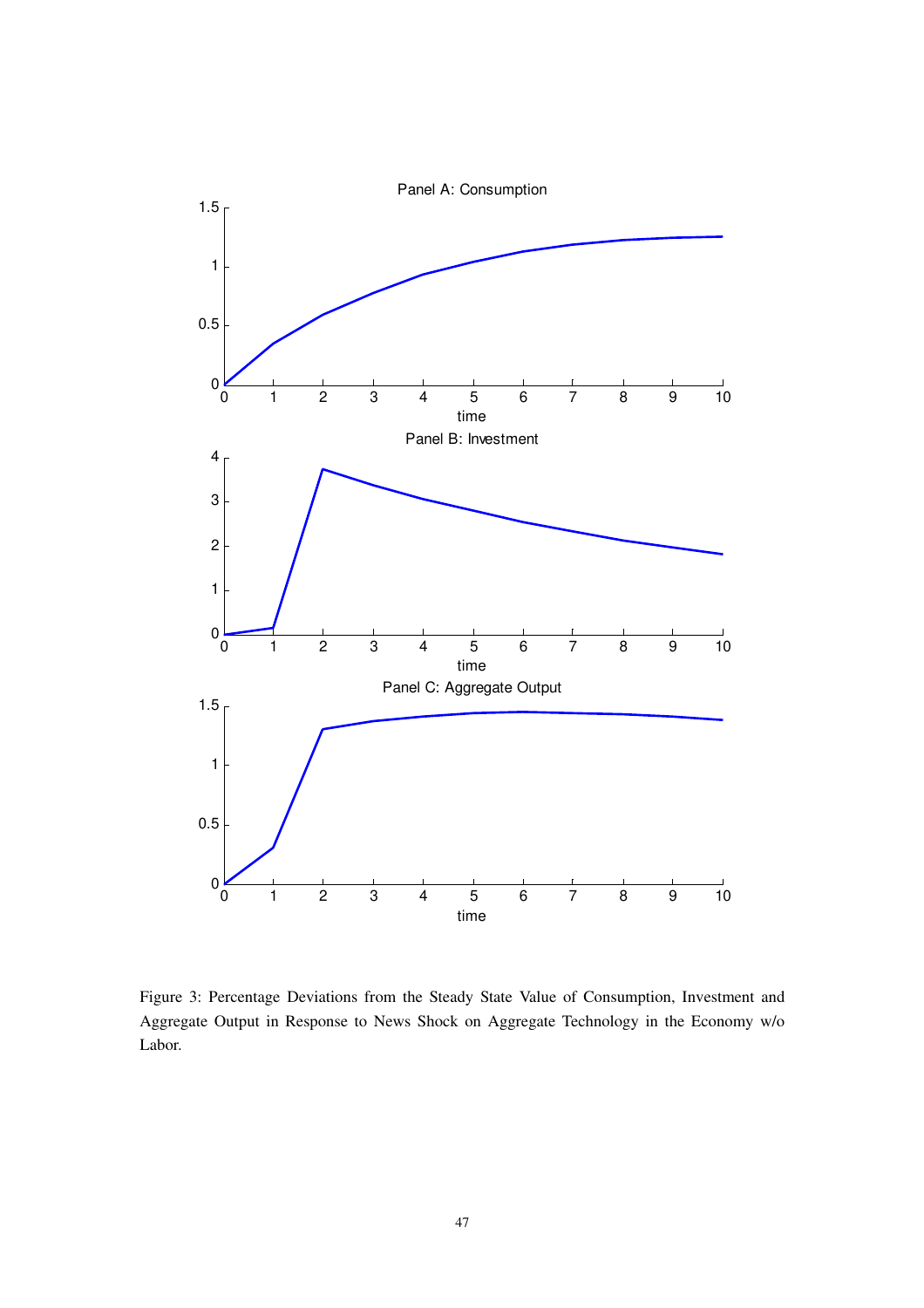

Figure 4: Response of Capital Reallocation to News Shock on Aggregate Technology in the Full-Blown Economy.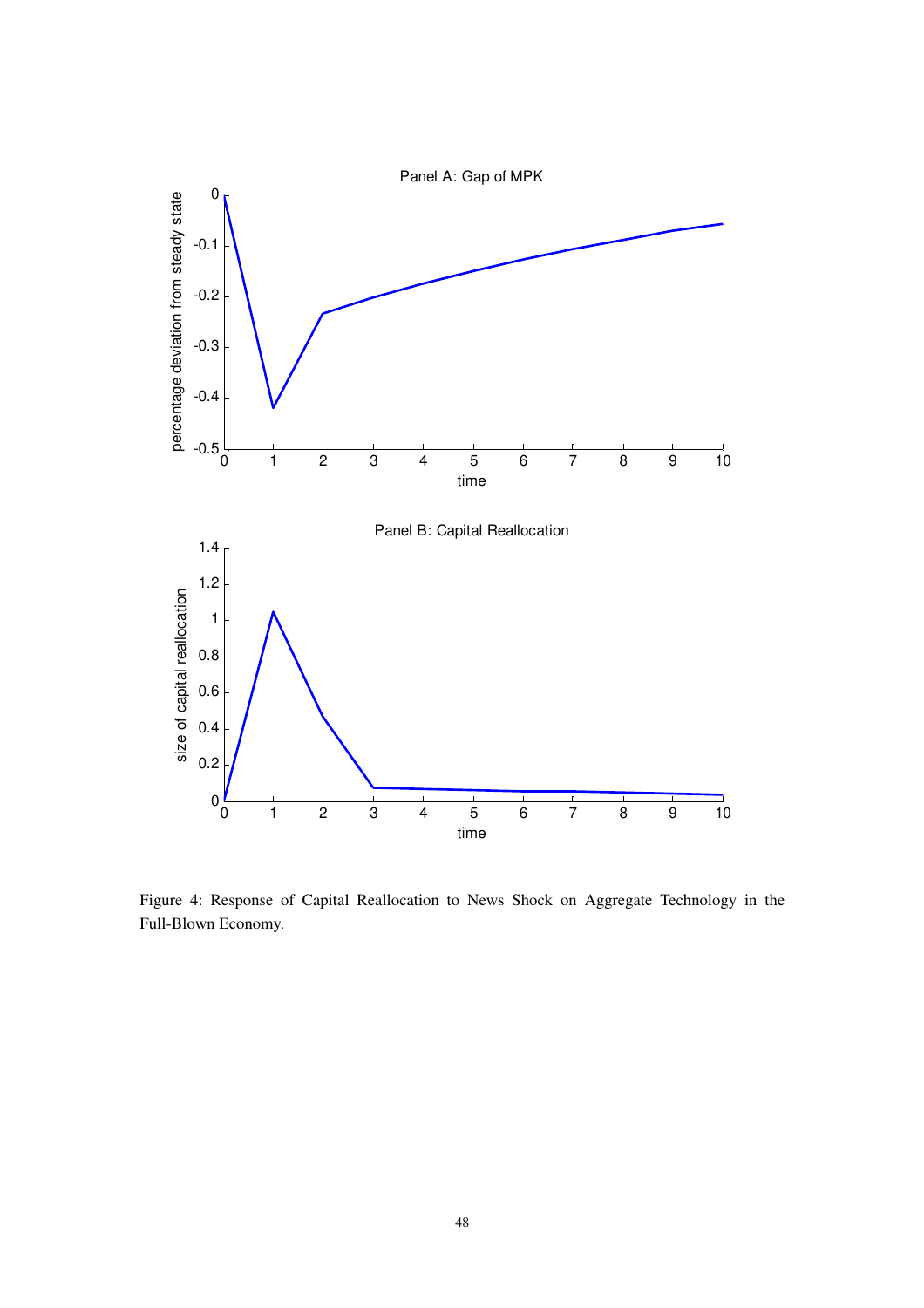

Figure 5: Response of Aggregate TFP and its Components to News Shock on Aggregate Technology in the Full-Blown Economy.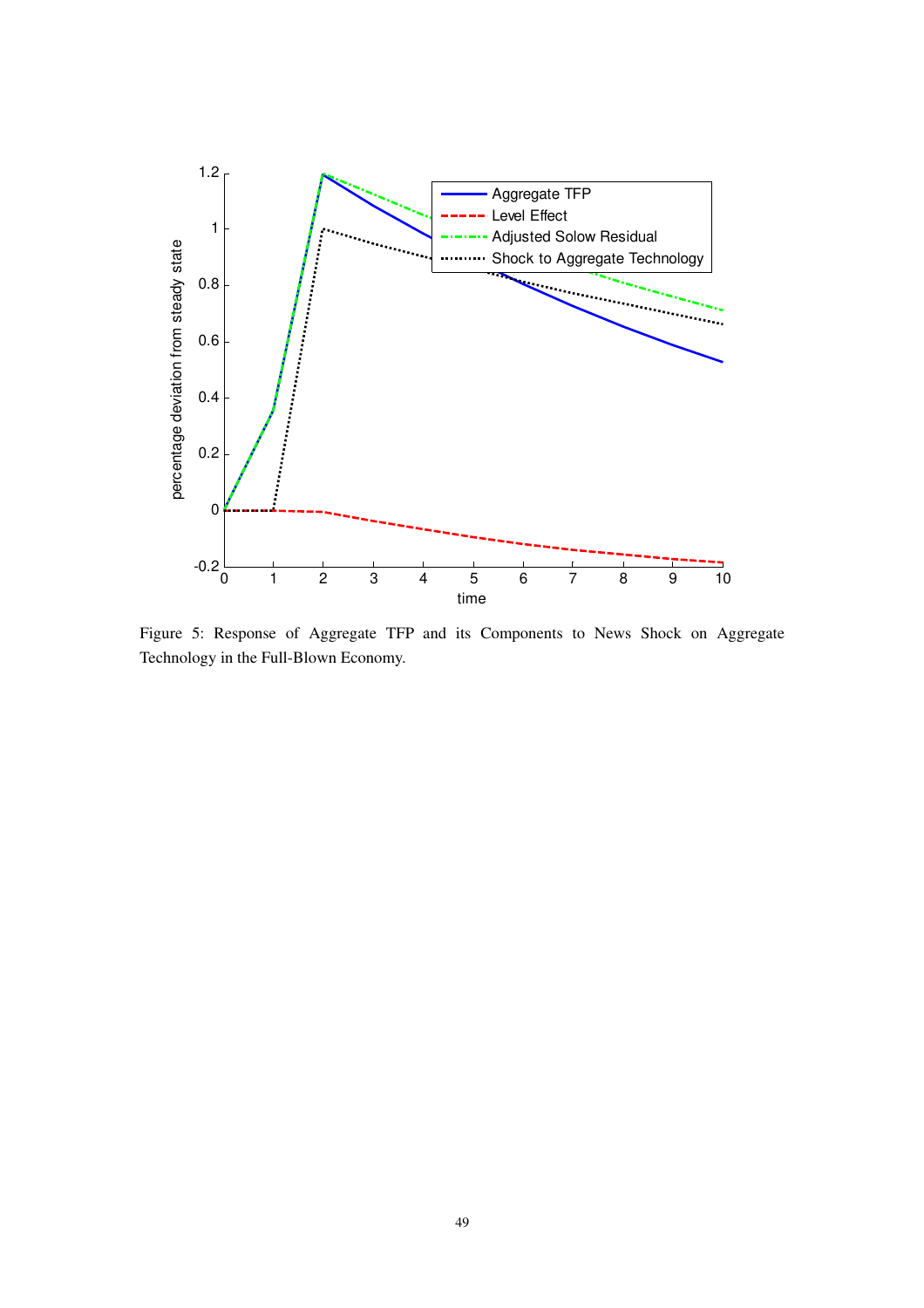

Figure 6: Response of Adjusted Solow Residual and its Components to News Shock on Aggregate Technology in the Full-Blown Economy.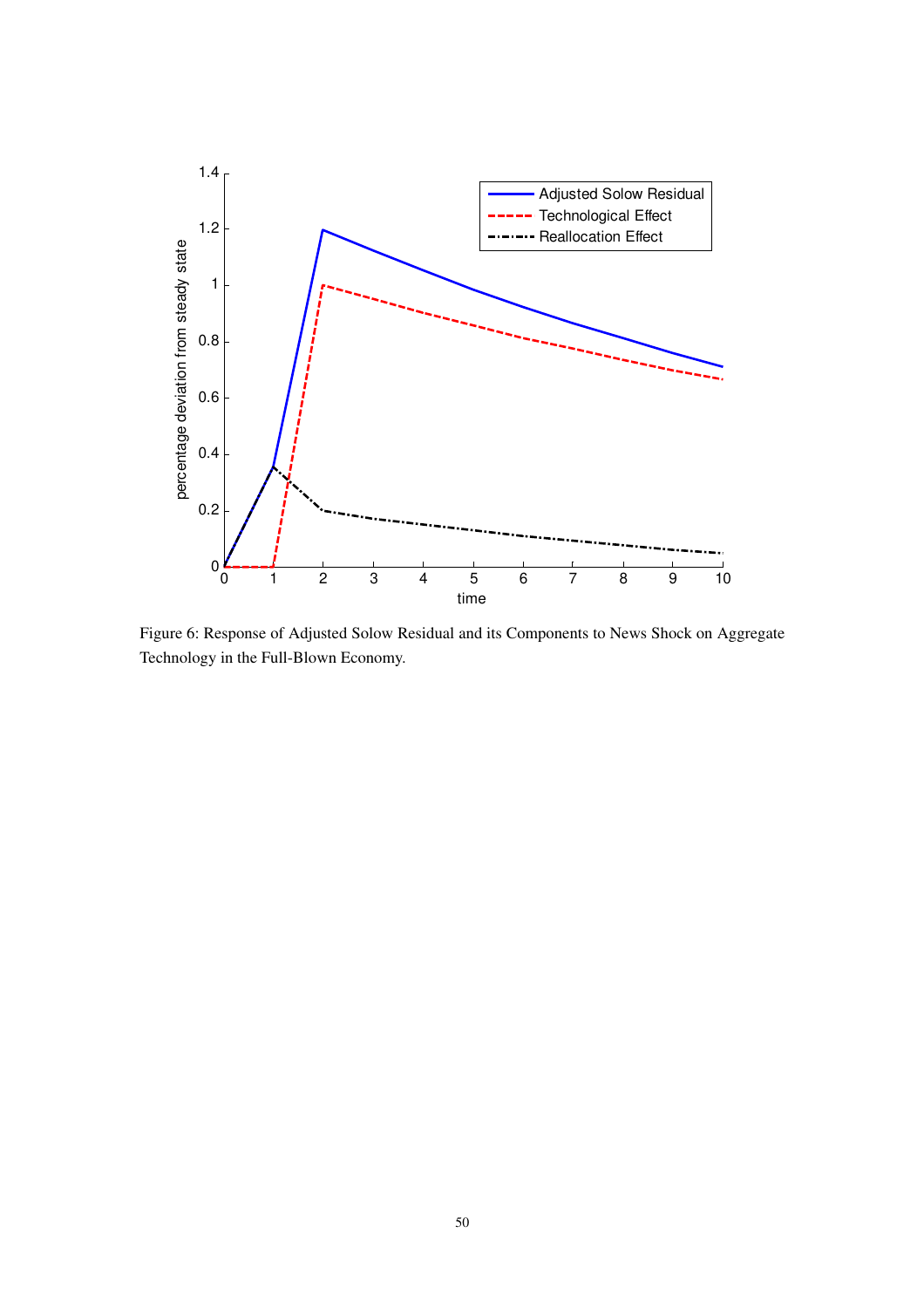

Figure 7: Percentage Deviations from the Steady State Value of Consumption, Investment, Aggregate Output and Labor Supply in Response to News Shock on Aggregate Technology in the Full-Blown Economy.